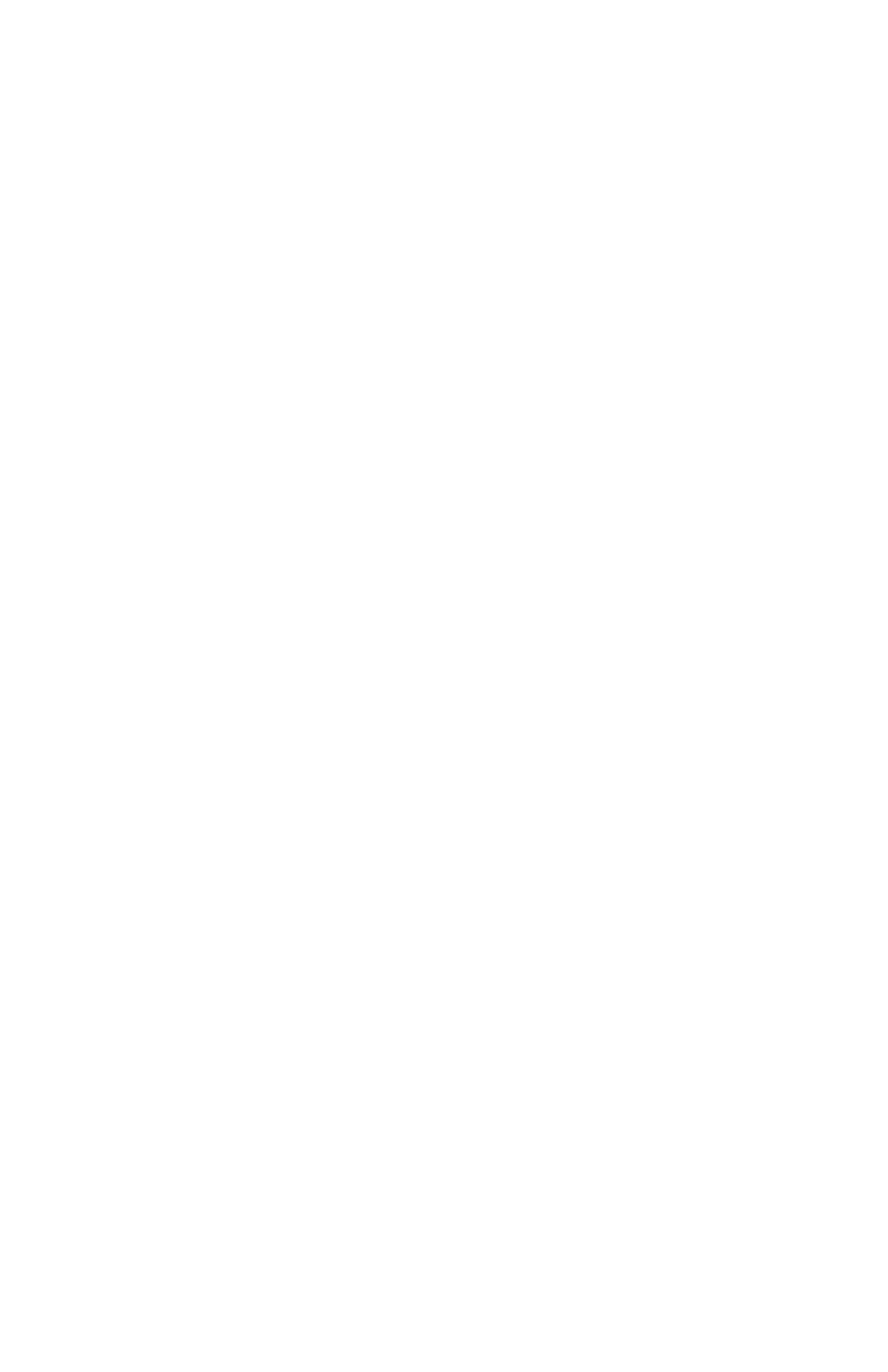# **First Forty Days Quiet Time Series**

Congratulations! You have made the most important decision of your life and chosen to serve God as a disciple of Jesus Christ. God created you for this purpose and you have now begun your new life as his child.

Your new challenge is to *"Put on the full armor of God, so that you will be able to take your stand against the devil's schemes" (Ephesians 6:12).* Just as Jesus was tempted for forty days immediately after his baptism, Satan will begin his spiritual attack on your Christian life right away. These first forty days are perhaps the most crucial for your spiritual growth. Jesus knew how to !ght Satan – *with "the sword of the Spirit, which is the Word of God" (Ephesians 6:17)*.

Now is the time for you to sharpen your sword and learn how to use the Bible to strengthen you in your relationship with God. Many people have helped you get to this point, and you must continue to stay close to disciples. But now, you must learn to find your strength in God, listening to his Word, obeying his voice through the scriptures, walking with him and finding the strength only he can give.

Here are some practical suggestions for using this booklet:

- 1. **Use a Notebook.** You won't remember most of what you read, but you will remember more if you write it down. It will also help you make decisions and you can review your progress. Mark your Bible and any references you use.
- 2. **Be Consistent.** If you develop the habit of having quiet times at a regular time in a regular place, it will help you form a spiritual character.
- 3. **Be Creative.** Don't just do the same thing in your quiet time each day. Use variety in what you read, where you pray, what order you read and pray, use outside books, etc.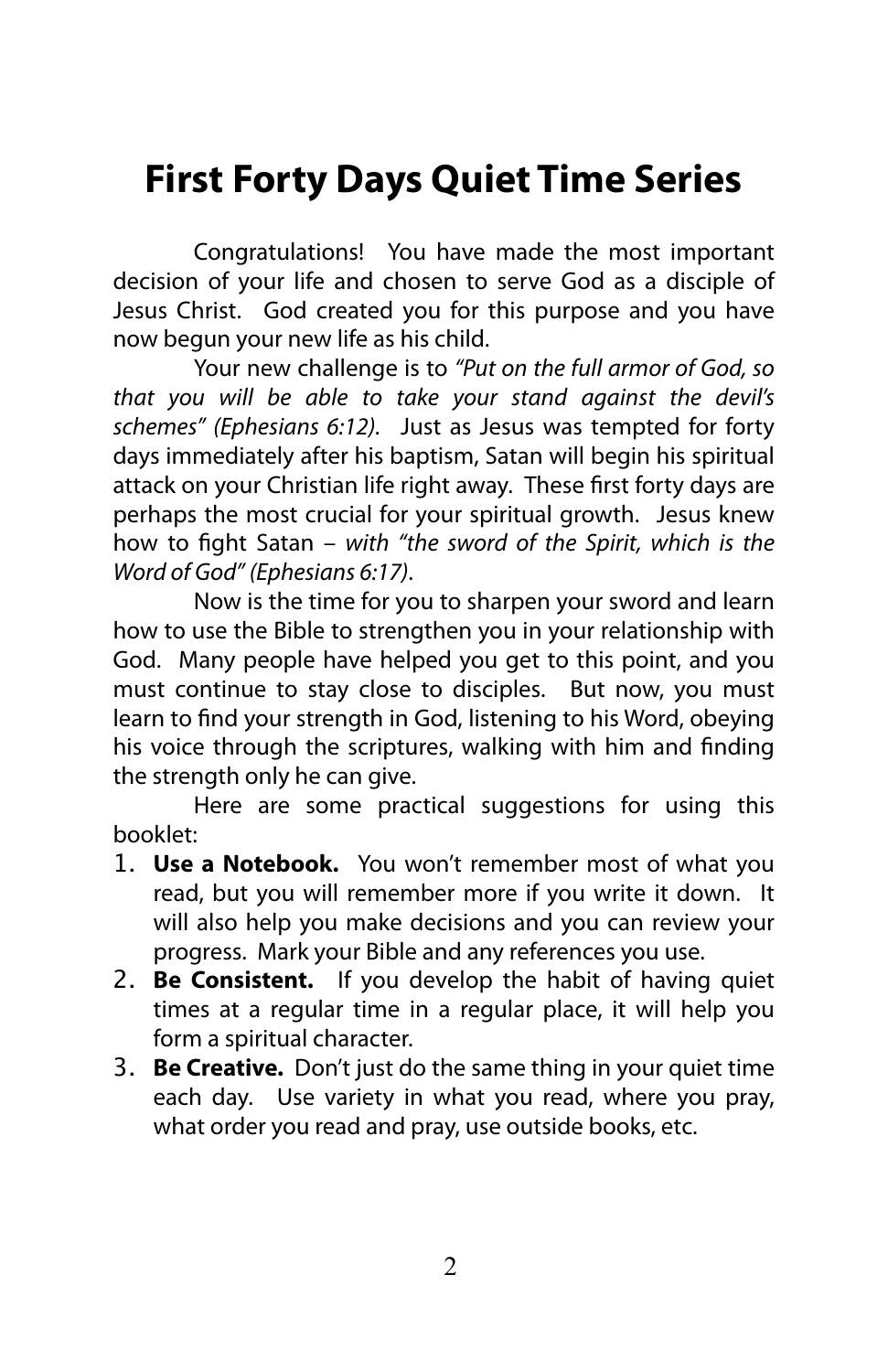## **DAY ONE: "Saved Completely"**

What God has done for you through your baptism into Christ is truly AMAZING!

\_\_\_\_\_\_\_\_\_\_\_\_\_\_\_\_\_\_\_\_\_\_\_\_\_\_\_\_\_\_\_\_\_\_\_\_\_\_\_\_\_\_\_\_\_\_\_\_\_\_\_\_\_

\_\_\_\_\_\_\_\_\_\_\_\_\_\_\_\_\_\_\_\_\_\_\_\_\_\_\_\_\_\_\_\_\_\_\_\_\_\_\_\_\_\_\_\_\_\_\_\_\_\_\_\_\_

\_\_\_\_\_\_\_\_\_\_\_\_\_\_\_\_\_\_\_\_\_\_\_\_\_\_\_\_\_\_\_\_\_\_\_\_\_\_\_\_\_\_\_\_\_\_\_\_\_\_\_\_\_

COLOSSIANS 1:21-23

1. What was your relationship with God before today?

2. What had you done to make God your enemy?

\_\_\_\_\_\_\_\_\_\_\_\_\_\_\_\_\_\_\_\_\_\_\_\_\_\_\_\_\_\_\_\_\_\_\_\_\_\_\_\_\_\_\_\_\_\_\_\_\_\_\_\_\_ 3. What does it mean to be holy/without blemish/free from accusation? \_\_\_\_\_\_\_\_\_\_\_\_\_\_\_\_\_\_\_\_\_\_\_\_\_\_\_\_\_\_\_\_\_\_\_\_\_\_\_\_\_\_\_

\_\_\_\_\_\_\_\_\_\_\_\_\_\_\_\_\_\_\_\_\_\_\_\_\_\_\_\_\_\_\_\_\_\_\_\_\_\_\_\_\_\_\_\_\_\_\_\_\_\_\_\_\_ 4. What condition is there to staying saved (vs. 23)?

1 JOHN 3:1-4 1. As a "child of God", what should your attitude be?

\_\_\_\_\_\_\_\_\_\_\_\_\_\_\_\_\_\_\_\_\_\_\_\_\_\_\_\_\_\_\_\_\_\_\_\_\_\_\_\_\_\_\_\_\_\_\_\_\_\_\_\_\_ 2. How can you begin to "purify yourself"?

HEBREWS 9:24-28/ HEBREWS 10:19-23 1. What has Jesus' sacrifice done for you?

\_\_\_\_\_\_\_\_\_\_\_\_\_\_\_\_\_\_\_\_\_\_\_\_\_\_\_\_\_\_\_\_\_\_\_\_\_\_\_\_\_\_\_\_\_\_\_\_\_\_\_\_\_ 2. How can you draw near to God with a sincere heart?

\_\_\_\_\_\_\_\_\_\_\_\_\_\_\_\_\_\_\_\_\_\_\_\_\_\_\_\_\_\_\_\_\_\_\_\_\_\_\_\_\_\_\_\_\_\_\_\_\_\_\_\_\_ PSALM 103:1-5

1. What has God done with your sins?

\_\_\_\_\_\_\_\_\_\_\_\_\_\_\_\_\_\_\_\_\_\_\_\_\_\_\_\_\_\_\_\_\_\_\_\_\_\_\_\_\_\_\_\_\_\_\_\_\_\_\_\_\_ 2. Write other "benefits" God has done for you (vs. 2).

\_\_\_\_\_\_\_\_\_\_\_\_\_\_\_\_\_\_\_\_\_\_\_\_\_\_\_\_\_\_\_\_\_\_\_\_\_\_\_\_\_\_\_\_\_\_\_\_\_\_\_\_\_ APPLICATION: Praise God and thank him for saving you! Write a thank you prayer to God. Keep it in a special place to re-read later.

\_\_\_\_\_\_\_\_\_\_\_\_\_\_\_\_\_\_\_\_\_\_\_\_\_\_\_\_\_\_\_\_\_\_\_\_\_\_\_\_\_\_\_\_\_\_\_\_\_\_\_\_\_ \_\_\_\_\_\_\_\_\_\_\_\_\_\_\_\_\_\_\_\_\_\_\_\_\_\_\_\_\_\_\_\_\_\_\_\_\_\_\_\_\_\_\_\_\_\_\_\_\_\_\_\_\_ \_\_\_\_\_\_\_\_\_\_\_\_\_\_\_\_\_\_\_\_\_\_\_\_\_\_\_\_\_\_\_\_\_\_\_\_\_\_\_\_\_\_\_\_\_\_\_\_\_\_\_\_\_ \_\_\_\_\_\_\_\_\_\_\_\_\_\_\_\_\_\_\_\_\_\_\_\_\_\_\_\_\_\_\_\_\_\_\_\_\_\_\_\_\_\_\_\_\_\_\_\_\_\_\_\_\_ \_\_\_\_\_\_\_\_\_\_\_\_\_\_\_\_\_\_\_\_\_\_\_\_\_\_\_\_\_\_\_\_\_\_\_\_\_\_\_\_\_\_\_\_\_\_\_\_\_\_\_\_\_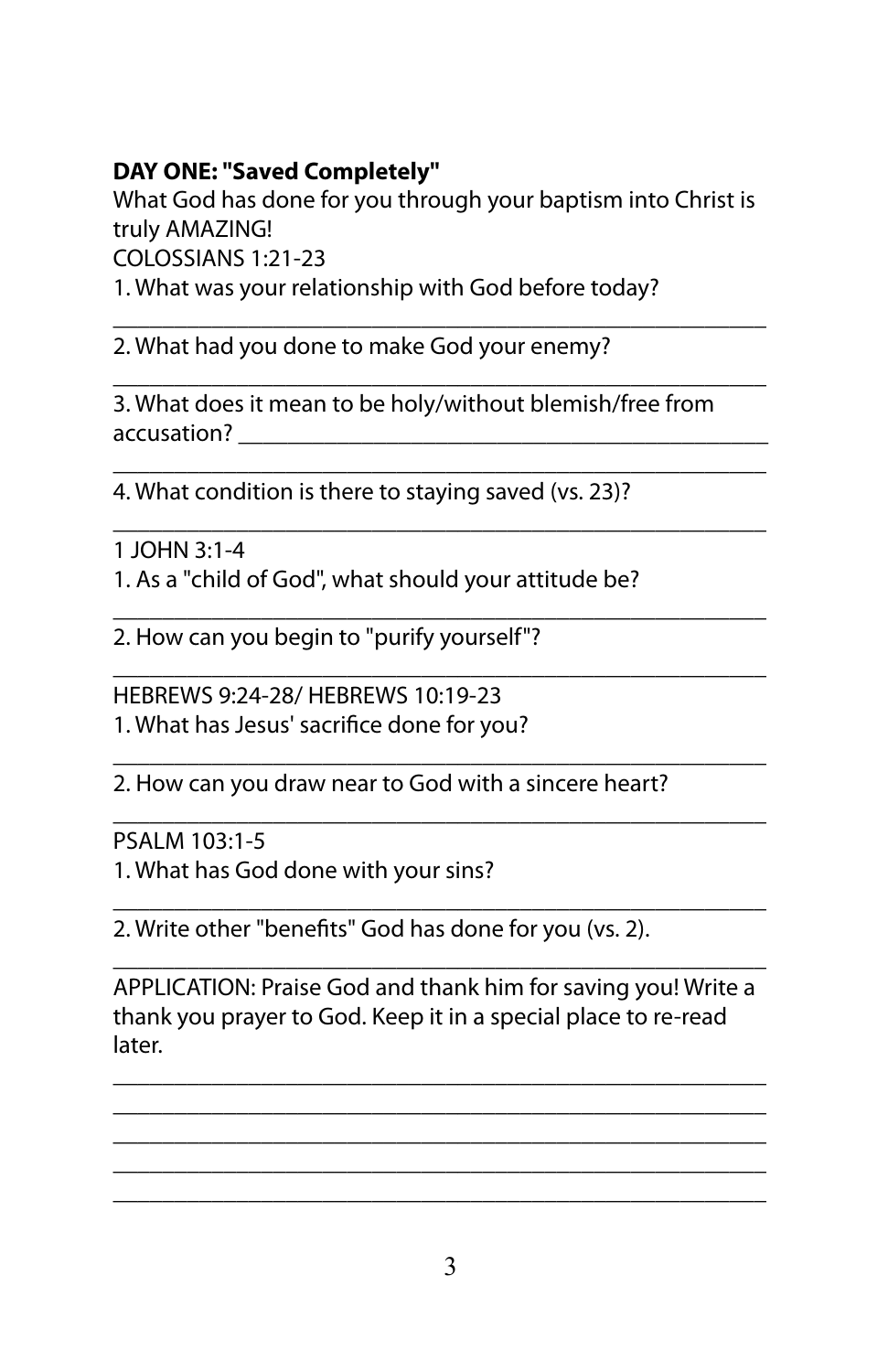## **DAY TWO: "Tested and Tempted"**

MATTHEW 3:16-4:11 1. What happened to Jesus after his baptism? What should you expect after your baptism?

\_\_\_\_\_\_\_\_\_\_\_\_\_\_\_\_\_\_\_\_\_\_\_\_\_\_\_\_\_\_\_\_\_\_\_\_\_\_\_\_\_\_\_\_\_\_\_\_\_\_\_\_\_ 2. How was Jesus tempted to question his relationship with God? God's plan for him?

\_\_\_\_\_\_\_\_\_\_\_\_\_\_\_\_\_\_\_\_\_\_\_\_\_\_\_\_\_\_\_\_\_\_\_\_\_\_\_\_\_\_\_\_\_\_\_\_\_\_\_\_\_ 3. How has Satan tempted you with doubts/insecurity/fears since your baptism?

\_\_\_\_\_\_\_\_\_\_\_\_\_\_\_\_\_\_\_\_\_\_\_\_\_\_\_\_\_\_\_\_\_\_\_\_\_\_\_\_\_\_\_\_\_\_\_\_\_\_\_\_\_ 4. How did Jesus use the Bible to fight temptation? How does the Bible expose Satan's lies?

\_\_\_\_\_\_\_\_\_\_\_\_\_\_\_\_\_\_\_\_\_\_\_\_\_\_\_\_\_\_\_\_\_\_\_\_\_\_\_\_\_\_\_\_\_\_\_\_\_\_\_\_\_ EPHESIANS 6:10-18

1. How might the devil scheme against you?

\_\_\_\_\_\_\_\_\_\_\_\_\_\_\_\_\_\_\_\_\_\_\_\_\_\_\_\_\_\_\_\_\_\_\_\_\_\_\_\_\_\_\_\_\_\_\_\_\_\_\_\_\_ 2. What armor has God provided to keep you strong?

3. What is our only "weapon" against Satan (vs. 17)?

APPLICATION: Expect to be tempted and decide to be open about your struggles. Talk with another Christian today about your temptations and pray together.

\_\_\_\_\_\_\_\_\_\_\_\_\_\_\_\_\_\_\_\_\_\_\_\_\_\_\_\_\_\_\_\_\_\_\_\_\_\_\_\_\_\_\_\_\_\_\_\_\_\_\_\_\_

\_\_\_\_\_\_\_\_\_\_\_\_\_\_\_\_\_\_\_\_\_\_\_\_\_\_\_\_\_\_\_\_\_\_\_\_\_\_\_\_\_\_\_\_\_\_\_\_\_\_\_\_\_

#### **DAY THREE: "Growing Roots"**

LUKE 8:13 1. What happens to young disciples who don't grow roots?

\_\_\_\_\_\_\_\_\_\_\_\_\_\_\_\_\_\_\_\_\_\_\_\_\_\_\_\_\_\_\_\_\_\_\_\_\_\_\_\_\_\_\_\_\_\_\_\_ ACTS 2:41-47/ACTS 4:32-37 1. What helped to keep these young disciples faithful?

\_\_\_\_\_\_\_\_\_\_\_\_\_\_\_\_\_\_\_\_\_\_\_\_\_\_\_\_\_\_\_\_\_\_\_\_\_\_\_\_\_\_\_\_\_\_\_\_\_\_\_\_\_ 2. Are you devoting yourself to the same things they did (2:42)? \_\_\_\_\_\_\_\_\_\_\_\_\_\_\_\_\_\_\_\_\_\_\_\_\_\_\_\_\_\_\_\_\_\_\_\_\_\_\_\_\_\_\_\_\_\_\_\_\_\_\_\_\_

3. How can you deepen your relationships in the church?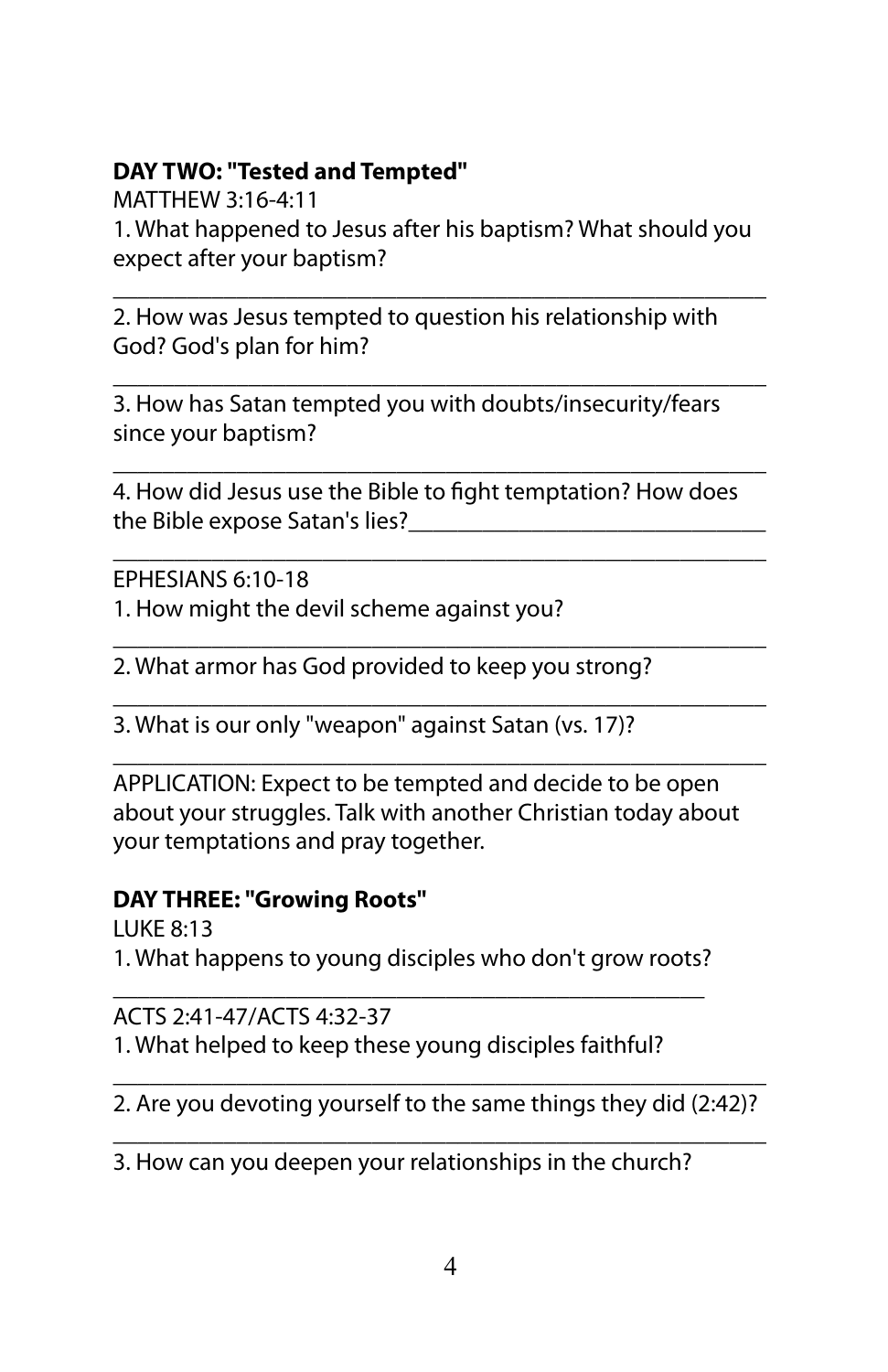THESSALONIANS 1:2-10 1. What does it mean to have "deep conviction"? How can you develop conviction?

\_\_\_\_\_\_\_\_\_\_\_\_\_\_\_\_\_\_\_\_\_\_\_\_\_\_\_\_\_\_\_\_\_\_\_\_\_\_\_\_\_\_\_\_\_\_\_\_\_\_\_\_\_

\_\_\_\_\_\_\_\_\_\_\_\_\_\_\_\_\_\_\_\_\_\_\_\_\_\_\_\_\_\_\_\_\_\_\_\_\_\_\_\_\_\_\_\_\_\_\_\_\_\_\_\_\_

\_\_\_\_\_\_\_\_\_\_\_\_\_\_\_\_\_\_\_\_\_\_\_\_\_\_\_\_\_\_\_\_\_\_\_\_\_\_\_\_\_\_\_\_\_\_\_\_\_\_\_\_\_

2. Who should you imitate? In what ways?

3. Are you becoming a "model" to others? How?

APPLICATION: Spend time this week with Christians you can imitate/encourage/learn from.

### **DAY FOUR: "Learning to Pray"**

LUKE 11:1-13 1. Why does prayer need to be learned? Who are you learning from?

2. (vs. 2-4) How can you praise God's name? Do you pray for God's kingdom (church) to increase? Do you pray for daily needs and for forgiveness for yourself and to also forgive others? Do you pray for help and protection from temptations?

\_\_\_\_\_\_\_\_\_\_\_\_\_\_\_\_\_\_\_\_\_\_\_\_\_\_\_\_\_\_\_\_\_\_\_\_\_\_\_\_\_\_\_\_\_\_\_\_\_\_\_\_\_ \_\_\_\_\_\_\_\_\_\_\_\_\_\_\_\_\_\_\_\_\_\_\_\_\_\_\_\_\_\_\_\_\_\_\_\_\_\_\_\_\_\_\_\_\_\_\_\_\_\_\_\_\_

\_\_\_\_\_\_\_\_\_\_\_\_\_\_\_\_\_\_\_\_\_\_\_\_\_\_\_\_\_\_\_\_\_\_\_\_\_\_\_\_\_\_\_\_\_\_\_\_\_\_\_\_\_

3. What else does Jesus want us to understand about prayer from verses 5-13?

A.C.T.S. - a simple outline for prayer is: Adoration (praise), Confession, Thanksgiving, Supplication (requests). If you pray 10 minutes of each section, you will pray a powerful 40 minutes! Read the Psalms to learn how to really praise God. PHILIPPIANS 4:6-7

\_\_\_\_\_\_\_\_\_\_\_\_\_\_\_\_\_\_\_\_\_\_\_\_\_\_\_\_\_\_\_\_\_\_\_\_\_\_\_\_\_\_\_\_\_\_\_\_\_\_\_\_\_

1. What does God want you to pray about?

\_\_\_\_\_\_\_\_\_\_\_\_\_\_\_\_\_\_\_\_\_\_\_\_\_\_\_\_\_\_\_\_\_\_\_\_\_\_\_\_\_\_\_\_\_\_\_\_\_\_\_\_\_ 2. What are some worries you can pray about today?

3. Do you feel at peace when you pray to God? Trust he will answer!

\_\_\_\_\_\_\_\_\_\_\_\_\_\_\_\_\_\_\_\_\_\_\_\_\_\_\_\_\_\_\_\_\_\_\_\_\_\_\_\_\_\_\_\_\_\_\_\_\_\_\_\_\_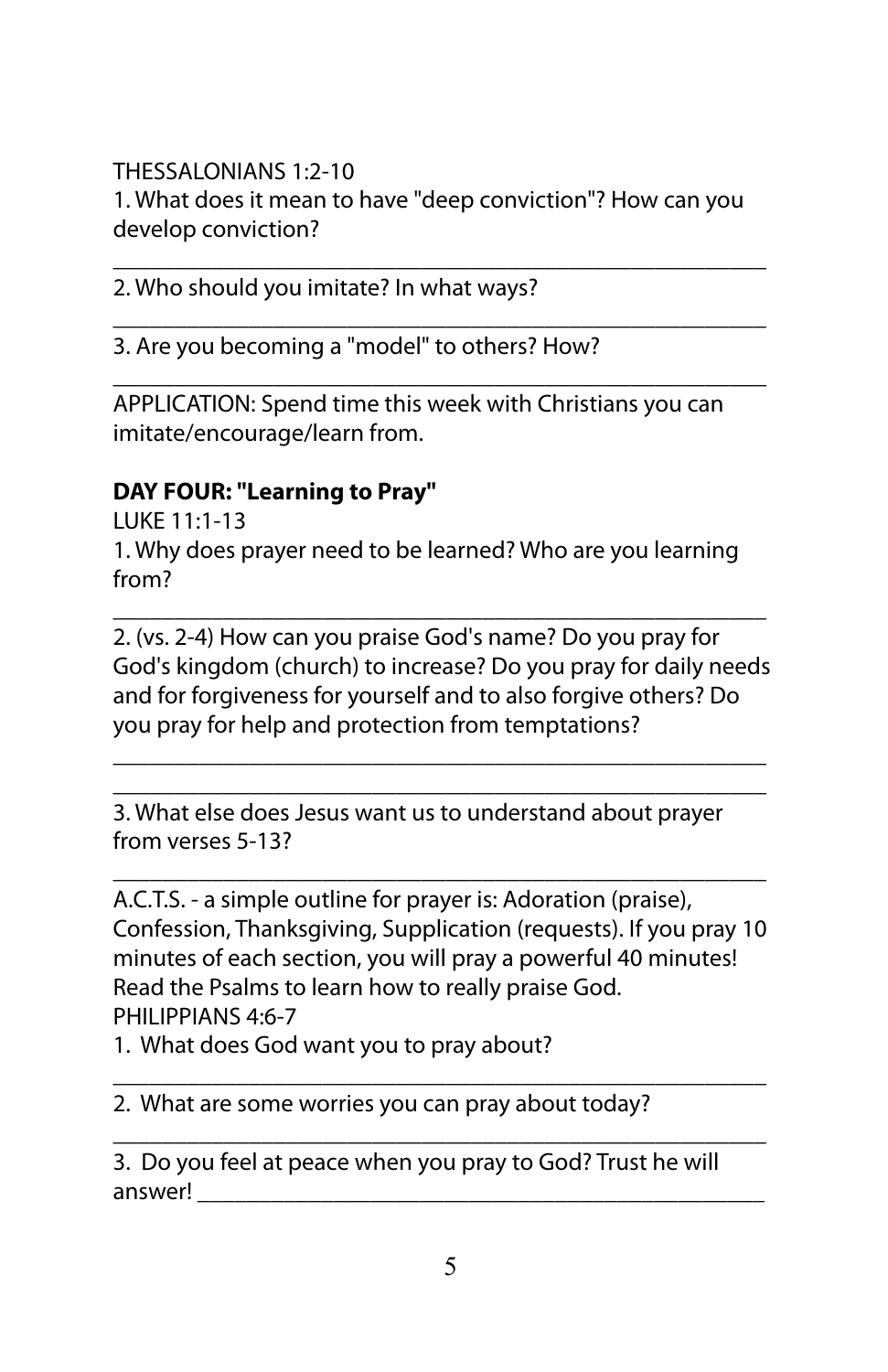APPLICATION: Pray following the Lord's prayer outline or using A.C.T.S. Write down some of your prayer requests and see how God answers them.

\_\_\_\_\_\_\_\_\_\_\_\_\_\_\_\_\_\_\_\_\_\_\_\_\_\_\_\_\_\_\_\_\_\_\_\_\_\_\_\_\_\_\_\_\_\_\_\_\_\_\_\_\_ \_\_\_\_\_\_\_\_\_\_\_\_\_\_\_\_\_\_\_\_\_\_\_\_\_\_\_\_\_\_\_\_\_\_\_\_\_\_\_\_\_\_\_\_\_\_\_\_\_\_\_\_\_ \_\_\_\_\_\_\_\_\_\_\_\_\_\_\_\_\_\_\_\_\_\_\_\_\_\_\_\_\_\_\_\_\_\_\_\_\_\_\_\_\_\_\_\_\_\_\_\_\_\_\_\_\_ \_\_\_\_\_\_\_\_\_\_\_\_\_\_\_\_\_\_\_\_\_\_\_\_\_\_\_\_\_\_\_\_\_\_\_\_\_\_\_\_\_\_\_\_\_\_\_\_\_\_\_\_\_ \_\_\_\_\_\_\_\_\_\_\_\_\_\_\_\_\_\_\_\_\_\_\_\_\_\_\_\_\_\_\_\_\_\_\_\_\_\_\_\_\_\_\_\_\_\_\_\_\_\_\_\_\_

Prayer Requests:

#### **DAY FIVE: "The Grace of God"**

ROMANS 5:6-11 1. How were you powerless when Christ died for you?

2. What proves God's incredible love for you?

\_\_\_\_\_\_\_\_\_\_\_\_\_\_\_\_\_\_\_\_\_\_\_\_\_\_\_\_\_\_\_\_\_\_\_\_\_\_\_\_\_\_\_\_\_\_\_\_\_\_\_\_\_ TITUS 3:3-8/TITUS 2:11-14 1. Why do we need to be reminded about our old way of life?

\_\_\_\_\_\_\_\_\_\_\_\_\_\_\_\_\_\_\_\_\_\_\_\_\_\_\_\_\_\_\_\_\_\_\_\_\_\_\_\_\_\_\_\_\_\_\_\_\_\_\_\_\_

\_\_\_\_\_\_\_\_\_\_\_\_\_\_\_\_\_\_\_\_\_\_\_\_\_\_\_\_\_\_\_\_\_\_\_\_\_\_\_\_\_\_\_\_\_\_\_\_\_\_\_\_\_

\_\_\_\_\_\_\_\_\_\_\_\_\_\_\_\_\_\_\_\_\_\_\_\_\_\_\_\_\_\_\_\_\_\_\_\_\_\_\_\_\_\_\_\_\_\_\_\_\_\_\_\_\_

\_\_\_\_\_\_\_\_\_\_\_\_\_\_\_\_\_\_\_\_\_\_\_\_\_\_\_\_\_\_\_\_\_\_\_\_\_\_\_\_\_\_\_\_\_\_\_\_\_\_\_\_\_

\_\_\_\_\_\_\_\_\_\_\_\_\_\_\_\_\_\_\_\_\_\_\_\_\_\_\_\_\_\_\_\_\_\_\_\_\_\_\_\_\_\_\_\_\_\_\_\_\_\_\_\_\_

2. What did you do to earn God's forgiveness?

3. How should you respond to the grace of God?

4. Describe how you can be self-controlled and eager to do good works.

1 CORINTHIANS 15:9-10 / 1 TIMOTHY 1:7-12 How did Paul show his gratitude to God?

\_\_\_\_\_\_\_\_\_\_\_\_\_\_\_\_\_\_\_\_\_\_\_\_\_\_\_\_\_\_\_\_\_\_\_\_\_\_\_\_\_\_\_\_\_\_\_\_\_\_\_\_\_ APPLICATION: Write down (and do) 3 things today that will show God how grateful you are to be saved!

- 1.\_\_\_\_\_\_\_\_\_\_\_\_\_\_\_\_\_\_\_\_\_\_\_\_\_\_\_\_\_\_\_\_\_\_\_\_\_\_\_\_\_\_\_\_\_\_\_\_\_\_\_\_ 2. \_\_\_\_\_\_\_\_\_\_\_\_\_\_\_\_\_\_\_\_\_\_\_\_\_\_\_\_\_\_\_\_\_\_\_\_\_\_\_\_\_\_\_\_\_\_\_\_\_\_\_
- 3. \_\_\_\_\_\_\_\_\_\_\_\_\_\_\_\_\_\_\_\_\_\_\_\_\_\_\_\_\_\_\_\_\_\_\_\_\_\_\_\_\_\_\_\_\_\_\_\_\_\_\_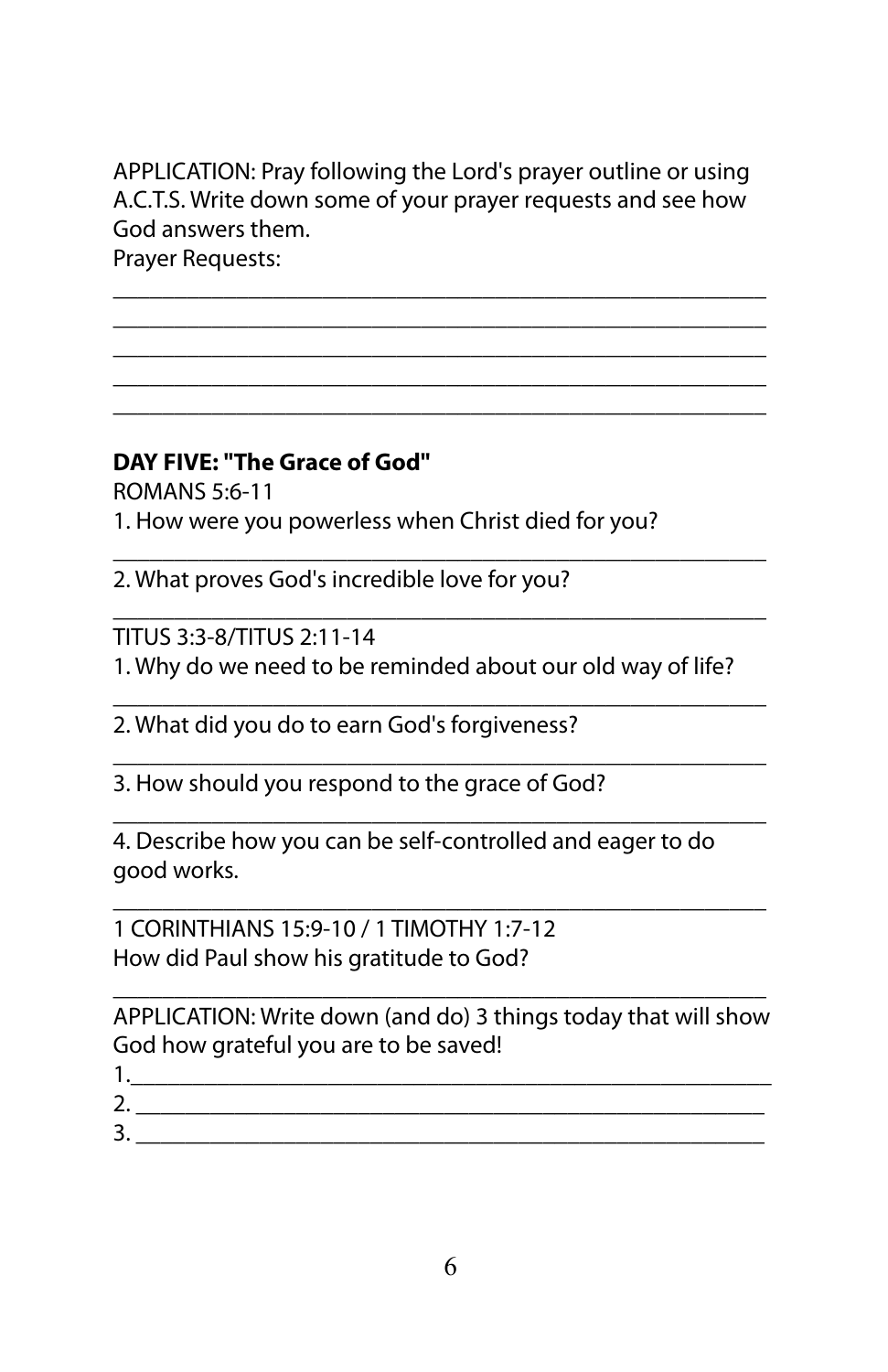## **DAY SIX: "Too Good to Keep"**

2 KINGS 7:3-11 1. How were you starving and without hope like the 4 lepers before being baptized?

\_\_\_\_\_\_\_\_\_\_\_\_\_\_\_\_\_\_\_\_\_\_\_\_\_\_\_\_\_\_\_\_\_\_\_\_\_\_\_\_\_\_\_\_\_\_\_\_\_\_\_\_\_ 2. How is the kingdom of God like an unlimited feast?

\_\_\_\_\_\_\_\_\_\_\_\_\_\_\_\_\_\_\_\_\_\_\_\_\_\_\_\_\_\_\_\_\_\_\_\_\_\_\_\_\_\_\_\_\_\_\_\_\_\_\_\_\_ 3. How does verse 9 apply to being a disciple? Do you have the same attitude?

\_\_\_\_\_\_\_\_\_\_\_\_\_\_\_\_\_\_\_\_\_\_\_\_\_\_\_\_\_\_\_\_\_\_\_\_\_\_\_\_\_\_\_\_\_\_\_\_\_\_\_\_\_

\_\_\_\_\_\_\_\_\_\_\_\_\_\_\_\_\_\_\_\_\_\_\_\_\_\_\_\_\_\_\_\_\_\_\_\_\_\_\_\_\_\_\_\_\_\_\_\_\_\_\_\_\_

\_\_\_\_\_\_\_\_\_\_\_\_\_\_\_\_\_\_\_\_\_\_\_\_\_\_\_\_\_\_\_\_\_\_\_\_\_\_\_\_\_\_\_\_\_\_\_\_\_\_\_\_\_ ROMANS 10:1-4/14-21 1. Do you feel like Paul does about the lost?

2. Who does God send to preach?

3. Will everyone accept the good news? Why?

\_\_\_\_\_\_\_\_\_\_\_\_\_\_\_\_\_\_\_\_\_\_\_\_\_\_\_\_\_\_\_\_\_\_\_\_\_\_\_\_\_\_\_\_\_\_\_\_\_\_\_\_\_ 4. Why is it important to preach no matter what response you receive?

\_\_\_\_\_\_\_\_\_\_\_\_\_\_\_\_\_\_\_\_\_\_\_\_\_\_\_\_\_\_\_\_\_\_\_\_\_\_\_\_\_\_\_\_\_\_\_\_\_\_\_\_\_

PSALM 116:1-14 How can you repay the Lord for all his goodness to you?

\_\_\_\_\_\_\_\_\_\_\_\_\_\_\_\_\_\_\_\_\_\_\_\_\_\_\_\_\_\_\_\_\_\_\_\_\_\_\_\_\_\_\_\_\_\_\_\_\_\_\_\_\_ APPLICATION: Set a "goal of faith" for yourself in evangelism today. Refuse to be discouraged! GOAL: \_\_\_\_\_\_\_\_\_\_\_\_\_\_\_\_\_\_\_\_\_\_\_\_\_\_\_\_\_\_\_\_\_\_\_\_\_\_\_\_\_\_\_\_\_\_

## **DAY SEVEN: The Family of God"**

MARK 3:31-33 1. Why did Jesus have to make a choice between his physical and spiritual family?

\_\_\_\_\_\_\_\_\_\_\_\_\_\_\_\_\_\_\_\_\_\_\_\_\_\_\_\_\_\_\_\_\_\_\_\_\_\_\_\_\_\_\_\_\_\_\_\_\_\_\_\_\_ 2. Who are the people you are closest to? What choices do you have to make? Are God's people REALLY your family?

\_\_\_\_\_\_\_\_\_\_\_\_\_\_\_\_\_\_\_\_\_\_\_\_\_\_\_\_\_\_\_\_\_\_\_\_\_\_\_\_\_\_\_\_\_\_\_\_\_\_\_\_\_ \_\_\_\_\_\_\_\_\_\_\_\_\_\_\_\_\_\_\_\_\_\_\_\_\_\_\_\_\_\_\_\_\_\_\_\_\_\_\_\_\_\_\_\_\_\_\_\_\_\_\_\_\_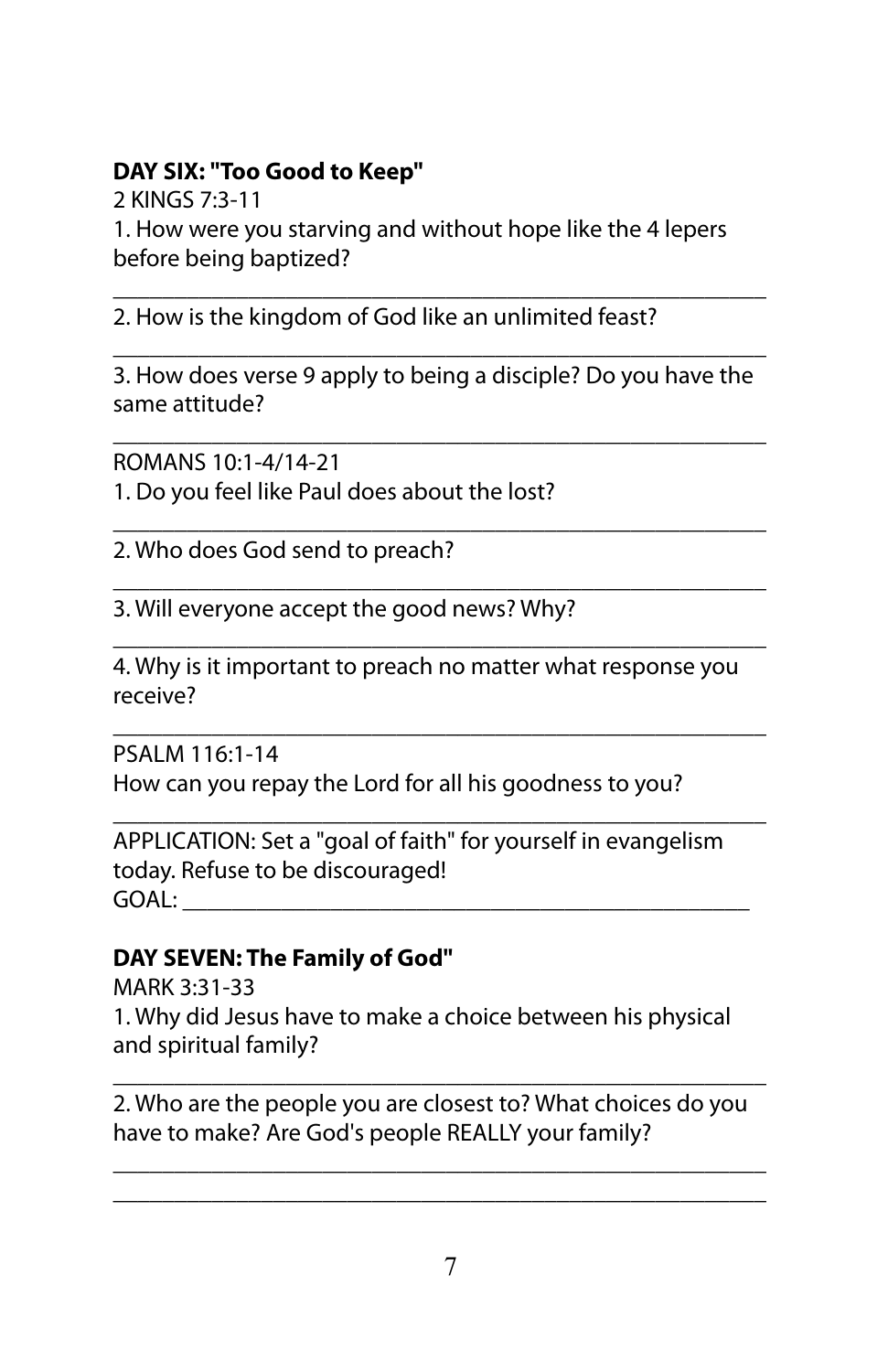1 PETER 1:22 1. What is "sincere love"? How can you love deeply, from the heart?

\_\_\_\_\_\_\_\_\_\_\_\_\_\_\_\_\_\_\_\_\_\_\_\_\_\_\_\_\_\_\_\_\_\_\_\_\_\_\_\_\_\_\_\_\_\_\_\_\_\_\_\_\_ 2. Who have you loved this much in your life before? How does your love for the disciples need to grow?

\_\_\_\_\_\_\_\_\_\_\_\_\_\_\_\_\_\_\_\_\_\_\_\_\_\_\_\_\_\_\_\_\_\_\_\_\_\_\_\_\_\_\_\_\_\_\_\_\_\_\_\_\_

2 CORINTHIANS 5:16-17 1. What are some worldly ways you have looked at people before?

\_\_\_\_\_\_\_\_\_\_\_\_\_\_\_\_\_\_\_\_\_\_\_\_\_\_\_\_\_\_\_\_\_\_\_\_\_\_\_\_\_\_\_\_\_\_\_\_\_\_\_\_\_ 2. How do you need to change your way of seeing people? (Be specific)

\_\_\_\_\_\_\_\_\_\_\_\_\_\_\_\_\_\_\_\_\_\_\_\_\_\_\_\_\_\_\_\_\_\_\_\_\_\_\_\_\_\_\_\_\_\_\_\_\_\_\_\_\_ \_\_\_\_\_\_\_\_\_\_\_\_\_\_\_\_\_\_\_\_\_\_\_\_\_\_\_\_\_\_\_\_\_\_\_\_\_\_\_\_\_\_\_\_\_\_\_\_\_\_\_\_\_

1 TIMOTHY 5:1-12 Who are some people in your ministry that can become like spiritual "fathers, mothers, brothers, and sisters" in your life?

\_\_\_\_\_\_\_\_\_\_\_\_\_\_\_\_\_\_\_\_\_\_\_\_\_\_\_\_\_\_\_\_\_\_\_\_\_\_\_\_\_\_\_\_\_\_\_\_\_\_\_\_\_ \_\_\_\_\_\_\_\_\_\_\_\_\_\_\_\_\_\_\_\_\_\_\_\_\_\_\_\_\_\_\_\_\_\_\_\_\_\_\_\_\_\_\_\_\_\_\_\_\_\_\_\_\_

APPLICATION: This week schedule time to spend with two Christians that you have not spent time with before.

1. Person \_\_\_\_\_\_\_\_\_\_\_\_\_\_\_\_\_\_ Date \_\_\_\_\_\_\_\_\_\_\_\_\_\_\_\_\_\_\_\_\_

2. Person \_\_\_\_\_\_\_\_\_\_\_\_\_\_\_\_\_\_ Date \_\_\_\_\_\_\_\_\_\_\_\_\_\_\_\_\_\_\_\_\_

#### **DAY EIGHT: "The Hope of Glory"**

- 1 CORINTHIANS 15:19
- 1. Why does your hope in Christ go beyond this earthly life?

\_\_\_\_\_\_\_\_\_\_\_\_\_\_\_\_\_\_\_\_\_\_\_\_\_\_\_\_\_\_\_\_\_\_\_\_\_\_\_\_\_\_\_\_\_\_\_\_\_\_\_\_\_ 2. Why are we as Christians to be pitied if there is no eternal life? \_\_\_\_\_\_\_\_\_\_\_\_\_\_\_\_\_\_\_\_\_\_\_\_\_\_\_\_\_\_\_\_\_\_\_\_\_\_\_\_\_\_\_\_\_\_\_\_\_\_\_\_\_

\_\_\_\_\_\_\_\_\_\_\_\_\_\_\_\_\_\_\_\_\_\_\_\_\_\_\_\_\_\_\_\_\_\_\_\_\_\_\_\_\_\_\_\_\_\_\_\_\_\_\_\_\_

1 CORINTHIANS 15:42-58 1. What is the mystery Paul tells us (vs.51)?

\_\_\_\_\_\_\_\_\_\_\_\_\_\_\_\_\_\_\_\_\_\_\_\_\_\_\_\_\_\_\_\_\_\_\_\_\_\_\_\_\_\_\_\_\_\_\_\_\_\_\_\_\_ 2. Why do we normally fear death - and why should we no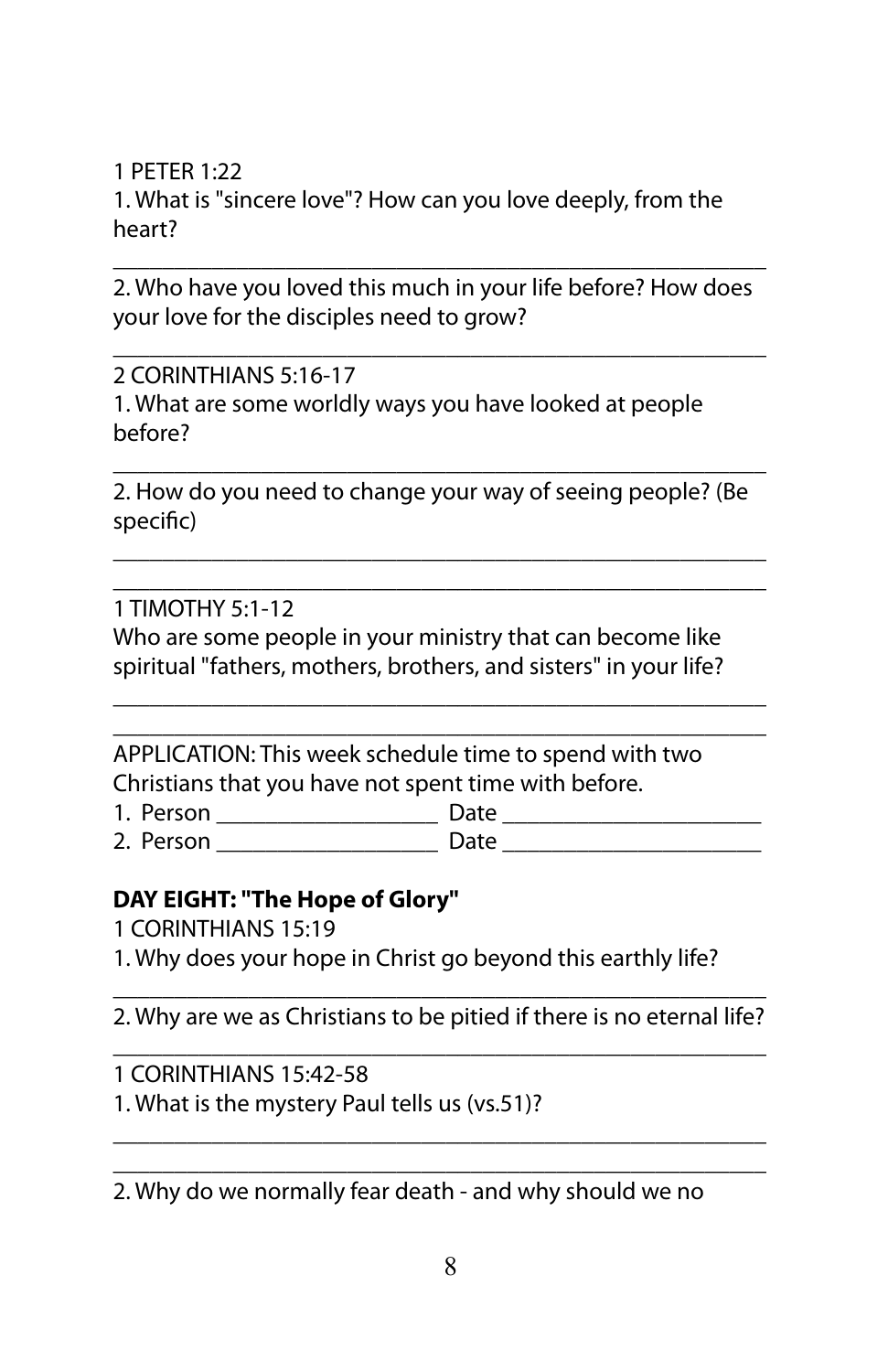longer be afraid of dying?

\_\_\_\_\_\_\_\_\_\_\_\_\_\_\_\_\_\_\_\_\_\_\_\_\_\_\_\_\_\_\_\_\_\_\_\_\_\_\_\_\_\_\_\_\_\_\_\_\_\_\_\_\_ 3. Why should we work for the Lord? What will happen when we give ourselves completely?

\_\_\_\_\_\_\_\_\_\_\_\_\_\_\_\_\_\_\_\_\_\_\_\_\_\_\_\_\_\_\_\_\_\_\_\_\_\_\_\_\_\_\_\_\_\_\_\_\_\_\_\_\_

COLOSSIANS 3:1-4

1. When were you raised with Christ?

\_\_\_\_\_\_\_\_\_\_\_\_\_\_\_\_\_\_\_\_\_\_\_\_\_\_\_\_\_\_\_\_\_\_\_\_\_\_\_\_\_\_\_\_\_\_\_\_\_\_\_\_\_ 2. What should you be thinking about from now on?

\_\_\_\_\_\_\_\_\_\_\_\_\_\_\_\_\_\_\_\_\_\_\_\_\_\_\_\_\_\_\_\_\_\_\_\_\_\_\_\_\_\_\_\_\_\_\_\_\_\_\_\_\_ 3. What things should you stop thinking about so much?

APPLICATION: Think for a while about what heaven will be like. And don't forget to thank God every day for the opportunity to go to heaven!

\_\_\_\_\_\_\_\_\_\_\_\_\_\_\_\_\_\_\_\_\_\_\_\_\_\_\_\_\_\_\_\_\_\_\_\_\_\_\_\_\_\_\_\_\_\_\_\_\_\_\_\_\_

## **DAY NINE: "Trials of Many Kinds"**

JAMES 1:2-8 1. Why does God allow us to go through trials?

\_\_\_\_\_\_\_\_\_\_\_\_\_\_\_\_\_\_\_\_\_\_\_\_\_\_\_\_\_\_\_\_\_\_\_\_\_\_\_\_\_\_\_\_\_\_\_\_\_\_\_\_\_ 2. What should your attitude be about going through trials?

\_\_\_\_\_\_\_\_\_\_\_\_\_\_\_\_\_\_\_\_\_\_\_\_\_\_\_\_\_\_\_\_\_\_\_\_\_\_\_\_\_\_\_\_\_\_\_\_\_\_\_\_\_

\_\_\_\_\_\_\_\_\_\_\_\_\_\_\_\_\_\_\_\_\_\_\_\_\_\_\_\_\_\_\_\_\_\_\_\_\_\_\_\_\_\_\_\_\_\_\_\_\_\_\_\_\_

3. What are the trials in your life right now?

JAMES 1:12-15

1. How can you persevere through trials and stand the test?

\_\_\_\_\_\_\_\_\_\_\_\_\_\_\_\_\_\_\_\_\_\_\_\_\_\_\_\_\_\_\_\_\_\_\_\_\_\_\_\_\_\_\_\_\_\_\_\_\_\_\_\_\_ 2. Where do temptations come from? What things tempt you?

\_\_\_\_\_\_\_\_\_\_\_\_\_\_\_\_\_\_\_\_\_\_\_\_\_\_\_\_\_\_\_\_\_\_\_\_\_\_\_\_\_\_\_\_\_\_\_\_\_\_\_\_\_ Have you talked about your temptations with God and with another disciple?

1 PETER 1:3-9

1. Why should we rejoice in trials?

2. How can you know if your faith is genuine or not?

\_\_\_\_\_\_\_\_\_\_\_\_\_\_\_\_\_\_\_\_\_\_\_\_\_\_\_\_\_\_\_\_\_\_\_\_\_\_\_\_\_\_\_\_\_\_\_\_\_\_\_\_\_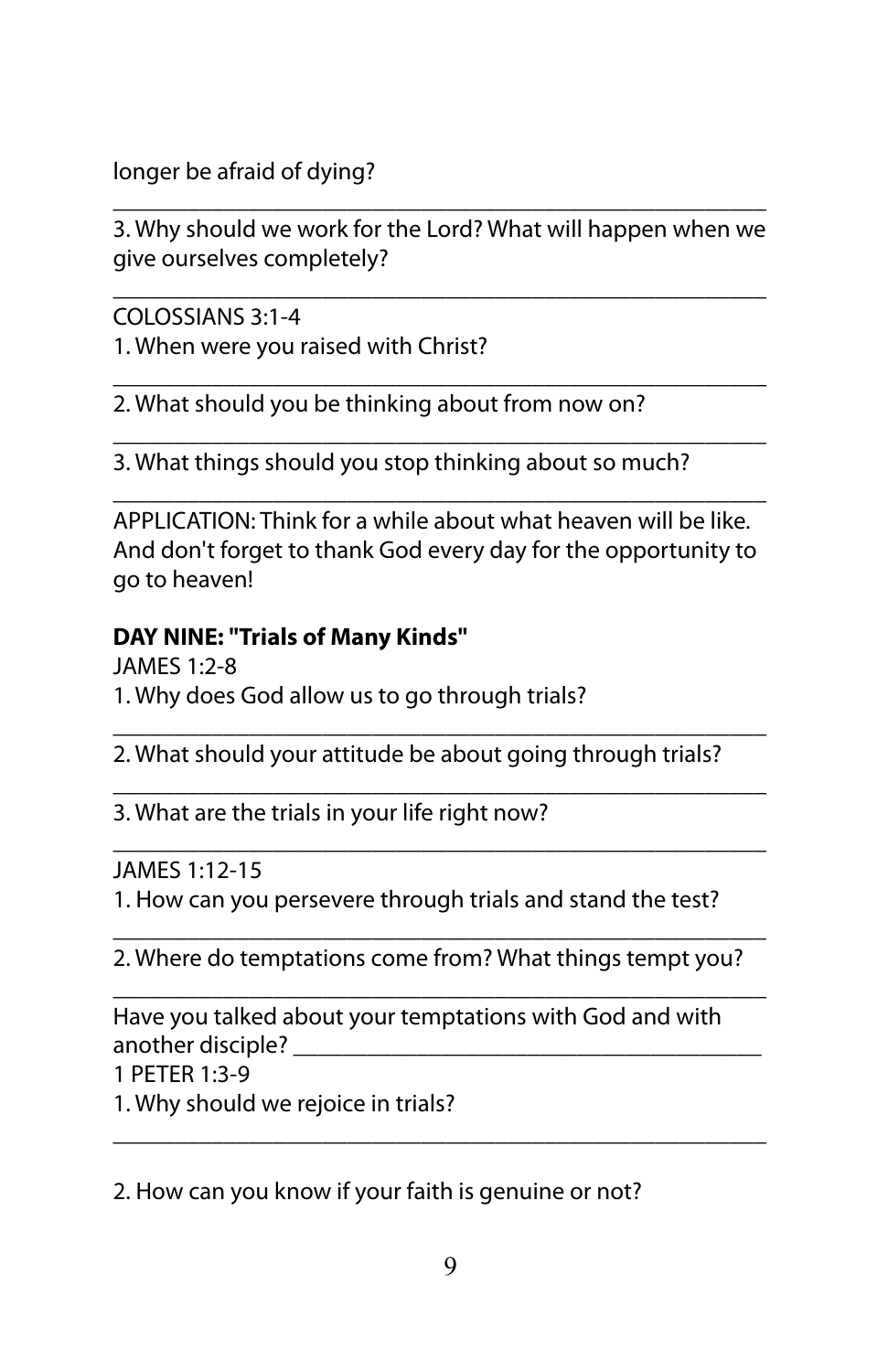\_\_\_\_\_\_\_\_\_\_\_\_\_\_\_\_\_\_\_\_\_\_\_\_\_\_\_\_\_\_\_\_\_\_\_\_\_\_\_\_\_\_\_\_\_\_\_\_\_\_\_\_\_ 3. Write a list of some of the tests that could come your way (financially, relationships, persecution, etc.) How can you prepare today for trials you may face later? Trial --\_\_\_\_\_\_\_\_\_\_\_\_\_\_\_\_\_\_\_\_\_\_\_\_\_\_\_\_\_\_\_\_\_\_\_\_\_\_\_\_\_\_\_\_\_\_  $\text{Trial --} \quad \_\_$ 

APPLICATION: Talk with another disciple today about the trials and temptations you face. Discuss your attitude about trials. Be happy! Disciple Trials Discussed

\_\_\_\_\_\_\_\_\_\_\_\_\_\_\_\_\_\_\_\_\_\_\_\_\_\_\_\_\_\_\_\_\_\_\_\_\_\_\_\_\_\_\_\_\_\_\_\_\_\_\_\_\_

#### **DAY TEN: "Praying Like Jesus"**

MARK 1:32-39

1. What sacrifices did Jesus make to go and pray? Think of his previous day. What excuses could he have made to not pray?

\_\_\_\_\_\_\_\_\_\_\_\_\_\_\_\_\_\_\_\_\_\_\_\_\_\_\_\_\_\_\_\_\_\_\_\_\_\_\_\_\_\_\_\_\_\_\_\_\_\_\_\_\_ 2. When do you feel the need to pray? Do you ever make excuses not to pray?

\_\_\_\_\_\_\_\_\_\_\_\_\_\_\_\_\_\_\_\_\_\_\_\_\_\_\_\_\_\_\_\_\_\_\_\_\_\_\_\_\_\_\_\_\_\_\_\_\_\_\_\_\_

\_\_\_\_\_\_\_\_\_\_\_\_\_\_\_\_\_\_\_\_\_\_\_\_\_\_\_\_\_\_\_\_\_\_\_\_\_\_\_\_\_\_\_\_\_\_\_\_\_\_\_\_\_ \_\_\_\_\_\_\_\_\_\_\_\_\_\_\_\_\_\_\_\_\_\_\_\_\_\_\_\_\_\_\_\_\_\_\_\_\_\_\_\_\_\_\_\_\_\_\_\_\_\_\_\_\_

\_\_\_\_\_\_\_\_\_\_\_\_\_\_\_\_\_\_\_\_\_\_\_\_\_\_\_\_\_\_\_\_\_\_\_\_\_\_\_\_\_\_\_\_\_\_\_\_\_\_\_\_\_

\_\_\_\_\_\_\_\_\_\_\_\_\_\_\_\_\_\_\_\_\_\_\_\_\_\_\_\_\_\_\_\_\_\_\_\_\_\_\_\_\_\_\_\_\_\_\_\_\_\_\_\_\_

\_\_\_\_\_\_\_\_\_\_\_\_\_\_\_\_\_\_\_\_\_\_\_\_\_\_\_\_\_\_\_\_\_\_\_\_\_\_\_\_\_\_\_\_\_\_\_\_\_\_\_\_\_

\_\_\_\_\_\_\_\_\_\_\_\_\_\_\_\_\_\_\_\_\_\_\_\_\_\_\_\_\_\_\_\_\_\_\_\_\_\_\_\_\_\_\_\_\_\_\_\_\_\_\_\_\_

3. How has your prayer time been the past 10 days?

HEBREWS 5:7-10

1. What kind of prayer life did Jesus have?

2. What things, besides going to the cross, would have been difficult for Jesus to obey?

3. What things are difficult for you to do as a disciple?

4. Have you been praying with loud cries and tears for God to help you be obedient?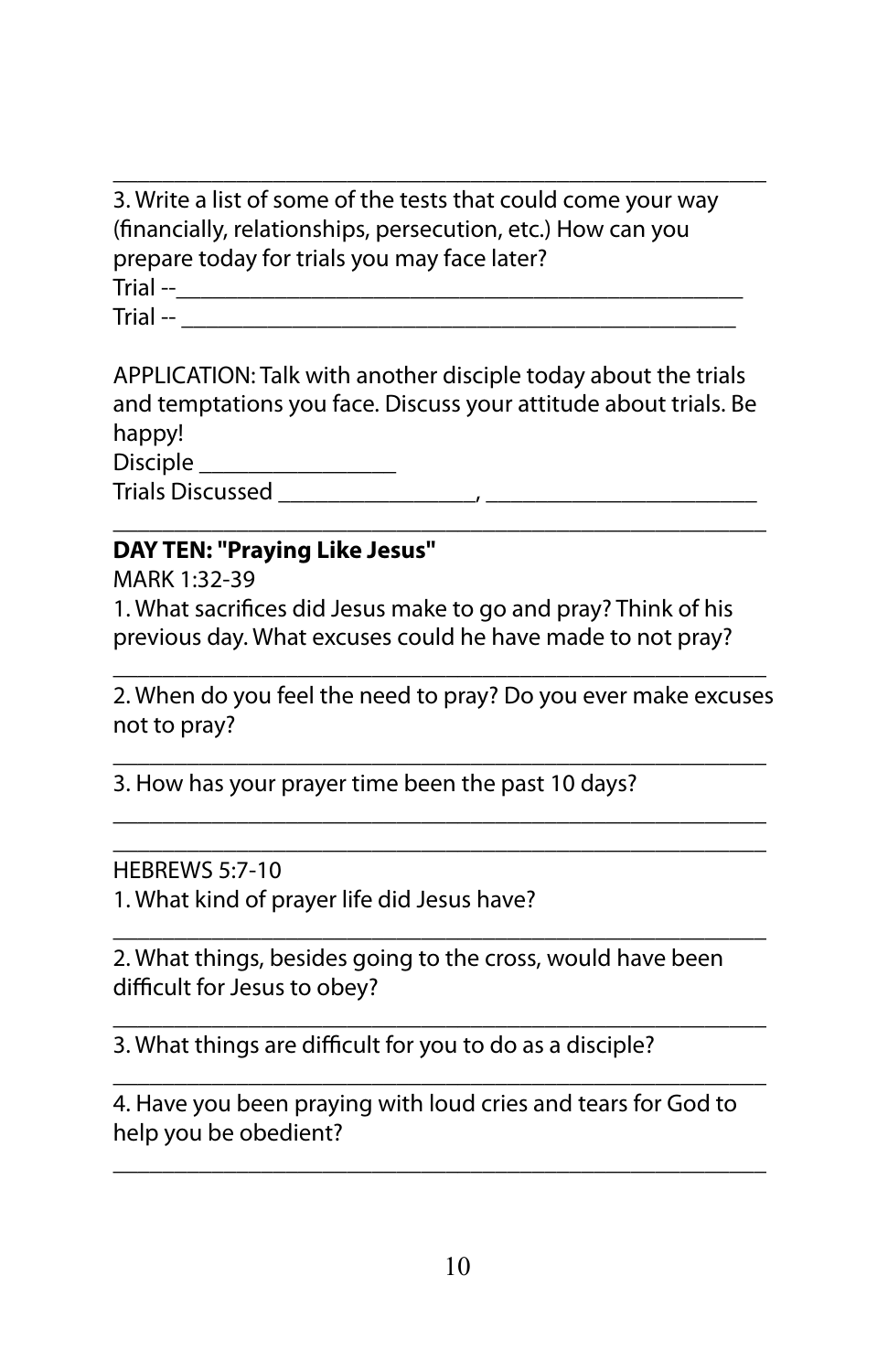5. What situations in your life do you need to pray more about? Make a list and be specific.

\_\_\_\_\_\_\_\_\_\_\_\_\_\_\_\_\_\_\_\_\_\_\_\_\_\_\_\_\_\_\_\_\_\_\_\_\_\_\_\_\_\_\_\_\_\_\_\_\_\_\_\_\_ \_\_\_\_\_\_\_\_\_\_\_\_\_\_\_\_\_\_\_\_\_\_\_\_\_\_\_\_\_\_\_\_\_\_\_\_\_\_\_\_\_\_\_\_\_\_\_\_\_\_\_\_\_

APPLICATION: Spend time today praying about the things you wrote about on your list. Be specific in your prayers. Try praying out loud and talking to God as if you could see him. Tell him how you feel about these things and what is difficult and why it is difficult. Being real and open with God will help you change things quicker. PRAYER LIST:

\_\_\_\_\_\_\_\_\_\_\_\_\_\_\_\_\_\_\_\_\_\_\_\_\_\_\_\_\_\_\_\_\_\_\_\_\_\_\_\_\_\_\_\_\_\_\_\_\_\_\_\_\_ \_\_\_\_\_\_\_\_\_\_\_\_\_\_\_\_\_\_\_\_\_\_\_\_\_\_\_\_\_\_\_\_\_\_\_\_\_\_\_\_\_\_\_\_\_\_\_\_\_\_\_\_\_ \_\_\_\_\_\_\_\_\_\_\_\_\_\_\_\_\_\_\_\_\_\_\_\_\_\_\_\_\_\_\_\_\_\_\_\_\_\_\_\_\_\_\_\_\_\_\_\_\_\_\_\_\_ \_\_\_\_\_\_\_\_\_\_\_\_\_\_\_\_\_\_\_\_\_\_\_\_\_\_\_\_\_\_\_\_\_\_\_\_\_\_\_\_\_\_\_\_\_\_\_\_\_\_\_\_\_

### **DAY ELEVEN: "Holding to the Truth"**

2 TIMOTHY 2:14-19

1. Why do some people like to quarrel about words and spread their own ideas around? Do you ever quarrel about words? Have you talked about it with another disciple?

\_\_\_\_\_\_\_\_\_\_\_\_\_\_\_\_\_\_\_\_\_\_\_\_\_\_\_\_\_\_\_\_\_\_\_\_\_\_\_\_\_\_\_\_\_\_\_\_\_\_\_\_\_

2. How can you train yourself to be an approved workman?

\_\_\_\_\_\_\_\_\_\_\_\_\_\_\_\_\_\_\_\_\_\_\_\_\_\_\_\_\_\_\_\_\_\_\_\_\_\_\_\_\_\_\_\_\_\_\_\_\_\_\_\_\_ 3. Have you been involved in any discussions lately about God's word or the church that were pointless or even harmful?

\_\_\_\_\_\_\_\_\_\_\_\_\_\_\_\_\_\_\_\_\_\_\_\_\_\_\_\_\_\_\_\_\_\_\_\_\_\_\_\_\_\_\_\_\_\_\_\_\_\_\_\_\_

\_\_\_\_\_\_\_\_\_\_\_\_\_\_\_\_\_\_\_\_\_\_\_\_\_\_\_\_\_\_\_\_\_\_\_\_\_\_\_\_\_\_\_\_\_\_\_\_\_\_\_\_\_

\_\_\_\_\_\_\_\_\_\_\_\_\_\_\_\_\_\_\_\_\_\_\_\_\_\_\_\_\_\_\_\_\_\_\_\_\_\_\_\_\_\_\_\_\_\_\_\_\_\_\_\_\_ \_\_\_\_\_\_\_\_\_\_\_\_\_\_\_\_\_\_\_\_\_\_\_\_\_\_\_\_\_\_\_\_\_\_\_\_\_\_\_\_\_\_\_\_\_\_\_\_\_\_\_\_\_ \_\_\_\_\_\_\_\_\_\_\_\_\_\_\_\_\_\_\_\_\_\_\_\_\_\_\_\_\_\_\_\_\_\_\_\_\_\_\_\_\_\_\_\_\_\_\_\_\_\_\_\_\_

4. How can you avoid godless chatter?

1 TIMOTHY 1:18-20 1. How can you fight the good fight?

\_\_\_\_\_\_\_\_\_\_\_\_\_\_\_\_\_\_\_\_\_\_\_\_\_\_\_\_\_\_\_\_\_\_\_\_\_\_\_\_\_\_\_\_\_\_\_\_\_\_\_\_\_ 2. How can a disciple "shipwreck" their faith?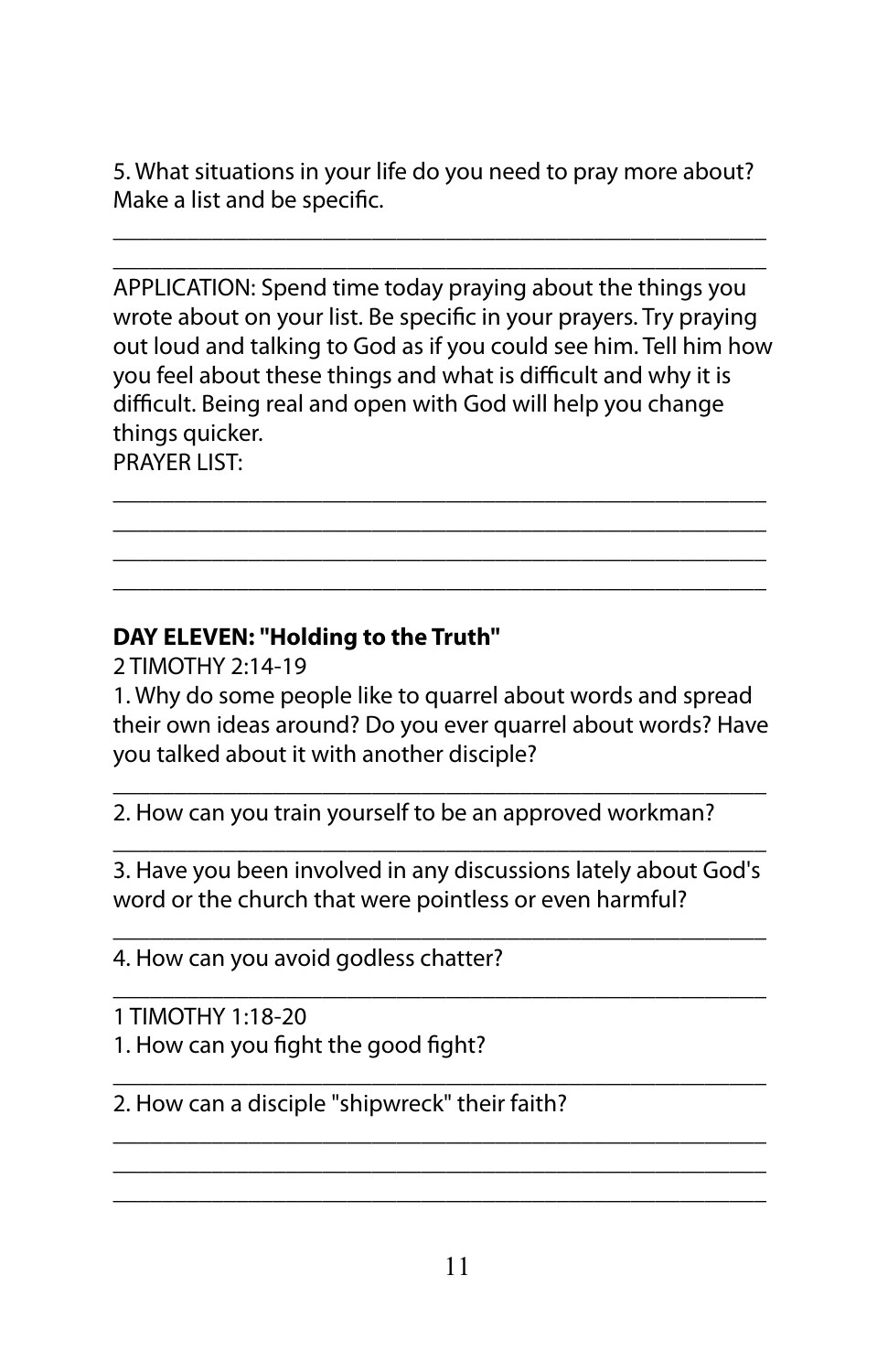3. Remember Hymenaeus (2 TIMOTHY 2:17-18) and Alexander (2 TIMOTHY 4:14-15).

What is the outcome of people who turn away from the faith? \_\_\_\_\_\_\_\_\_\_\_\_\_\_\_\_\_\_\_\_\_\_\_\_\_\_\_\_\_\_\_\_\_\_\_\_\_\_\_\_\_\_\_\_\_\_\_\_\_\_\_\_\_

\_\_\_\_\_\_\_\_\_\_\_\_\_\_\_\_\_\_\_\_\_\_\_\_\_\_\_\_\_\_\_\_\_\_\_\_\_\_\_\_\_\_\_\_\_\_\_\_\_\_\_\_\_

\_\_\_\_\_\_\_\_\_\_\_\_\_\_\_\_\_\_\_\_\_\_\_\_\_\_\_\_\_\_\_\_\_\_\_\_\_\_\_\_\_\_\_\_\_\_\_\_\_\_\_\_\_

\_\_\_\_\_\_\_\_\_\_\_\_\_\_\_\_\_\_\_\_\_\_\_\_\_\_\_\_\_\_\_\_\_\_\_\_\_\_\_\_\_\_\_\_\_\_\_\_\_\_\_\_\_

How do they try to harm others?

1 Timothy 4:15-16 1. Are you watching daily your life (as a disciple) and your doctrine (understanding the Bible)?

2. Has anyone noticed changes in you?

2 TIMOTHY 2:22-26 What should your attitude be toward those who oppose you?

APPLICATION: Discuss with your discipling partner any questions about doctrine or the church that you do not understand Questions:

\_\_\_\_\_\_\_\_\_\_\_\_\_\_\_\_\_\_\_\_\_\_\_\_\_\_\_\_\_\_\_\_\_\_\_\_\_\_\_\_\_\_\_\_\_\_\_\_\_\_\_\_\_ \_\_\_\_\_\_\_\_\_\_\_\_\_\_\_\_\_\_\_\_\_\_\_\_\_\_\_\_\_\_\_\_\_\_\_\_\_\_\_\_\_\_\_\_\_\_\_\_\_\_\_\_\_ \_\_\_\_\_\_\_\_\_\_\_\_\_\_\_\_\_\_\_\_\_\_\_\_\_\_\_\_\_\_\_\_\_\_\_\_\_\_\_\_\_\_\_\_\_\_\_\_\_\_\_\_\_ \_\_\_\_\_\_\_\_\_\_\_\_\_\_\_\_\_\_\_\_\_\_\_\_\_\_\_\_\_\_\_\_\_\_\_\_\_\_\_\_\_\_\_\_\_\_\_\_\_\_\_\_\_

\_\_\_\_\_\_\_\_\_\_\_\_\_\_\_\_\_\_\_\_\_\_\_\_\_\_\_\_\_\_\_\_\_\_\_\_\_\_\_\_\_\_\_\_\_\_\_\_\_\_\_\_\_

**DAY TWELVE: "Doing Good Things"** 

\_\_\_\_\_\_\_\_\_\_\_\_\_\_\_\_\_\_\_\_\_\_\_\_\_\_\_\_\_\_\_\_\_

EPHESIANS 2:10 1. What has God created for us to do?

\_\_\_\_\_\_\_\_\_\_\_\_\_\_\_\_\_\_\_\_\_\_\_\_\_\_\_\_\_\_\_\_\_\_\_\_\_\_\_\_\_\_\_\_\_\_\_\_\_\_\_\_\_ 2. Make a list of some good works that you could do.

\_\_\_\_\_\_\_\_\_\_\_\_\_\_\_\_\_\_\_\_\_\_\_\_\_\_\_\_\_\_\_\_\_\_\_\_\_\_\_\_\_\_\_\_\_\_\_\_\_\_\_\_\_ \_\_\_\_\_\_\_\_\_\_\_\_\_\_\_\_\_\_\_\_\_\_\_\_\_\_\_\_\_\_\_\_\_\_\_\_\_\_\_\_\_\_\_\_\_\_\_\_\_\_\_\_\_ \_\_\_\_\_\_\_\_\_\_\_\_\_\_\_\_\_\_\_\_\_\_\_\_\_\_\_\_\_\_\_\_\_\_\_\_\_\_\_\_\_\_\_\_\_\_\_\_\_\_\_\_\_

1 PETER 4:8-11

1. How does love cover over many sins?

\_\_\_\_\_\_\_\_\_\_\_\_\_\_\_\_\_\_\_\_\_\_\_\_\_\_\_\_\_\_\_\_\_\_\_\_\_\_\_\_\_\_\_\_\_\_\_\_\_\_\_\_\_ 2. Have you been offering hospitality to other disciples?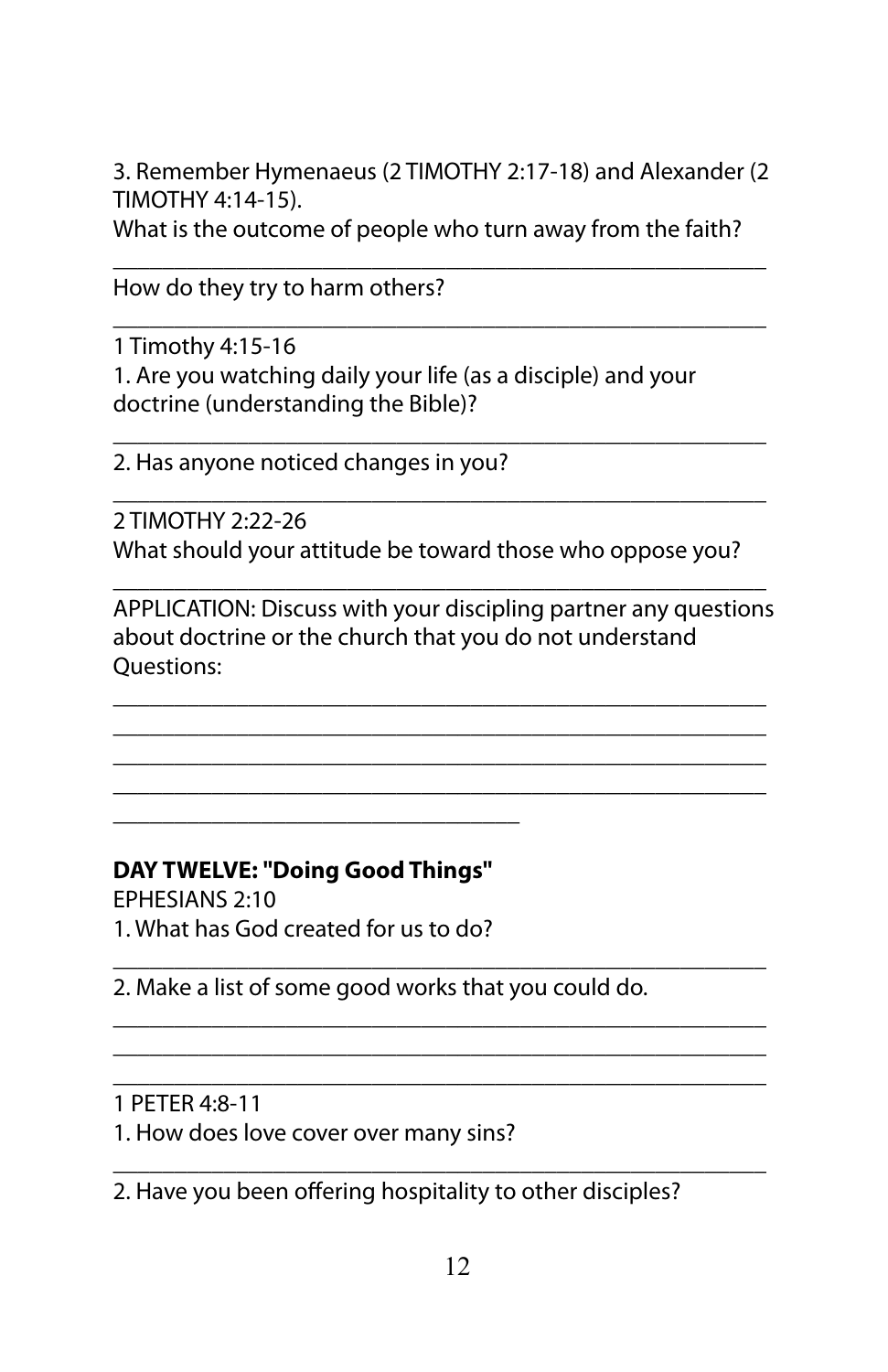#### 3. How can you improve in this?

4. Why do you think God wants you to be giving to others?

\_\_\_\_\_\_\_\_\_\_\_\_\_\_\_\_\_\_\_\_\_\_\_\_\_\_\_\_\_\_\_\_\_\_\_\_\_\_\_\_\_\_\_\_\_\_\_\_\_\_\_\_\_

\_\_\_\_\_\_\_\_\_\_\_\_\_\_\_\_\_\_\_\_\_\_\_\_\_\_\_\_\_\_\_\_\_\_\_\_\_\_\_\_\_\_\_\_\_\_\_\_\_\_\_\_\_

\_\_\_\_\_\_\_\_\_\_\_\_\_\_\_\_\_\_\_\_\_\_\_\_\_\_\_\_\_\_\_\_\_\_\_\_\_\_\_\_\_\_\_\_\_\_\_\_\_\_\_\_\_

GALATIANS 6:9-10 1. Who does God want us to help?

\_\_\_\_\_\_\_\_\_\_\_\_\_\_\_\_\_\_\_\_\_\_\_\_\_\_\_\_\_\_\_\_\_\_\_\_\_\_\_\_\_\_\_\_\_\_\_\_\_\_\_\_\_ 2. Who in your Bible talk has special needs right now that you could help?

\_\_\_\_\_\_\_\_\_\_\_\_\_\_\_\_\_\_\_\_\_\_\_\_\_\_\_\_\_\_\_\_\_\_\_\_\_\_\_\_\_\_\_\_\_\_\_\_\_\_\_\_\_ APPLICATION: If you see needs you can meet, do it THIS WEEK. If you don't know how you can help, ASK. REMEMBER: We need each other. We are family. Needs Met :

\_\_\_\_\_\_\_\_\_\_\_\_\_\_\_\_\_\_\_\_\_\_\_\_\_\_\_\_\_\_\_\_\_\_\_\_\_\_\_\_\_\_\_\_\_\_\_\_\_\_\_\_\_ \_\_\_\_\_\_\_\_\_\_\_\_\_\_\_\_\_\_\_\_\_\_\_\_\_\_\_\_\_\_\_\_\_\_\_\_\_\_\_\_\_\_\_\_\_\_\_\_\_\_\_\_\_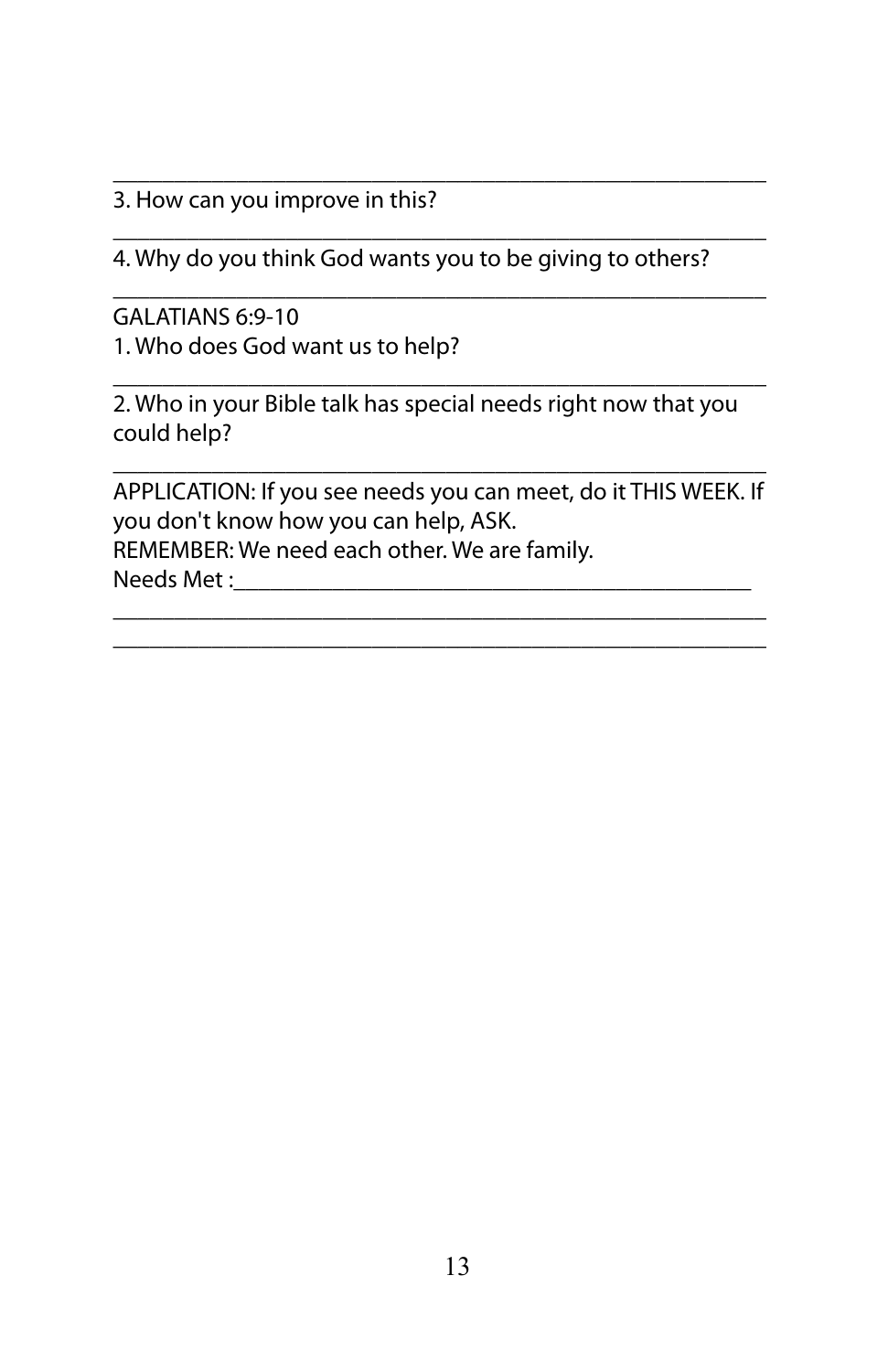## **DAY THIRTEEN: "Saved to Serve"**

MATTHEW 25:31-46 1. What will you be judged for on the last day?

\_\_\_\_\_\_\_\_\_\_\_\_\_\_\_\_\_\_\_\_\_\_\_\_\_\_\_\_\_\_\_\_\_\_\_\_\_\_\_\_\_\_\_\_\_\_\_\_\_\_\_\_\_ 2. Why is it not enough to simply give money to beggars?

3. Which of the six things listed in verses 35-36 have you done recently?

\_\_\_\_\_\_\_\_\_\_\_\_\_\_\_\_\_\_\_\_\_\_\_\_\_\_\_\_\_\_\_\_\_\_\_\_\_\_\_\_\_\_\_\_\_\_\_\_\_\_\_\_\_

4. Who are we really ignoring when we neglect the needy?

DEUTERONOMY 15:7-10 1. What does it mean to be "hard-hearted" or "tight-fisted"?

\_\_\_\_\_\_\_\_\_\_\_\_\_\_\_\_\_\_\_\_\_\_\_\_\_\_\_\_\_\_\_\_\_\_\_\_\_\_\_\_\_\_\_\_\_\_\_\_\_\_\_\_\_ 2. What kind of giving does God expect from you?

\_\_\_\_\_\_\_\_\_\_\_\_\_\_\_\_\_\_\_\_\_\_\_\_\_\_\_\_\_\_\_\_\_\_\_\_\_\_\_\_\_\_\_\_\_\_\_\_\_\_\_\_\_ 3. Who are some of the poor and needy around you - and how are you going to help them?

\_\_\_\_\_\_\_\_\_\_\_\_\_\_\_\_\_\_\_\_\_\_\_\_\_\_\_\_\_\_\_\_\_\_\_\_\_\_\_\_\_\_\_\_\_\_\_\_\_\_\_\_\_

MATTHEW 10:40-42

1. What are some small acts of kindness that will not be forgotten by God?

\_\_\_\_\_\_\_\_\_\_\_\_\_\_\_\_\_\_\_\_\_\_\_\_\_\_\_\_\_\_\_\_\_\_\_\_\_\_\_\_\_\_\_\_\_\_\_\_\_\_\_\_\_ 2. How can you help the needy even if you have little money? \_\_\_\_\_\_\_\_\_\_\_\_\_\_\_\_\_\_\_\_\_\_\_\_\_\_\_\_\_\_\_\_\_\_\_\_\_\_\_\_\_\_\_\_\_\_\_\_\_\_\_\_\_

JAMES 1:27

1. What is true religion in God's sight?

\_\_\_\_\_\_\_\_\_\_\_\_\_\_\_\_\_\_\_\_\_\_\_\_\_\_\_\_\_\_\_\_\_\_\_\_\_\_\_\_\_\_\_\_\_\_\_\_\_\_\_\_\_ 2. Who does God have a special concern for?

APPLICATION: Whom can you help today? Do it. Also, make plans with another disciple to help other needy people this week.

\_\_\_\_\_\_\_\_\_\_\_\_\_\_\_\_\_\_\_\_\_\_\_\_\_\_\_\_\_\_\_\_\_\_\_\_\_\_\_\_\_\_\_\_\_\_\_\_\_\_\_\_\_

\_\_\_\_\_\_\_\_\_\_\_\_\_\_\_\_\_\_\_\_\_\_\_\_\_\_\_\_\_\_\_\_\_\_\_\_\_\_\_\_\_\_\_\_\_\_\_\_\_\_\_\_\_ \_\_\_\_\_\_\_\_\_\_\_\_\_\_\_\_\_\_\_\_\_\_\_\_\_\_\_\_\_\_\_\_\_\_\_\_\_\_\_\_\_\_\_\_\_\_\_\_\_\_\_\_\_ \_\_\_\_\_\_\_\_\_\_\_\_\_\_\_\_\_\_\_\_\_\_\_\_\_\_\_\_\_\_\_\_\_\_\_\_\_\_\_\_\_\_\_\_\_\_\_\_\_\_\_\_\_ \_\_\_\_\_\_\_\_\_\_\_\_\_\_\_\_\_\_\_\_\_\_\_\_\_\_\_\_\_\_\_\_\_\_\_\_\_\_\_\_\_\_\_\_\_\_\_\_\_\_\_\_\_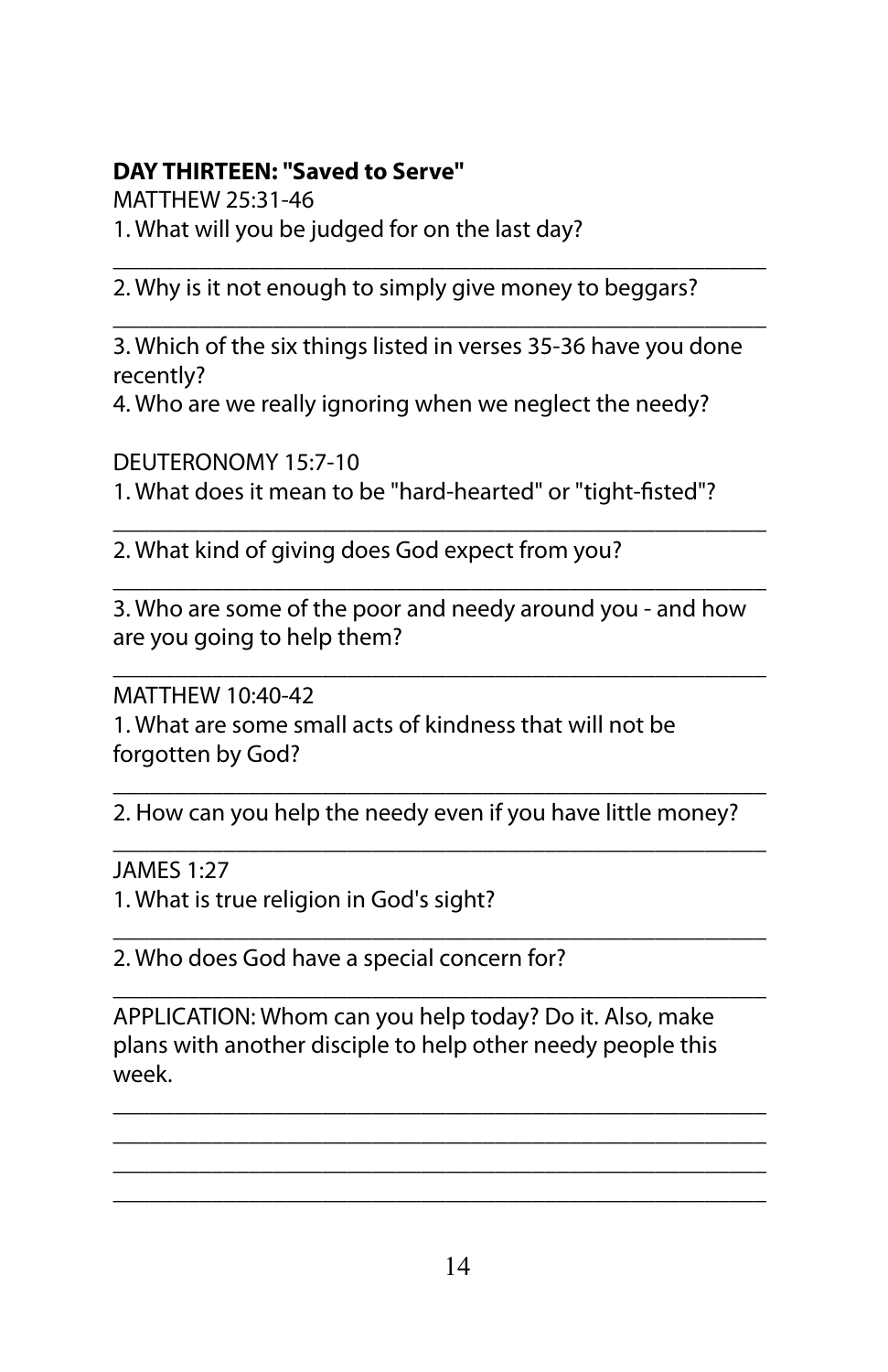#### **DAY FOURTEEN: "A New Creation"**

2 CORINTHIANS 5:17

1. What are some of the "old" parts of you that are gone?

2. What are some of the "new" things you are becoming?

\_\_\_\_\_\_\_\_\_\_\_\_\_\_\_\_\_\_\_\_\_\_\_\_\_\_\_\_\_\_\_\_\_\_\_\_\_\_\_\_\_\_\_\_\_\_\_\_\_\_\_\_\_

\_\_\_\_\_\_\_\_\_\_\_\_\_\_\_\_\_\_\_\_\_\_\_\_\_\_\_\_\_\_\_\_\_\_\_\_\_\_\_\_\_\_\_\_\_\_\_\_\_\_\_\_\_

MARK 2:21-22 1. How new must you be?

\_\_\_\_\_\_\_\_\_\_\_\_\_\_\_\_\_\_\_\_\_\_\_\_\_\_\_\_\_\_\_\_\_\_\_\_\_\_\_\_\_\_\_\_\_\_\_\_\_\_\_\_\_ 2. What is the difference between adding on new habits and being changed from the inside?

\_\_\_\_\_\_\_\_\_\_\_\_\_\_\_\_\_\_\_\_\_\_\_\_\_\_\_\_\_\_\_\_\_\_\_\_\_\_\_\_\_\_\_\_\_\_\_\_\_\_\_\_\_

\_\_\_\_\_\_\_\_\_\_\_\_\_\_\_\_\_\_\_\_\_\_\_\_\_\_\_\_\_\_\_\_\_\_\_\_\_\_\_\_\_\_\_\_\_\_\_\_\_\_\_\_\_ \_\_\_\_\_\_\_\_\_\_\_\_\_\_\_\_\_\_\_\_\_\_\_\_\_\_\_\_\_\_\_\_\_\_\_\_\_\_\_\_\_\_\_\_\_\_\_\_\_\_\_\_\_

3. Are you like an old wineskin or a new one? Why?

\_\_\_\_\_\_\_\_\_\_\_\_\_\_\_\_\_\_\_\_\_\_\_\_\_\_\_\_\_\_\_\_\_\_\_\_\_\_\_\_\_\_\_\_\_\_\_\_\_\_\_\_\_ ROMANS 12:2 1. What are some examples of worldly thinking in your life?

2. How can you change your thinking?

\_\_\_\_\_\_\_\_\_\_\_\_\_\_\_\_\_\_\_\_\_\_\_\_\_\_\_\_\_\_\_\_\_\_\_\_\_\_\_\_\_\_\_\_\_\_\_\_\_\_\_\_\_ EPHESIANS 4:17-5:2

1. How does God describe your old way of thinking and living?

\_\_\_\_\_\_\_\_\_\_\_\_\_\_\_\_\_\_\_\_\_\_\_\_\_\_\_\_\_\_\_\_\_\_\_\_\_\_\_\_\_\_\_\_\_\_\_\_\_\_\_\_\_ 2. Who were you created to be like? Why is it so important to keep on forgiving each other?

\_\_\_\_\_\_\_\_\_\_\_\_\_\_\_\_\_\_\_\_\_\_\_\_\_\_\_\_\_\_\_\_\_\_\_\_\_\_\_\_\_\_\_\_\_\_\_\_\_\_\_\_\_ 3. What does it mean to live a life of love?

\_\_\_\_\_\_\_\_\_\_\_\_\_\_\_\_\_\_\_\_\_\_\_\_\_\_\_\_\_\_\_\_\_\_\_\_\_\_\_\_\_\_\_\_\_\_\_\_\_\_\_\_\_ APPLICATION: Ask your discipler or a Christian who knows you well how they see worldly attitudes or habits in your life.

\_\_\_\_\_\_\_\_\_\_\_\_\_\_\_\_\_\_\_\_\_\_\_\_\_\_\_\_\_\_\_\_\_\_\_\_\_\_\_\_\_\_\_\_\_\_\_\_\_\_\_\_\_ \_\_\_\_\_\_\_\_\_\_\_\_\_\_\_\_\_\_\_\_\_\_\_\_\_\_\_\_\_\_\_\_\_\_\_\_\_\_\_\_\_\_\_\_\_\_\_\_\_\_\_\_\_ \_\_\_\_\_\_\_\_\_\_\_\_\_\_\_\_\_\_\_\_\_\_\_\_\_\_\_\_\_\_\_\_\_\_\_\_\_\_\_\_\_\_\_\_\_\_\_\_\_\_\_\_\_ \_\_\_\_\_\_\_\_\_\_\_\_\_\_\_\_\_\_\_\_\_\_\_\_\_\_\_\_\_\_\_\_\_\_\_\_\_\_\_\_\_\_\_\_\_\_\_\_\_\_\_\_\_ \_\_\_\_\_\_\_\_\_\_\_\_\_\_\_\_\_\_\_\_\_\_\_\_\_\_\_\_\_\_\_\_\_\_\_\_\_\_\_\_\_\_\_\_\_\_\_\_\_\_\_\_\_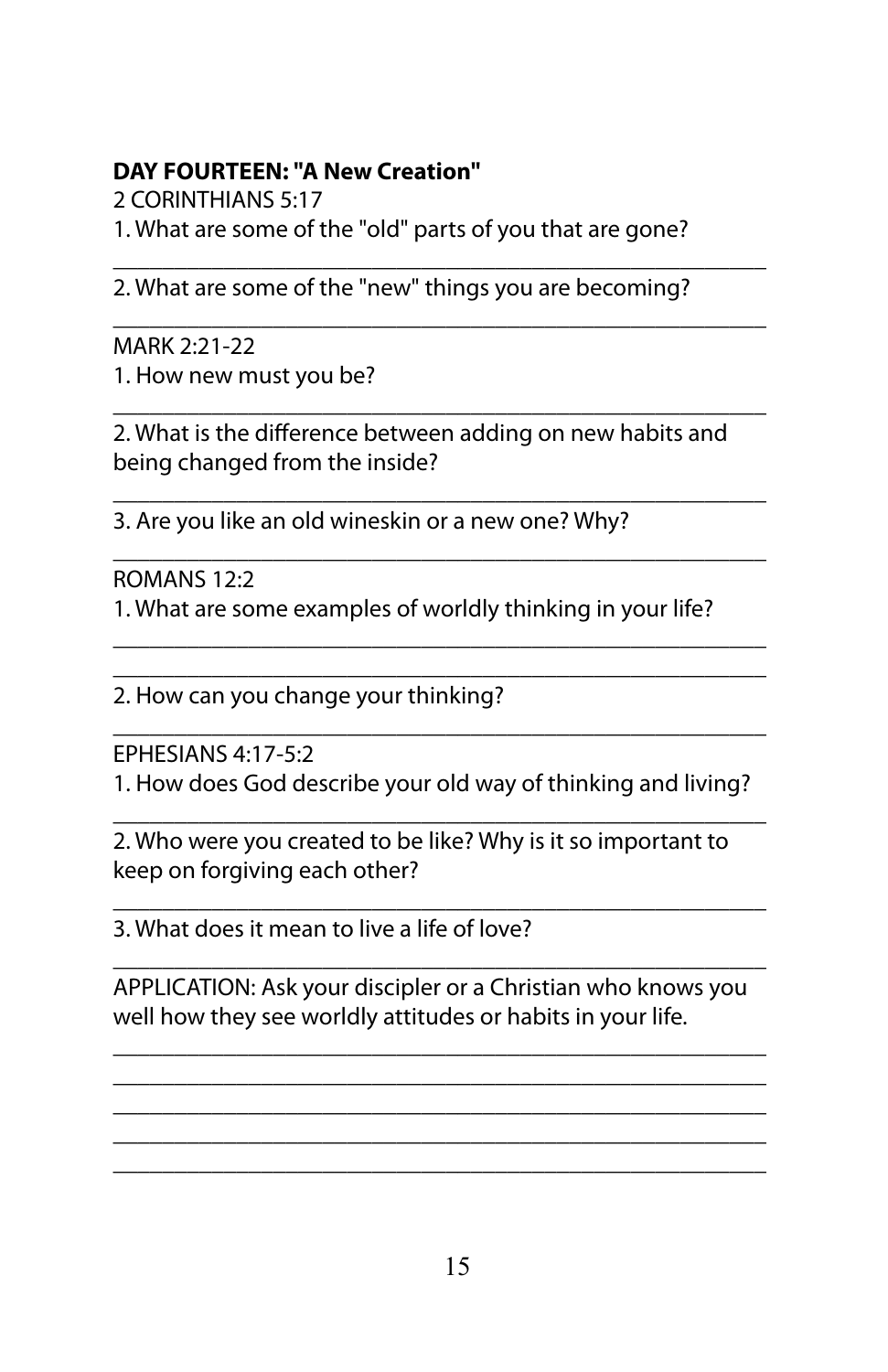#### **DAY FIFTEEN: "The Hope of Heaven"**

REVELATION 20:11-15 1. Imagine what the day of judgment will be like. Who will be there?

\_\_\_\_\_\_\_\_\_\_\_\_\_\_\_\_\_\_\_\_\_\_\_\_\_\_\_\_\_\_\_\_\_\_\_\_\_\_\_\_\_\_\_\_\_\_\_\_\_\_\_\_\_

\_\_\_\_\_\_\_\_\_\_\_\_\_\_\_\_\_\_\_\_\_\_\_\_\_\_\_\_\_\_\_\_\_\_\_\_\_\_\_\_\_\_\_\_\_\_\_\_\_\_\_\_\_

\_\_\_\_\_\_\_\_\_\_\_\_\_\_\_\_\_\_\_\_\_\_\_\_\_\_\_\_\_\_\_\_\_\_\_\_\_\_\_\_\_\_\_\_\_\_\_\_\_\_\_\_\_

\_\_\_\_\_\_\_\_\_\_\_\_\_\_\_\_\_\_\_\_\_\_\_\_\_\_\_\_\_\_\_\_\_\_\_\_\_\_\_\_\_\_\_\_\_\_\_\_\_\_\_\_\_ \_\_\_\_\_\_\_\_\_\_\_\_\_\_\_\_\_\_\_\_\_\_\_\_\_\_\_\_\_\_\_\_\_\_\_\_\_\_\_\_\_\_\_\_\_\_\_\_\_\_\_\_\_ \_\_\_\_\_\_\_\_\_\_\_\_\_\_\_\_\_\_\_\_\_\_\_\_\_\_\_\_\_\_\_\_\_\_\_\_\_\_\_\_\_\_\_\_\_\_\_\_\_\_\_\_\_ \_\_\_\_\_\_\_\_\_\_\_\_\_\_\_\_\_\_\_\_\_\_\_\_\_\_\_\_\_\_\_\_\_\_\_\_\_\_\_\_\_\_\_\_\_\_\_\_\_\_\_\_\_

2. How will everyone be feeling?

REVELATION 21:1-8 1. Who is the bride of Christ?

2. Describe heaven.

3. Check yourself against verse 8. Are any of these sins in your life?

\_\_\_\_\_\_\_\_\_\_\_\_\_\_\_\_\_\_\_\_\_\_\_\_\_\_\_\_\_\_\_\_\_\_\_\_\_\_\_\_\_\_\_\_\_\_\_\_\_\_\_\_\_

REVELATION 22:1-6 1. What other eternal joys will be in heaven?

\_\_\_\_\_\_\_\_\_\_\_\_\_\_\_\_\_\_\_\_\_\_\_\_\_\_\_\_\_\_\_\_\_\_\_\_\_\_\_\_\_\_\_\_\_\_\_\_\_\_\_\_\_ 2. Why does God want us to know these words are trustworthy and true?

\_\_\_\_\_\_\_\_\_\_\_\_\_\_\_\_\_\_\_\_\_\_\_\_\_\_\_\_\_\_\_\_\_\_\_\_\_\_\_\_\_\_\_\_\_\_\_\_\_\_\_\_\_

REVELATION 22:14-15 Are any of these sins in your life?

\_\_\_\_\_\_\_\_\_\_\_\_\_\_\_\_\_\_\_\_\_\_\_\_\_\_\_\_\_\_\_\_\_\_\_\_\_\_\_\_\_\_\_\_\_\_\_\_\_\_\_\_\_ APPLICATION: Pray about what God promises in heaven! If there are any sins you need to confess and change, do it TODAY!

\_\_\_\_\_\_\_\_\_\_\_\_\_\_\_\_\_\_\_\_\_\_\_\_\_\_\_\_\_\_\_\_\_\_\_\_\_\_\_\_\_\_\_\_\_\_\_\_\_\_\_\_\_ \_\_\_\_\_\_\_\_\_\_\_\_\_\_\_\_\_\_\_\_\_\_\_\_\_\_\_\_\_\_\_\_\_\_\_\_\_\_\_\_\_\_\_\_\_\_\_\_\_\_\_\_\_ \_\_\_\_\_\_\_\_\_\_\_\_\_\_\_\_\_\_\_\_\_\_\_\_\_\_\_\_\_\_\_\_\_\_\_\_\_\_\_\_\_\_\_\_\_\_\_\_\_\_\_\_\_ \_\_\_\_\_\_\_\_\_\_\_\_\_\_\_\_\_\_\_\_\_\_\_\_\_\_\_\_\_\_\_\_\_\_\_\_\_\_\_\_\_\_\_\_\_\_\_\_\_\_\_\_\_ \_\_\_\_\_\_\_\_\_\_\_\_\_\_\_\_\_\_\_\_\_\_\_\_\_\_\_\_\_\_\_\_\_\_\_\_\_\_\_\_\_\_\_\_\_\_\_\_\_\_\_\_\_

#### **DAY SIXTEEN: "Saved to Save"**  1 PETER 2:9-10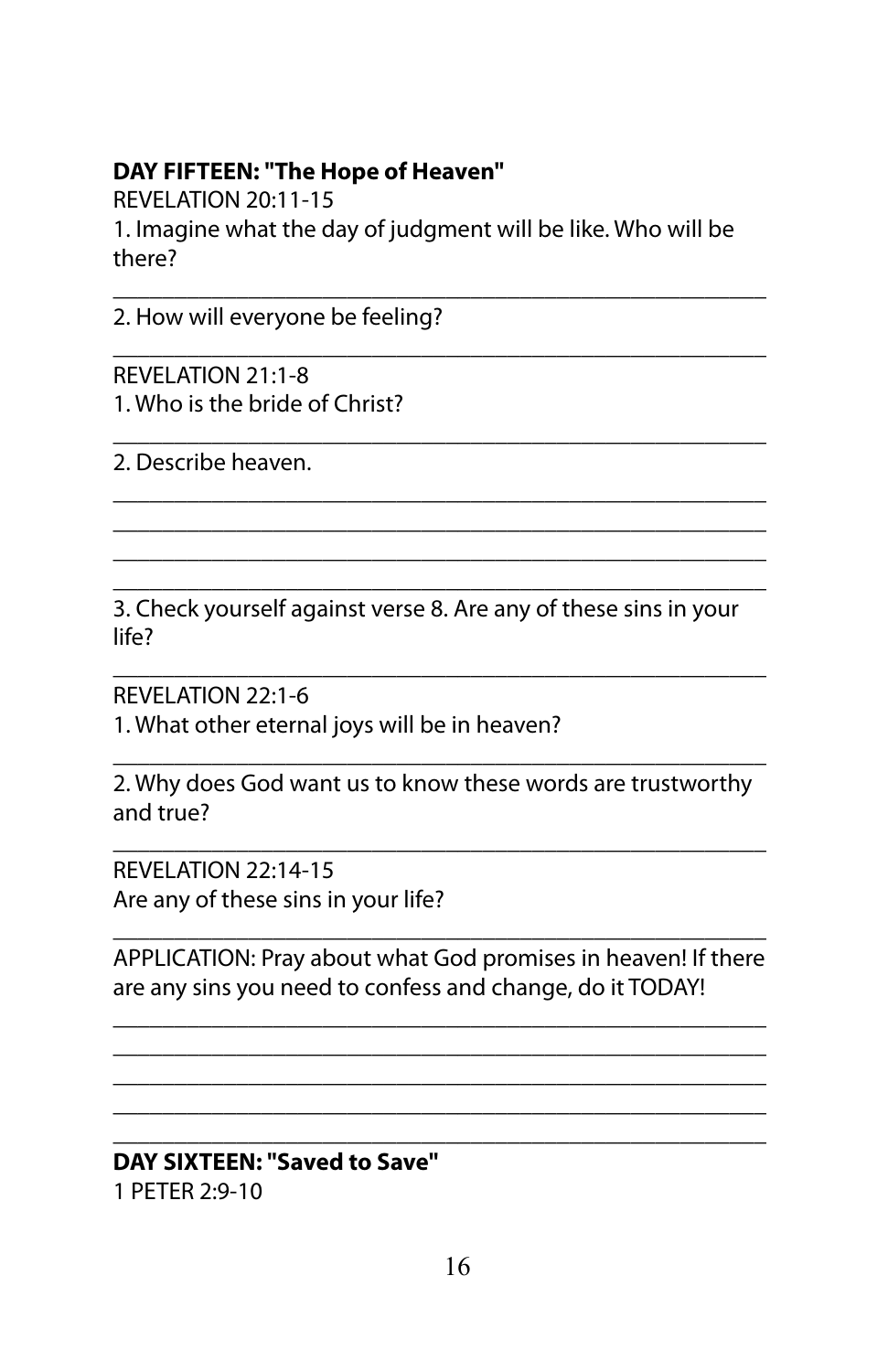1. What does it mean to be a royal priesthood?

\_\_\_\_\_\_\_\_\_\_\_\_\_\_\_\_\_\_\_\_\_\_\_\_\_\_\_\_\_\_\_\_\_\_\_\_\_\_\_\_\_\_\_\_\_\_\_\_\_\_\_\_\_ 2. What message should you be sharing?

\_\_\_\_\_\_\_\_\_\_\_\_\_\_\_\_\_\_\_\_\_\_\_\_\_\_\_\_\_\_\_\_\_\_\_\_\_\_\_\_\_\_\_\_\_\_\_\_\_\_\_\_\_ 3. Are you really declaring God's praises or just giving out an invitation?

2 CORINTHIANS 5:14-21

1. How can you tell if you're living for yourself or living for Jesus?

2. What does it mean to be Christ's ambassador?

\_\_\_\_\_\_\_\_\_\_\_\_\_\_\_\_\_\_\_\_\_\_\_\_\_\_\_\_\_\_\_\_\_\_\_\_\_\_\_\_\_\_\_\_\_\_\_\_\_\_\_\_\_ 3. Would Jesus be pleased with the way you present him?

\_\_\_\_\_\_\_\_\_\_\_\_\_\_\_\_\_\_\_\_\_\_\_\_\_\_\_\_\_\_\_\_\_\_\_\_\_\_\_\_\_\_\_\_\_\_\_

\_\_\_\_\_\_\_\_\_\_\_\_\_\_\_\_\_\_\_\_\_\_\_\_\_\_\_\_\_\_\_\_\_\_\_\_\_\_\_\_\_\_\_\_\_\_\_\_\_\_\_\_\_ 4. What does it mean to APPEAL to and IMPLORE people?

\_\_\_\_\_\_\_\_\_\_\_\_\_\_\_\_\_\_\_\_\_\_\_\_\_\_\_\_\_\_\_\_\_\_\_\_\_\_\_\_\_\_\_\_\_\_\_\_\_\_\_\_\_

\_\_\_\_\_\_\_\_\_\_\_\_\_\_\_\_\_\_\_\_\_\_\_\_\_\_\_\_\_\_\_\_\_\_\_\_\_\_\_\_\_\_\_\_\_\_\_\_\_\_\_\_\_

5. What attitude should you have toward the lost?

ACTS 17:16-34

1. Why was Paul distressed?

2. What are some sights around your city that should distress you? \_\_\_\_\_\_\_\_\_\_\_\_\_\_\_\_\_\_\_\_\_\_\_\_\_\_\_\_\_\_\_\_\_\_\_\_\_\_\_\_\_\_\_\_\_\_\_\_\_

3. Where did Paul share his faith?

4. Why did Paul begin his message by commending the Athenians for being very religious?

\_\_\_\_\_\_\_\_\_\_\_\_\_\_\_\_\_\_\_\_\_\_\_\_\_\_\_\_\_\_\_\_\_\_\_\_\_\_\_\_\_\_\_\_\_\_\_\_\_\_\_\_\_ 5. What does this teach you about preaching Paul's message? \_\_\_\_\_\_\_\_\_\_\_\_\_\_\_\_\_\_\_\_\_\_\_\_\_\_\_\_\_\_\_\_\_\_\_\_\_\_\_\_\_\_\_\_\_\_\_\_\_\_\_\_\_

APPLICATION: Write at least 4 things you have learned today about evangelism from this study. Share your faith with these things in mind.

\_\_\_\_\_\_\_\_\_\_\_\_\_\_\_\_\_\_\_\_\_\_\_\_\_\_\_\_\_\_\_\_\_\_\_\_\_\_\_\_\_\_\_\_\_\_\_\_\_\_\_\_\_ \_\_\_\_\_\_\_\_\_\_\_\_\_\_\_\_\_\_\_\_\_\_\_\_\_\_\_\_\_\_\_\_\_\_\_\_\_\_\_\_\_\_\_\_\_\_\_\_\_\_\_\_\_ \_\_\_\_\_\_\_\_\_\_\_\_\_\_\_\_\_\_\_\_\_\_\_\_\_\_\_\_\_\_\_\_\_\_\_\_\_\_\_\_\_\_\_\_\_\_\_\_\_\_\_\_\_

#### \_\_\_\_\_\_\_\_\_\_\_\_\_\_\_\_\_\_\_\_\_\_\_\_\_\_\_\_\_\_\_\_\_\_\_\_\_\_\_\_\_\_\_\_\_\_\_\_\_\_\_\_\_ **DAY SEVENTEEN: "Distracted or Devoted"**  LUKE 10:38-42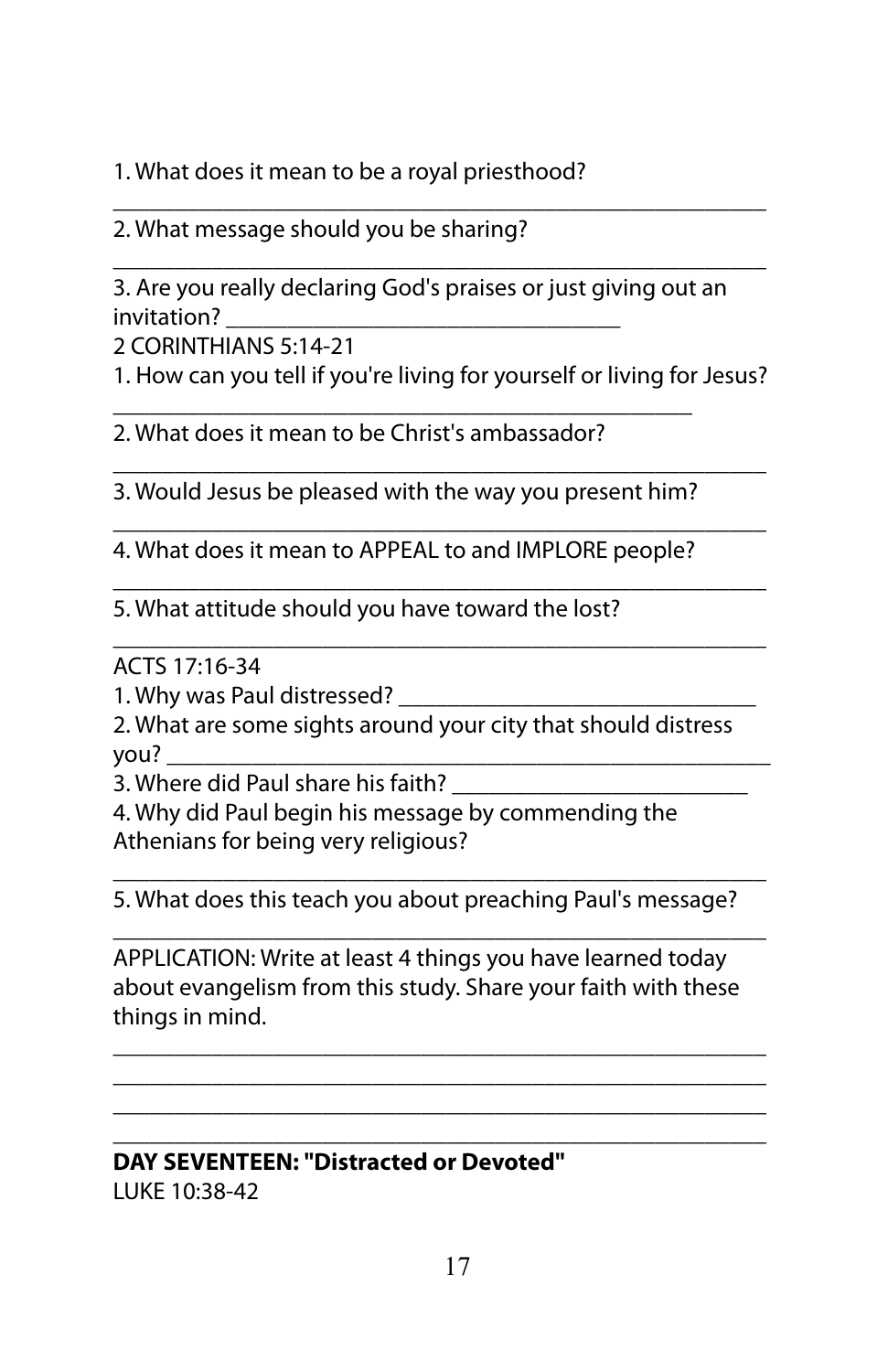1. Why was Martha distracted?

2. How was she feeling?

\_\_\_\_\_\_\_\_\_\_\_\_\_\_\_\_\_\_\_\_\_\_\_\_\_\_\_\_\_\_\_\_\_\_\_\_\_\_\_\_\_\_\_\_\_\_\_\_\_\_\_\_\_ 3. What are some things you have let distract you this week?

\_\_\_\_\_\_\_\_\_\_\_\_\_\_\_\_\_\_\_\_\_\_\_\_\_\_\_\_\_\_\_\_\_\_\_\_\_\_\_\_\_\_\_\_\_\_\_\_\_\_\_\_\_

\_\_\_\_\_\_\_\_\_\_\_\_\_\_\_\_\_\_\_\_\_\_\_\_\_\_\_\_\_\_\_\_\_\_\_\_\_\_\_\_\_\_\_\_\_\_\_\_\_\_\_\_\_

\_\_\_\_\_\_\_\_\_\_\_\_\_\_\_\_\_\_\_\_\_\_\_\_\_\_\_\_\_\_\_\_\_\_\_\_\_\_\_\_\_\_\_\_\_\_\_\_\_\_\_\_\_

\_\_\_\_\_\_\_\_\_\_\_\_\_\_\_\_\_\_\_\_\_\_\_\_\_\_\_\_\_\_\_\_\_\_\_\_\_\_\_\_\_\_\_\_\_\_\_\_\_\_\_\_\_

\_\_\_\_\_\_\_\_\_\_\_\_\_\_\_\_\_\_\_\_\_\_\_\_\_\_\_\_\_\_\_\_\_\_\_\_\_\_\_\_\_\_\_\_\_\_\_\_\_\_\_\_\_

\_\_\_\_\_\_\_\_\_\_\_\_\_\_\_\_\_\_\_\_\_\_\_\_\_\_\_\_\_\_\_\_\_\_\_\_\_\_\_\_\_\_\_\_\_\_\_\_\_\_\_\_\_

\_\_\_\_\_\_\_\_\_\_\_\_\_\_\_\_\_\_\_\_\_\_\_\_\_\_\_\_\_\_\_\_\_\_\_\_\_\_\_\_\_\_\_\_\_\_\_\_\_\_\_\_\_

4. Are you more like Martha or Mary?

\_\_\_\_\_\_\_\_\_\_\_\_\_\_\_\_\_\_\_\_\_\_\_\_\_\_\_\_\_\_\_\_\_\_\_\_\_\_\_\_\_\_\_\_\_\_\_\_\_\_\_\_\_ 5. What did Mary choose?

6. How was it better?

LUKE 8:14

1. What does it mean to be "choked"?

2. What is the result?

3. What are the worries/money and business concerns/ pleasures that are keeping you from growing more?

LUKE 12:35-40

1. Why do we need to stay alert and ready for Jesus?

\_\_\_\_\_\_\_\_\_\_\_\_\_\_\_\_\_\_\_\_\_\_\_\_\_\_\_\_\_\_\_\_\_\_\_\_\_\_\_\_\_\_\_\_\_\_\_\_\_\_\_\_\_ 2. How does Jesus feel when we get distracted from our purpose and start doing other things?

\_\_\_\_\_\_\_\_\_\_\_\_\_\_\_\_\_\_\_\_\_\_\_\_\_\_\_\_\_\_\_\_\_\_\_\_\_\_\_\_\_\_\_\_\_\_\_\_\_\_\_\_\_

APPLICATION: If you have been distracted or wasting time, try writing a personal schedule every day. Let other disciples help you. DISTRACTIONS:

\_\_\_\_\_\_\_\_\_\_\_\_\_\_\_\_\_\_\_\_\_\_\_\_\_\_\_\_\_\_\_\_\_\_\_\_\_\_\_\_\_\_\_\_\_\_\_\_\_\_\_\_\_ \_\_\_\_\_\_\_\_\_\_\_\_\_\_\_\_\_\_\_\_\_\_\_\_\_\_\_\_\_\_\_\_\_\_\_\_\_\_\_\_\_\_\_\_\_\_\_\_\_\_\_\_\_ \_\_\_\_\_\_\_\_\_\_\_\_\_\_\_\_\_\_\_\_\_\_\_\_\_\_\_\_\_\_\_\_\_\_\_\_\_\_\_\_\_\_\_\_\_\_\_\_\_\_\_\_\_ \_\_\_\_\_\_\_\_\_\_\_\_\_\_\_\_\_\_\_\_\_\_\_\_\_\_\_\_\_\_\_\_\_\_\_\_\_\_\_\_\_\_\_\_\_\_\_\_\_\_\_\_\_

#### \_\_\_\_\_\_\_\_\_\_\_\_\_\_\_\_\_\_\_\_\_\_\_\_\_\_\_\_\_\_\_\_\_\_\_\_\_\_\_\_\_\_\_\_\_\_\_\_\_\_\_\_\_ **DAY EIGHTEEN: "Learning from Others"** MATTHEW 18:1-4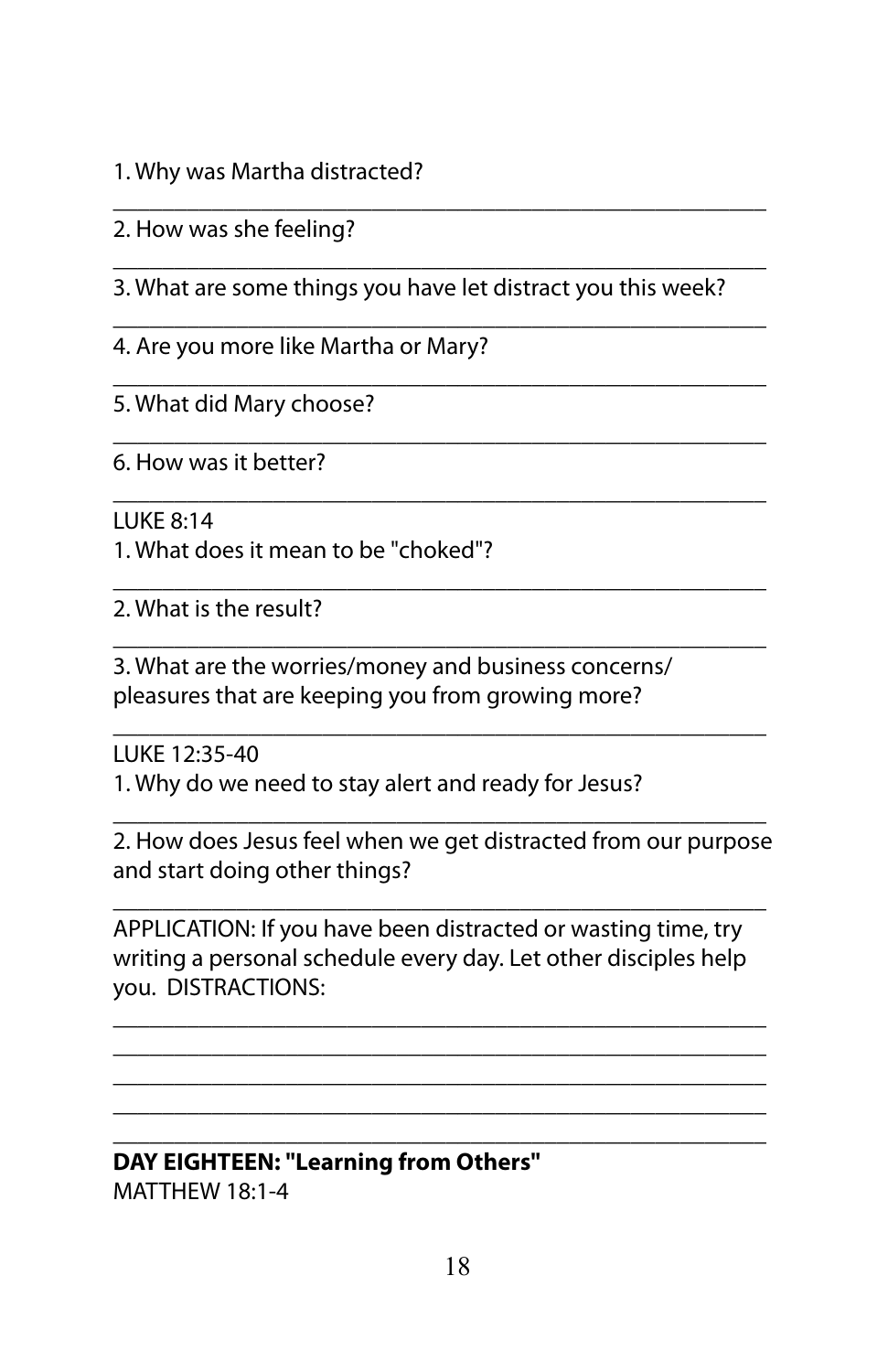1. What kind of heart does God want us to have?

\_\_\_\_\_\_\_\_\_\_\_\_\_\_\_\_\_\_\_\_\_\_\_\_\_\_\_\_\_\_\_\_\_\_\_\_\_\_\_\_\_\_\_\_\_\_\_\_\_\_\_\_\_ 2. What qualities of children do we need to imitate?

1 THESSALONIANS 5:12-14

1. Who is "over you" in the Lord?

2. Does it have anything to do with age or education?

\_\_\_\_\_\_\_\_\_\_\_\_\_\_\_\_\_\_\_\_\_\_\_\_\_\_\_\_\_\_\_\_\_\_\_\_\_\_\_\_\_\_\_\_\_\_\_\_\_\_\_\_\_ 3. Write the names of some Christians who work hard, set a good example and admonish you.

\_\_\_\_\_\_\_\_\_\_\_\_\_\_\_\_\_\_\_\_\_\_\_\_\_\_\_\_\_\_\_\_\_\_\_\_\_\_\_\_\_\_\_\_\_\_\_\_\_\_\_\_\_

\_\_\_\_\_\_\_\_\_\_\_\_\_\_\_\_\_\_\_\_\_\_\_\_\_\_\_\_\_\_\_\_\_\_\_\_\_\_\_\_\_\_\_\_\_\_\_\_\_\_\_\_\_

\_\_\_\_\_\_\_\_\_\_\_\_\_\_\_\_\_\_\_\_\_\_\_\_\_\_\_\_\_\_\_\_\_\_\_\_\_\_\_\_\_\_\_\_\_\_\_\_\_\_\_\_\_

\_\_\_\_\_\_\_\_\_\_\_\_\_\_\_\_\_\_\_\_\_\_\_\_\_\_\_\_\_\_\_\_\_\_\_\_\_\_\_\_\_\_\_\_\_\_\_\_\_\_\_\_\_ 4. Are you showing them respect?

5. What kind of disciples need special help (vs. 14)?

6. Have you been admonishing for any of these problems?

\_\_\_\_\_\_\_\_\_\_\_\_\_\_\_\_\_\_\_\_\_\_\_\_\_\_\_\_\_\_\_\_\_\_\_\_\_\_\_\_\_\_\_\_\_\_\_\_\_\_\_\_\_ PSALM 119:99-100

1. What gives us real maturity and understanding?

\_\_\_\_\_\_\_\_\_\_\_\_\_\_\_\_\_\_\_\_\_\_\_\_\_\_\_\_\_\_\_\_\_\_\_\_\_\_\_\_\_\_\_\_\_\_\_\_\_\_\_\_\_ 2. How is verse 100 opposite of how our society thinks?

3. What should your attitude be when you are being taught/ discipled/corrected by someone younger than yourself?

\_\_\_\_\_\_\_\_\_\_\_\_\_\_\_\_\_\_\_\_\_\_\_\_\_\_\_\_\_\_\_\_\_\_\_\_\_\_\_\_\_\_\_\_\_\_\_\_\_\_\_\_\_

\_\_\_\_\_\_\_\_\_\_\_\_\_\_\_\_\_\_\_\_\_\_\_\_\_\_\_\_\_\_\_\_\_\_\_\_\_\_\_\_\_\_\_\_\_\_\_\_\_\_\_\_\_

\_\_\_\_\_\_\_\_\_\_\_\_\_\_\_\_\_\_\_\_\_\_\_\_\_\_\_\_\_\_\_\_\_\_\_\_\_\_\_\_\_\_\_\_\_\_\_\_\_\_\_\_\_

1 TIMOTHY 4:11-12 1. What does the Lord expect from young leaders?

PSALM 32:8-10 1. How can you not be like a horse or mule?

\_\_\_\_\_\_\_\_\_\_\_\_\_\_\_\_\_\_\_\_\_\_\_\_\_\_\_\_\_\_\_\_\_\_\_\_\_\_\_\_\_\_\_\_\_\_\_\_\_\_\_\_\_ APPLICATION: If you have resisted learning from younger disciples, repent today and seek them out to ask questions. If you are young yourself, set the believers a great example! **DAY NINETEEN: "Powerful Prayers"**

1 CHRONICLES 17:15-22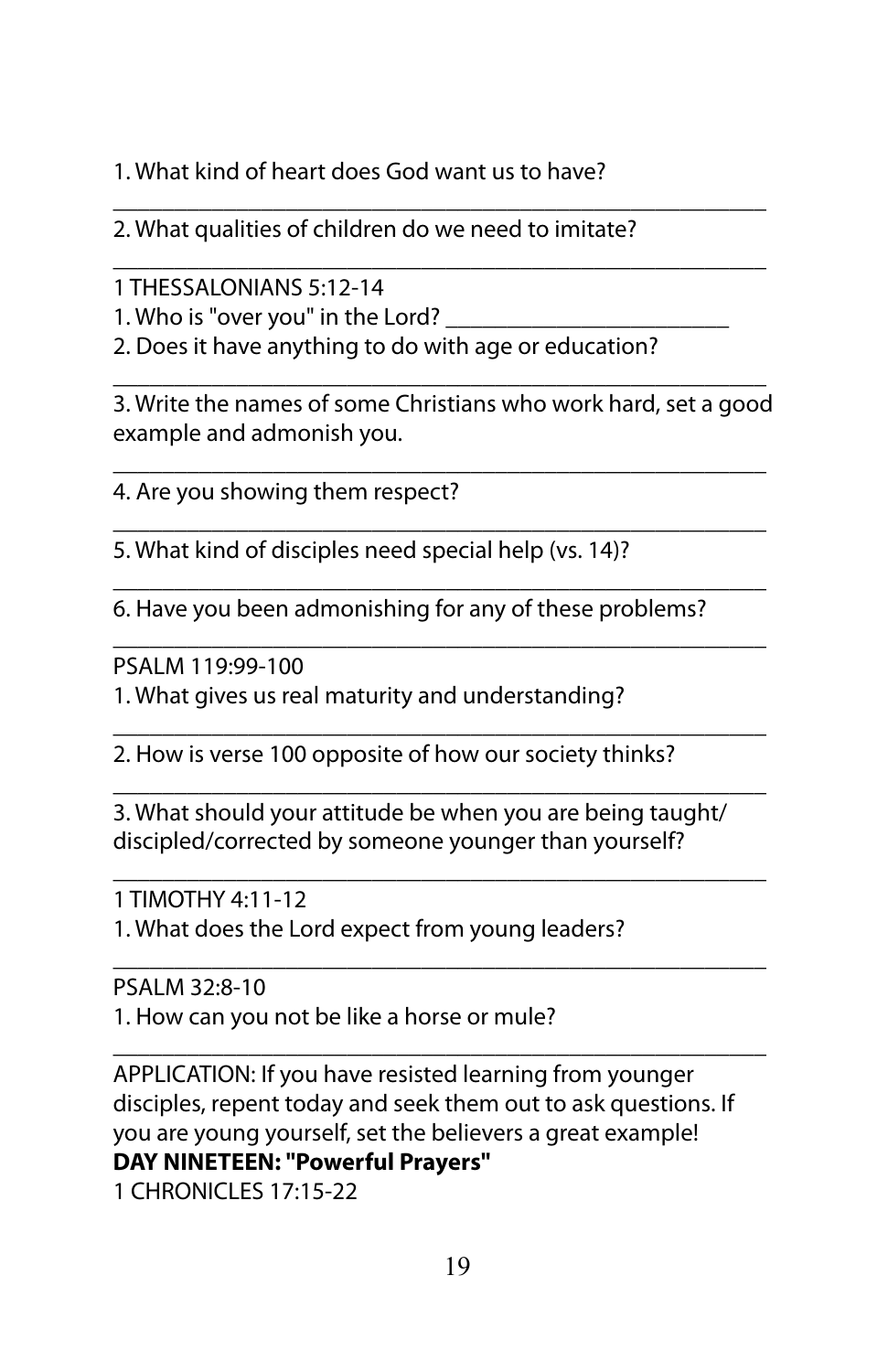1. What was David feeling as he prayed to God? Why?

\_\_\_\_\_\_\_\_\_\_\_\_\_\_\_\_\_\_\_\_\_\_\_\_\_\_\_\_\_\_\_\_\_\_\_\_\_\_\_\_\_\_\_\_\_\_\_\_\_\_\_\_\_ 2. How has the Lord treated you with undeserved honor and blessings?

\_\_\_\_\_\_\_\_\_\_\_\_\_\_\_\_\_\_\_\_\_\_\_\_\_\_\_\_\_\_\_\_\_\_\_\_\_\_\_\_\_\_\_\_\_\_\_\_\_\_\_\_\_ 3. How did God bless Israel?

\_\_\_\_\_\_\_\_\_\_\_\_\_\_\_\_\_\_\_\_\_\_\_\_\_\_\_\_\_\_\_\_\_\_\_\_\_\_\_\_\_\_\_\_\_\_\_\_\_\_\_\_\_ 4. How has he done even greater things for his people today? \_\_\_\_\_\_\_\_\_\_\_\_\_\_\_\_\_\_\_\_\_\_\_\_\_\_\_\_\_\_\_\_\_\_\_\_\_\_\_\_\_\_\_\_\_\_\_\_\_\_\_\_\_

5. What attitude toward God does this prayer express?

GENESIS 24:10-27

1. Why do you think the Lord answers this prayer so quickly?

\_\_\_\_\_\_\_\_\_\_\_\_\_\_\_\_\_\_\_\_\_\_\_\_\_\_\_\_\_\_\_\_\_\_\_\_\_\_\_\_\_\_\_\_\_\_\_\_\_\_\_\_\_

\_\_\_\_\_\_\_\_\_\_\_\_\_\_\_\_\_\_\_\_\_\_\_\_\_\_\_\_\_\_\_\_\_\_\_\_\_\_\_\_\_\_\_\_\_\_\_\_\_\_\_\_\_ 2. The servant's prayer was simple, but he had great faith. How can you tell?

\_\_\_\_\_\_\_\_\_\_\_\_\_\_\_\_\_\_\_\_\_\_\_\_\_\_\_\_\_\_\_\_\_\_\_\_\_\_\_\_\_\_\_\_\_\_\_\_\_\_\_\_\_ 3. What was the servant's first response to the answered prayer? \_\_\_\_\_\_\_\_\_\_\_\_\_\_\_\_\_\_\_\_\_\_\_\_\_\_\_\_\_\_\_\_\_\_\_\_\_\_\_\_\_\_\_\_\_\_\_\_\_\_\_\_\_

\_\_\_\_\_\_\_\_\_\_\_\_\_\_\_\_\_\_\_\_\_\_\_\_\_\_\_\_\_\_\_\_\_\_\_\_\_\_\_\_\_\_\_\_\_\_\_\_\_\_\_\_\_

\_\_\_\_\_\_\_\_\_\_\_\_\_\_\_\_\_\_\_\_\_\_\_\_\_\_\_\_\_\_\_\_\_\_\_\_\_\_\_\_\_\_\_\_\_\_\_\_\_\_\_\_\_

4. Are you remembering to thank God for every answered prayer?

JAMES 5:15-18

1. What makes prayer powerful and effective?

2. Do you pray eagerly and earnestly? 3. Do you pray with great faith? Have you been righteous this week?

\_\_\_\_\_\_\_\_\_\_\_\_\_\_\_\_\_\_\_\_\_\_\_\_\_\_\_\_\_\_\_\_\_\_\_\_\_\_\_\_\_\_\_\_\_\_\_\_\_\_\_\_\_ APPLICATION: Make your prayer very special today. Pray with faith and gratitude!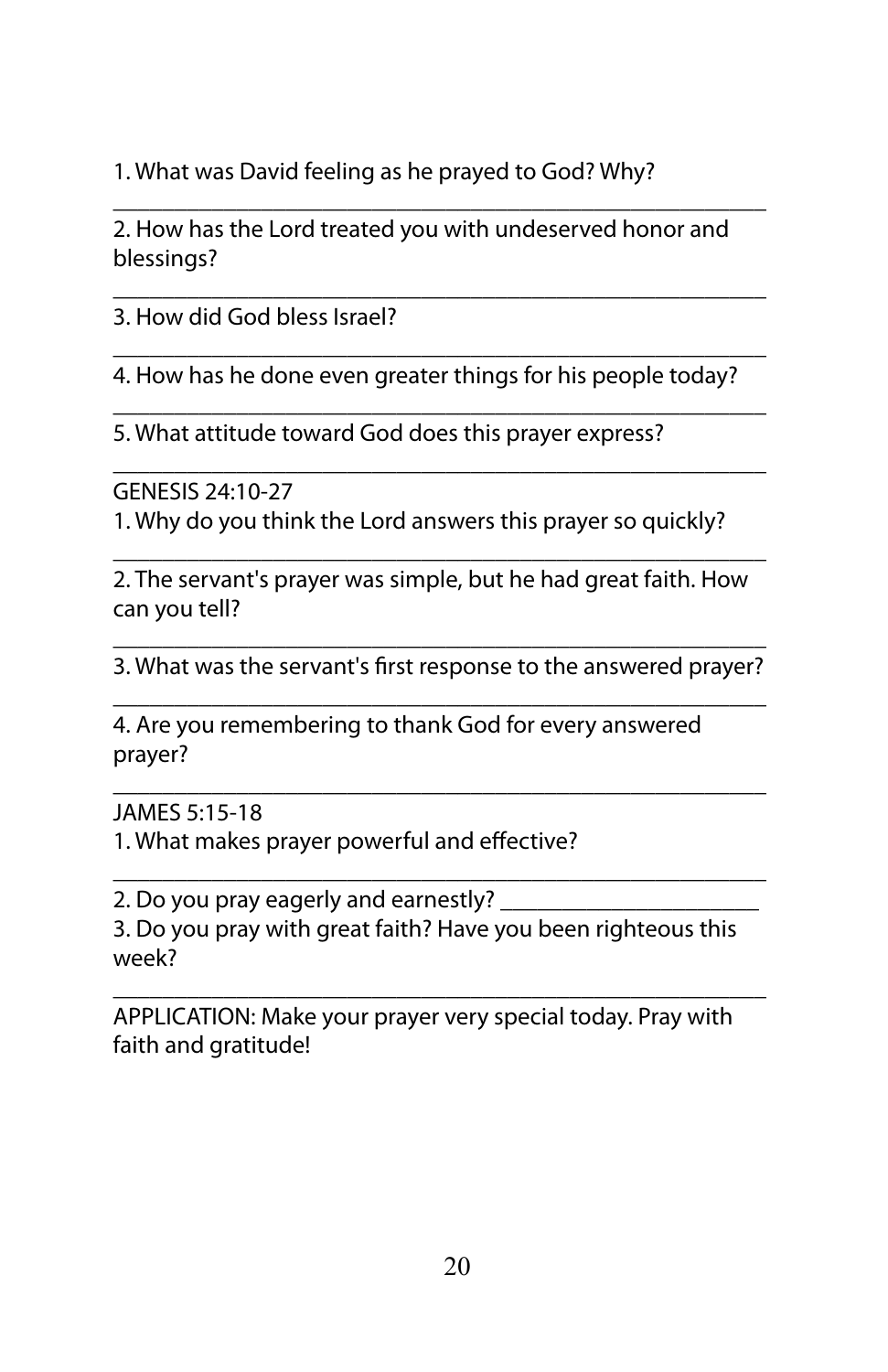## **DAY TWENTY: "Tempted by the World"**

PSALM 73:1-14

1. What was the writer feeling as he looked at the wealthy, unsaved people around him?

\_\_\_\_\_\_\_\_\_\_\_\_\_\_\_\_\_\_\_\_\_\_\_\_\_\_\_\_\_\_\_\_\_\_\_\_\_\_\_\_\_\_\_\_\_\_\_\_\_\_\_\_\_ 2. Why did life seem unfair to him?

\_\_\_\_\_\_\_\_\_\_\_\_\_\_\_\_\_\_\_\_\_\_\_\_\_\_\_\_\_\_\_\_\_\_\_\_\_\_\_\_\_\_\_\_\_\_\_\_\_\_\_\_\_ 3. How have you envied people in the world?

\_\_\_\_\_\_\_\_\_\_\_\_\_\_\_\_\_\_\_\_\_\_\_\_\_\_\_\_\_\_\_\_\_\_\_\_\_\_\_\_\_\_\_\_\_\_\_\_\_\_\_\_\_ 4. Have you struggled with this since becoming a Christian? Have you talked about it?

PSALM 73:15-22

1. What did he realize about their final destiny?

\_\_\_\_\_\_\_\_\_\_\_\_\_\_\_\_\_\_\_\_\_\_\_\_\_\_\_\_\_\_\_\_\_\_\_\_\_\_\_\_\_\_\_\_\_\_\_\_\_\_\_\_\_ 2. How is the "good life" like a dream that will end on judgment day?

\_\_\_\_\_\_\_\_\_\_\_\_\_\_\_\_\_\_\_\_\_\_\_\_\_\_\_\_\_\_\_\_\_\_\_\_\_\_\_\_\_\_\_\_\_\_\_\_\_\_\_\_\_

\_\_\_\_\_\_\_\_\_\_\_\_\_\_\_\_\_\_\_\_\_\_\_\_\_\_\_\_\_\_\_\_\_\_\_\_\_\_\_\_\_\_\_\_\_\_\_\_\_\_\_\_\_ 3. How was the writer thinking when he was envying them?

\_\_\_\_\_\_\_\_\_\_\_\_\_\_\_\_\_\_\_\_\_\_\_\_\_\_\_\_\_\_\_\_\_\_\_\_\_\_\_\_\_\_\_\_\_\_\_\_\_\_\_\_\_ PSALM 73:23-28

1. What did the writer realize about his relationship with God?

\_\_\_\_\_\_\_\_\_\_\_\_\_\_\_\_\_\_\_\_\_\_\_\_\_\_\_\_\_\_\_\_\_\_\_\_\_\_\_\_\_\_\_\_\_\_\_\_\_\_\_\_\_ 2. Memorize verses 25-26.

1 JOHN 2:15-17

1. What things in the world are you supposed to hate?

\_\_\_\_\_\_\_\_\_\_\_\_\_\_\_\_\_\_\_\_\_\_\_\_\_\_\_\_\_\_\_\_\_\_\_\_\_\_\_\_\_\_\_\_\_\_\_\_\_\_\_\_\_ 2. What worldly things are still attracting you?

\_\_\_\_\_\_\_\_\_\_\_\_\_\_\_\_\_\_\_\_\_\_\_\_\_\_\_\_\_\_\_\_\_\_\_\_\_\_\_\_\_\_\_\_\_\_\_\_\_\_\_\_\_ APPLICATION: Talk with your discipler about your feelings about the world. What temptations you have been having? Pray about them today.

\_\_\_\_\_\_\_\_\_\_\_\_\_\_\_\_\_\_\_\_\_\_\_\_\_\_\_\_\_\_\_\_\_\_\_\_\_\_\_\_\_\_\_\_\_\_\_\_\_\_\_\_\_ \_\_\_\_\_\_\_\_\_\_\_\_\_\_\_\_\_\_\_\_\_\_\_\_\_\_\_\_\_\_\_\_\_\_\_\_\_\_\_\_\_\_\_\_\_\_\_\_\_\_\_\_\_ \_\_\_\_\_\_\_\_\_\_\_\_\_\_\_\_\_\_\_\_\_\_\_\_\_\_\_\_\_\_\_\_\_\_\_\_\_\_\_\_\_\_\_\_\_\_\_\_\_\_\_\_\_

FEELINGS/TEMPTATIONS: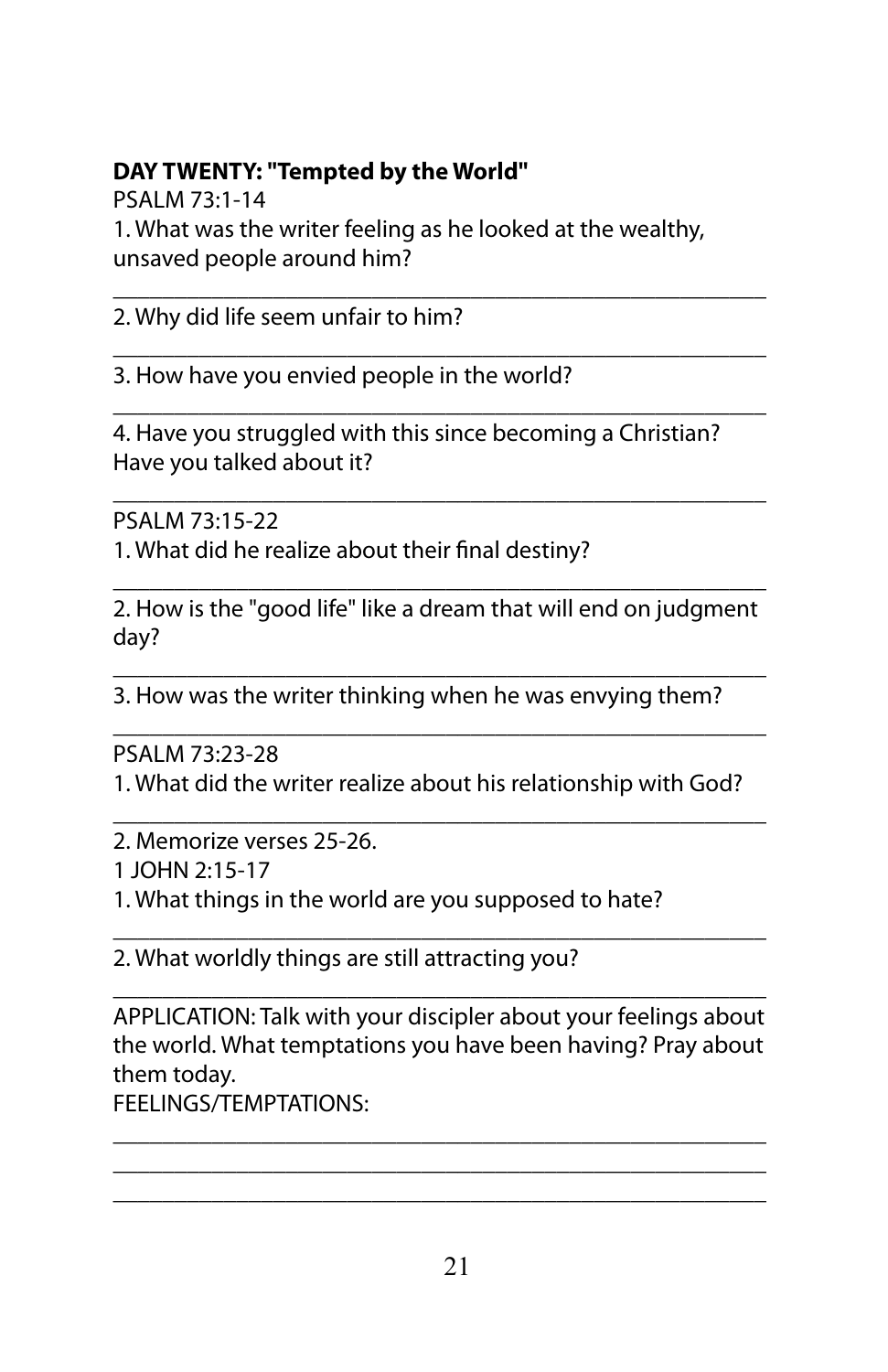## **DAY TWENTY-ONE: "Rejoice in Persecutions"**

MATTHEW 5:10-11

1. What should make us rejoice in persecutions?

\_\_\_\_\_\_\_\_\_\_\_\_\_\_\_\_\_\_\_\_\_\_\_\_\_\_\_\_\_\_\_\_\_\_\_\_\_\_\_\_\_\_\_\_\_\_\_\_\_\_\_\_\_ 2. Have people insulted or spoken evil of you because of Jesus? \_\_\_\_\_\_\_\_\_\_\_\_\_\_\_\_\_\_\_\_\_\_\_\_\_\_\_\_\_\_\_\_\_\_\_\_\_\_\_\_\_\_\_\_\_\_\_\_\_\_\_\_\_

3. How did you feel? 4. Who else has been treated this way? JOHN 15:18-23 1. How should we expect to be treated?

\_\_\_\_\_\_\_\_\_\_\_\_\_\_\_\_\_\_\_\_\_\_\_\_\_\_\_\_\_\_\_\_\_\_\_\_\_\_\_\_\_\_\_\_\_\_\_\_\_\_\_\_\_ 2. Why does the world hate us?

\_\_\_\_\_\_\_\_\_\_\_\_\_\_\_\_\_\_\_\_\_\_\_\_\_\_\_\_\_\_\_\_\_\_\_\_\_\_\_\_\_\_\_\_\_\_\_\_\_\_\_\_\_ 3. What makes people feel guilty when they see us become disciples? \_\_\_\_\_\_\_\_\_\_\_\_\_\_\_\_\_\_\_\_\_\_\_\_\_\_\_\_\_\_\_\_\_\_\_\_\_\_\_\_\_\_\_\_\_

ACTS 4:13-22

1. What made Peter and John so bold?

2. Has anyone tried to stop you from teaching, speaking or worshipping Jesus?

\_\_\_\_\_\_\_\_\_\_\_\_\_\_\_\_\_\_\_\_\_\_\_\_\_\_\_\_\_\_\_\_\_\_\_\_\_\_\_\_\_\_\_\_\_\_\_\_\_\_\_\_\_

\_\_\_\_\_\_\_\_\_\_\_\_\_\_\_\_\_\_\_\_\_\_\_\_\_\_\_\_\_\_\_\_\_\_\_\_\_\_\_\_\_\_\_\_\_\_\_\_\_\_\_\_\_

\_\_\_\_\_\_\_\_\_\_\_\_\_\_\_\_\_\_\_\_\_\_\_\_\_\_\_\_\_\_\_\_\_\_\_\_\_\_\_\_\_\_\_\_\_\_\_\_\_\_\_\_\_

3. How have you responded?

ACTS 5:17-29

1. Jesus was persecuted out of envy (MARK 15:10); the apostles were arrested out of jealousy.

\_\_\_\_\_\_\_\_\_\_\_\_\_\_\_\_\_\_\_\_\_\_\_\_\_\_\_\_\_\_\_\_\_\_\_\_\_\_\_\_\_\_\_\_\_\_\_\_\_\_\_\_\_

2. Why will we be persecuted or slandered?

3. By whom?

4. What was the apostles' reply when they were told to stop?

\_\_\_\_\_\_\_\_\_\_\_\_\_\_\_\_\_\_\_\_\_\_\_\_\_\_\_\_\_\_\_\_\_\_\_\_\_\_\_\_\_\_\_\_\_\_\_\_\_\_\_\_\_ ACTS 5:40-42

1. What made the apostles happy?

\_\_\_\_\_\_\_\_\_\_\_\_\_\_\_\_\_\_\_\_\_\_\_\_\_\_\_\_\_\_\_\_\_\_\_\_\_\_\_\_\_\_\_\_\_\_\_\_\_\_\_\_\_ APPLICATION: Let verse 42 be your theme today and every day. **DAY TWENTY-TWO: "Giving Living"**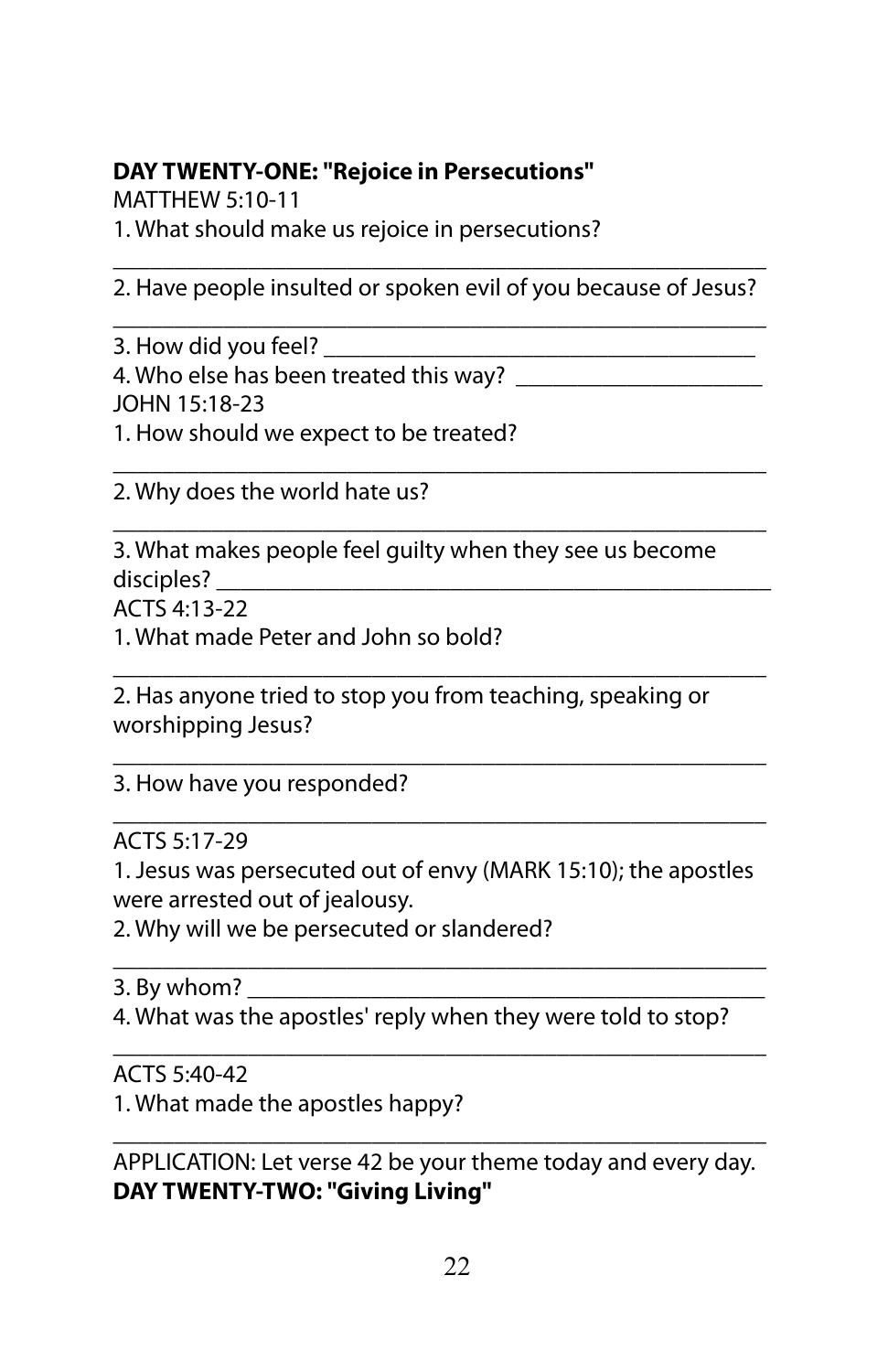JOHN 13:1-17 1. How did Jesus show the full extent of his love?

\_\_\_\_\_\_\_\_\_\_\_\_\_\_\_\_\_\_\_\_\_\_\_\_\_\_\_\_\_\_\_\_\_\_\_\_\_\_\_\_\_\_\_\_\_\_\_\_\_\_\_\_\_

\_\_\_\_\_\_\_\_\_\_\_\_\_\_\_\_\_\_\_\_\_\_\_\_\_\_\_\_\_\_\_\_\_\_\_\_\_\_\_\_\_\_\_\_\_\_\_\_\_\_\_\_\_

\_\_\_\_\_\_\_\_\_\_\_\_\_\_\_\_\_\_\_\_\_\_\_\_\_\_\_\_\_\_\_\_\_\_\_\_\_\_\_\_\_\_\_\_\_\_\_\_\_\_\_\_\_ \_\_\_\_\_\_\_\_\_\_\_\_\_\_\_\_\_\_\_\_\_\_\_\_\_\_\_\_\_\_\_\_\_\_\_\_\_\_\_\_\_\_\_\_\_\_\_\_\_\_\_\_\_

\_\_\_\_\_\_\_\_\_\_\_\_\_\_\_\_\_\_\_\_\_\_\_\_\_\_\_\_\_\_\_\_\_\_\_\_\_\_\_\_\_\_\_\_\_\_\_\_\_\_\_\_\_

\_\_\_\_\_\_\_\_\_\_\_\_\_\_\_\_\_\_\_\_\_\_\_\_\_\_\_\_\_\_\_\_\_\_\_\_\_\_\_\_\_\_\_\_\_\_\_\_\_\_\_\_\_

\_\_\_\_\_\_\_\_\_\_\_\_\_\_\_\_\_\_\_\_\_\_\_\_\_\_\_\_\_\_\_\_\_\_\_\_\_\_\_\_\_\_\_\_\_\_\_\_\_\_\_\_\_

\_\_\_\_\_\_\_\_\_\_\_\_\_\_\_\_\_\_\_\_\_\_\_\_\_\_\_\_\_\_\_\_\_\_\_\_\_\_\_\_\_\_\_\_\_\_\_\_\_\_\_\_\_

\_\_\_\_\_\_\_\_\_\_\_\_\_\_\_\_\_\_\_\_\_\_\_\_\_\_\_\_\_\_\_\_\_\_\_\_\_\_\_\_\_\_\_\_\_\_\_\_\_\_\_\_\_

\_\_\_\_\_\_\_\_\_\_\_\_\_\_\_\_\_\_\_\_\_\_\_\_\_\_\_\_\_\_\_\_\_\_\_\_\_\_\_\_\_\_\_\_\_\_\_\_\_\_\_\_\_ \_\_\_\_\_\_\_\_\_\_\_\_\_\_\_\_\_\_\_\_\_\_\_\_\_\_\_\_\_\_\_\_\_\_\_\_\_\_\_\_\_\_\_\_\_\_\_\_\_\_\_\_\_ \_\_\_\_\_\_\_\_\_\_\_\_\_\_\_\_\_\_\_\_\_\_\_\_\_\_\_\_\_\_\_\_\_\_\_\_\_\_\_\_\_\_\_\_\_\_\_\_\_\_\_\_\_ \_\_\_\_\_\_\_\_\_\_\_\_\_\_\_\_\_\_\_\_\_\_\_\_\_\_\_\_\_\_\_\_\_\_\_\_\_\_\_\_\_\_\_\_\_\_\_\_\_\_\_\_\_

2. What was he trying to teach his disciples?

\_\_\_\_\_\_\_\_\_\_\_\_\_\_\_\_\_\_\_\_\_\_\_\_\_\_\_\_\_\_\_\_\_\_\_\_\_\_\_\_\_\_\_\_\_\_\_\_\_\_\_\_\_ 3. How can we obey verse 17?

4. Give specific examples.

ACTS 9:36-42

1. Why was Dorcas so loved by everyone?

2. Who were her "special friends"?

3. Why do you think she did so much for them?

\_\_\_\_\_\_\_\_\_\_\_\_\_\_\_\_\_\_\_\_\_\_\_\_\_\_\_\_\_\_\_\_\_\_\_\_\_\_\_\_\_\_\_\_\_\_\_\_\_\_\_\_\_ 4. If you died today, what would you be remembered for?

5. What can we learn from Dorcas' life?

PHILIPPIANS 2:19-24

1. What made Timothy different from the others?

2. What shows a genuine interest in the welfare of others?

\_\_\_\_\_\_\_\_\_\_\_\_\_\_\_\_\_\_\_\_\_\_\_\_\_\_\_\_\_\_\_\_\_\_\_\_\_\_\_\_\_\_\_\_\_\_\_\_\_\_\_\_\_ 3. How can you be more like Timothy?

\_\_\_\_\_\_\_\_\_\_\_\_\_\_\_\_\_\_\_\_\_\_\_\_\_\_\_\_\_\_\_\_\_\_\_\_\_\_\_\_\_\_\_\_\_\_\_\_\_\_\_\_\_ APPLICATION: Think of a practical way to show another disciple that you truly care. Do it today.

## **DAY TWENTY-THREE: "Confessing Sin"**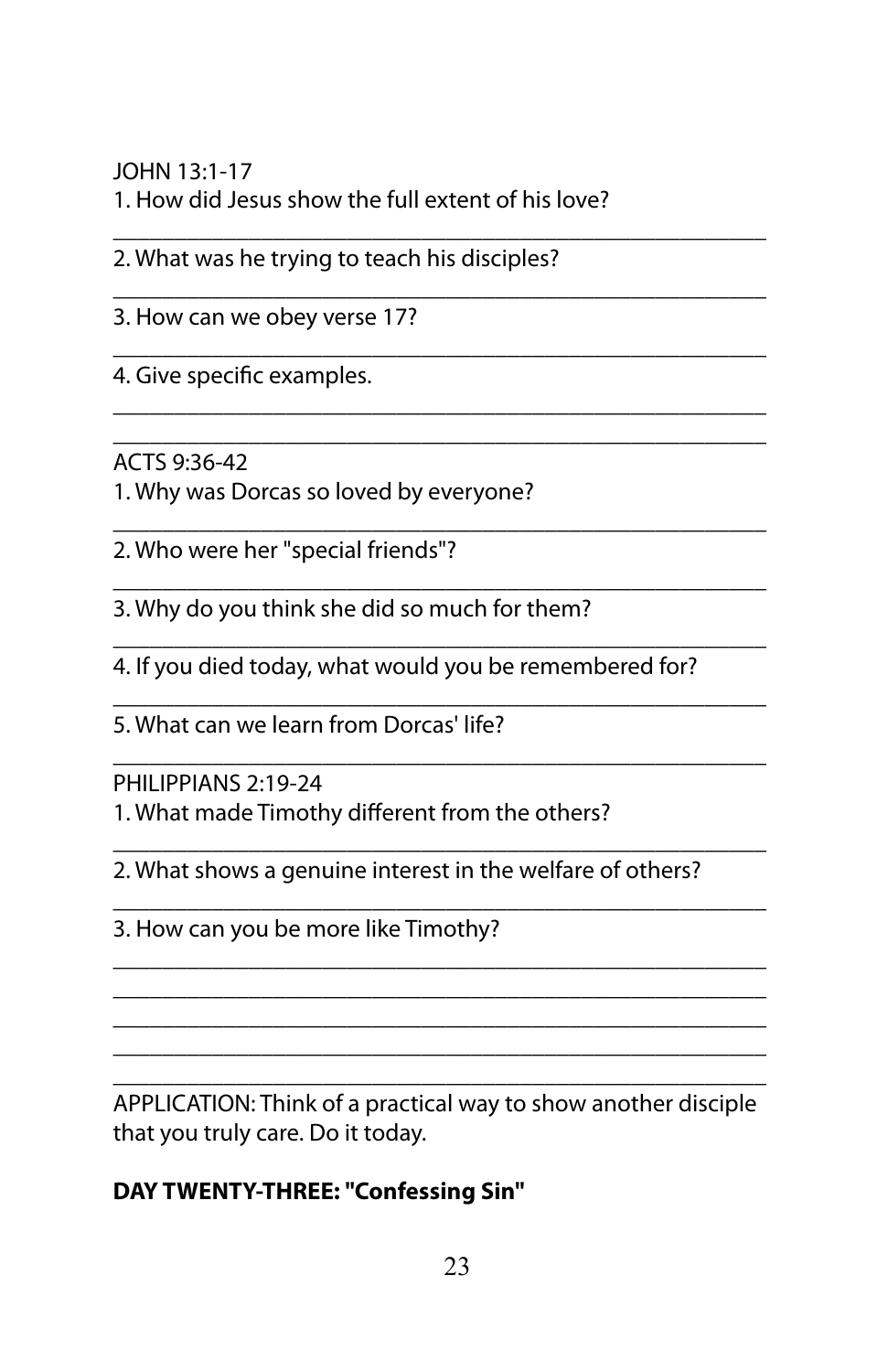PSALM 32:1-7 1. How do we feel when we are hiding/not confessing sin?

\_\_\_\_\_\_\_\_\_\_\_\_\_\_\_\_\_\_\_\_\_\_\_\_\_\_\_\_\_\_\_\_\_\_\_\_\_\_\_\_\_\_\_\_\_\_\_\_\_\_\_\_\_ 2. Have you felt this way since your baptism? Are there any sins you have been afraid to confess?

\_\_\_\_\_\_\_\_\_\_\_\_\_\_\_\_\_\_\_\_\_\_\_\_\_\_\_\_\_\_\_\_\_\_\_\_\_\_\_\_\_\_\_\_\_\_\_\_\_\_\_\_\_ \_\_\_\_\_\_\_\_\_\_\_\_\_\_\_\_\_\_\_\_\_\_\_\_\_\_\_\_\_\_\_\_\_\_\_\_\_\_\_\_\_\_\_\_\_\_\_\_\_\_\_\_\_

\_\_\_\_\_\_\_\_\_\_\_\_\_\_\_\_\_\_\_\_\_\_\_\_\_\_\_\_\_\_\_\_\_\_\_\_\_\_\_\_\_\_\_\_\_\_\_\_\_\_\_\_\_

\_\_\_\_\_\_\_\_\_\_\_\_\_\_\_\_\_\_\_\_\_\_\_\_\_\_\_\_\_\_\_\_\_\_\_\_\_\_\_\_\_\_\_\_\_\_\_\_\_\_\_\_\_

\_\_\_\_\_\_\_\_\_\_\_\_\_\_\_\_\_\_\_\_\_\_\_\_\_\_\_\_\_\_\_\_\_\_\_\_\_\_\_\_\_\_\_\_\_\_\_\_\_\_\_\_\_

PROVERBS 28:13 1. Can we conceal our sins from God?

2. Who do we need to confess our sins to besides God?

3. What effect will unconfessed sin have in our life?

LUKE 8:17

1. Why is it foolish to try to keep our sins hidden?

\_\_\_\_\_\_\_\_\_\_\_\_\_\_\_\_\_\_\_\_\_\_\_\_\_\_\_\_\_\_\_\_\_\_\_\_\_\_\_\_\_\_\_\_\_\_\_\_\_\_\_\_\_ PSALM 66:18-19 What else happens if we conceal or cherish sin?

APPLICATION: Take some time to think about any sins - attitudes, action, thoughts - that are troubling you because you haven't shared them. Write them down and make sure you talk about them even today!

\_\_\_\_\_\_\_\_\_\_\_\_\_\_\_\_\_\_\_\_\_\_\_\_\_\_\_\_\_\_\_\_\_\_\_\_\_\_\_\_\_\_\_\_\_\_\_\_\_\_\_\_\_

#### **DAY TWENTY-FOUR: "Family Pressures"**

MARK 3:20-21 1. Why do you think Jesus' family was upset with him?

\_\_\_\_\_\_\_\_\_\_\_\_\_\_\_\_\_\_\_\_\_\_\_\_\_\_\_\_\_\_\_\_\_\_\_\_\_\_\_\_\_\_\_\_\_\_\_\_\_\_\_\_\_ 2. Has anyone in your family tried to stop you from serving God because they think you are hurting yourself?

\_\_\_\_\_\_\_\_\_\_\_\_\_\_\_\_\_\_\_\_\_\_\_\_\_\_\_\_\_\_\_\_\_\_\_\_\_\_\_\_\_\_\_\_\_\_\_\_\_\_\_\_\_ 3. What would have happened if Jesus had agreed with them? \_\_\_\_\_\_\_\_\_\_\_\_\_\_\_\_\_\_\_\_\_\_\_\_\_\_\_\_\_\_\_\_\_\_\_\_\_\_\_\_\_\_\_\_\_\_\_\_\_\_\_\_\_

\_\_\_\_\_\_\_\_\_\_\_\_\_\_\_\_\_\_\_\_\_\_\_\_\_\_\_\_\_\_\_\_\_\_\_\_\_\_\_\_\_\_\_\_\_\_\_\_\_\_\_\_\_

JOHN 7:1-9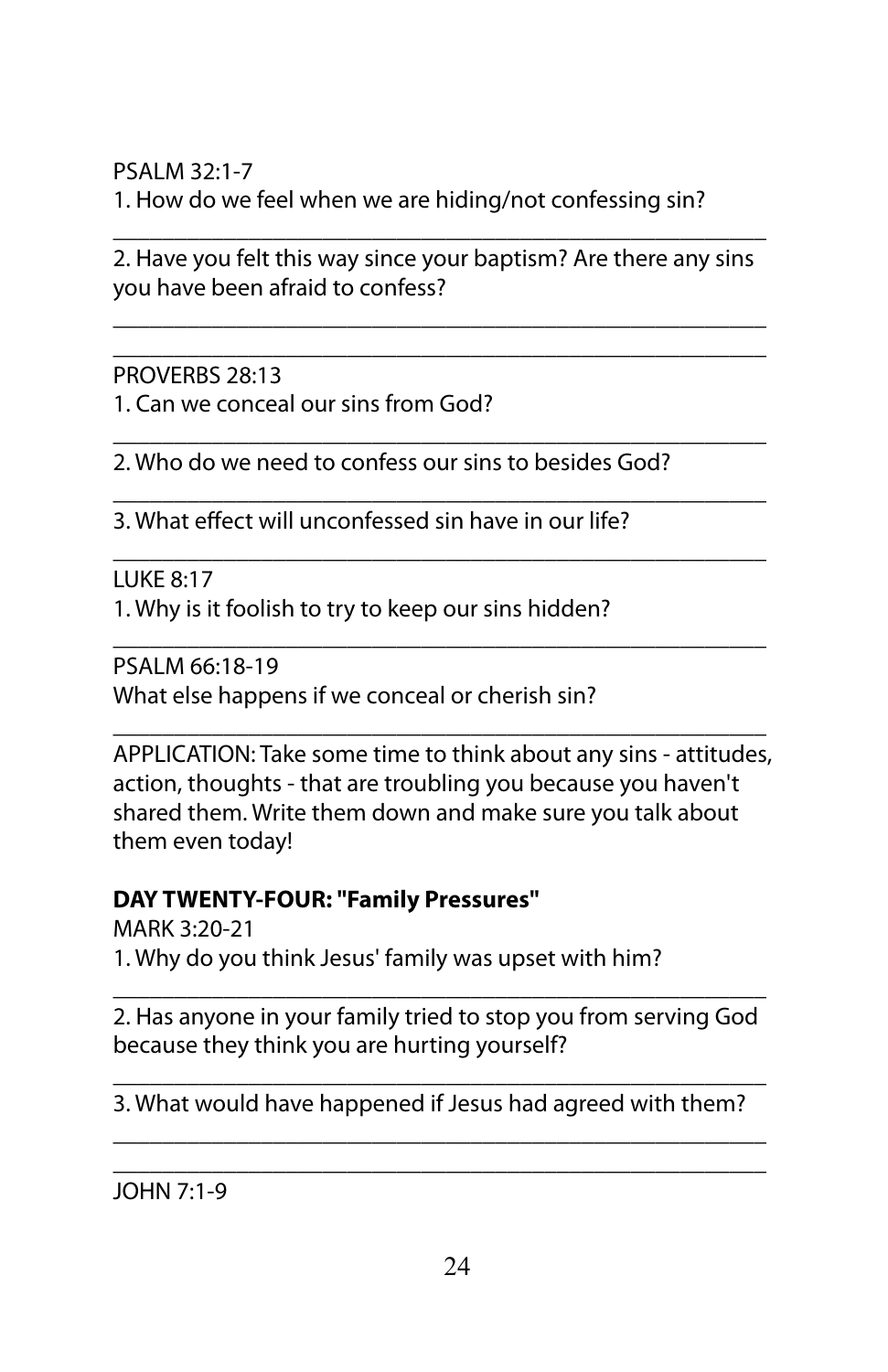1. What did Jesus' own brothers think about him?

\_\_\_\_\_\_\_\_\_\_\_\_\_\_\_\_\_\_\_\_\_\_\_\_\_\_\_\_\_\_\_\_\_\_\_\_\_\_\_\_\_\_\_\_\_\_\_\_\_\_\_\_\_ 2. Why did Jesus do what his family wanted?

\_\_\_\_\_\_\_\_\_\_\_\_\_\_\_\_\_\_\_\_\_\_\_\_\_\_\_\_\_\_\_\_\_\_\_\_\_\_\_\_\_\_\_\_\_\_\_\_\_\_\_\_\_ MATTHEW 10:37-39

1. List some examples of ways we can "love" our families more than we listen to Jesus.

\_\_\_\_\_\_\_\_\_\_\_\_\_\_\_\_\_\_\_\_\_\_\_\_\_\_\_\_\_\_\_\_\_\_\_\_\_\_\_\_\_\_\_\_\_\_\_\_\_\_\_\_\_

\_\_\_\_\_\_\_\_\_\_\_\_\_\_\_\_\_\_\_\_\_\_\_\_\_\_\_\_\_\_\_\_\_\_\_\_\_\_\_\_\_\_\_\_\_\_\_\_\_\_\_\_\_ APPLICATION: Discuss any pressures you are feeling about family expectations with strong disciples. Are there any changes you need to make?

\_\_\_\_\_\_\_\_\_\_\_\_\_\_\_\_\_\_\_\_\_\_\_\_\_\_\_\_\_\_\_\_\_\_\_\_\_\_\_\_\_\_\_\_\_\_\_\_\_\_\_\_\_ \_\_\_\_\_\_\_\_\_\_\_\_\_\_\_\_\_\_\_\_\_\_\_\_\_\_\_\_\_\_\_\_\_\_\_\_\_\_\_\_\_\_\_\_\_\_\_\_\_\_\_\_\_ \_\_\_\_\_\_\_\_\_\_\_\_\_\_\_\_\_\_\_\_\_\_\_\_\_\_\_\_\_\_\_\_\_\_\_\_\_\_\_\_\_\_\_\_\_\_\_\_\_\_\_\_\_

# **DAY TWENTY-FIVE: "Being Open"**

JOHN 15:15

1. What did Jesus share with his disciples?

\_\_\_\_\_\_\_\_\_\_\_\_\_\_\_\_\_\_\_\_\_\_\_\_\_\_\_\_\_\_\_\_\_\_\_\_\_\_\_\_\_\_\_\_\_\_\_\_\_\_\_\_\_ 2. Are you this kind of a friend to other Christians?

\_\_\_\_\_\_\_\_\_\_\_\_\_\_\_\_\_\_\_\_\_\_\_\_\_\_\_\_\_\_\_\_\_\_\_\_\_\_\_\_\_\_\_\_\_\_\_\_\_\_\_\_\_ 3. Do they really know all about your life?

\_\_\_\_\_\_\_\_\_\_\_\_\_\_\_\_\_\_\_\_\_\_\_\_\_\_\_\_\_\_\_\_\_\_\_\_\_\_\_\_\_\_\_\_\_\_\_\_\_\_\_\_\_ 2 CORINTHIANS 6:11-13 1. What does it mean to speak freely?

\_\_\_\_\_\_\_\_\_\_\_\_\_\_\_\_\_\_\_\_\_\_\_\_\_\_\_\_\_\_\_\_\_\_\_\_\_\_\_\_\_\_\_\_\_\_\_\_\_\_\_\_\_ 2. Are you opening your heart to others?

\_\_\_\_\_\_\_\_\_\_\_\_\_\_\_\_\_\_\_\_\_\_\_\_\_\_\_\_\_\_\_\_\_\_\_\_\_\_\_\_\_\_\_\_\_\_\_\_\_\_\_\_\_ 3. What are some feelings you aren't expressing to anyone?

\_\_\_\_\_\_\_\_\_\_\_\_\_\_\_\_\_\_\_\_\_\_\_\_\_\_\_\_\_\_\_\_\_\_\_\_\_\_\_\_\_\_\_\_\_\_\_\_\_\_\_\_\_ \_\_\_\_\_\_\_\_\_\_\_\_\_\_\_\_\_\_\_\_\_\_\_\_\_\_\_\_\_\_\_\_\_\_\_\_\_\_\_\_\_\_\_\_\_\_\_\_\_\_\_\_\_ \_\_\_\_\_\_\_\_\_\_\_\_\_\_\_\_\_\_\_\_\_\_\_\_\_\_\_\_\_\_\_\_\_\_\_\_\_\_\_\_\_\_\_\_\_\_\_\_\_\_\_\_\_ \_\_\_\_\_\_\_\_\_\_\_\_\_\_\_\_\_\_\_\_\_\_\_\_\_\_\_\_\_\_\_\_\_\_\_\_\_\_\_\_\_\_\_\_\_\_\_\_\_\_\_\_\_

\_\_\_\_\_\_\_\_\_\_\_\_\_\_\_\_\_\_\_\_\_\_\_\_\_\_\_\_\_\_\_\_\_\_\_\_\_\_\_\_\_\_\_\_\_\_\_\_\_\_\_\_\_ PROVERBS 20:5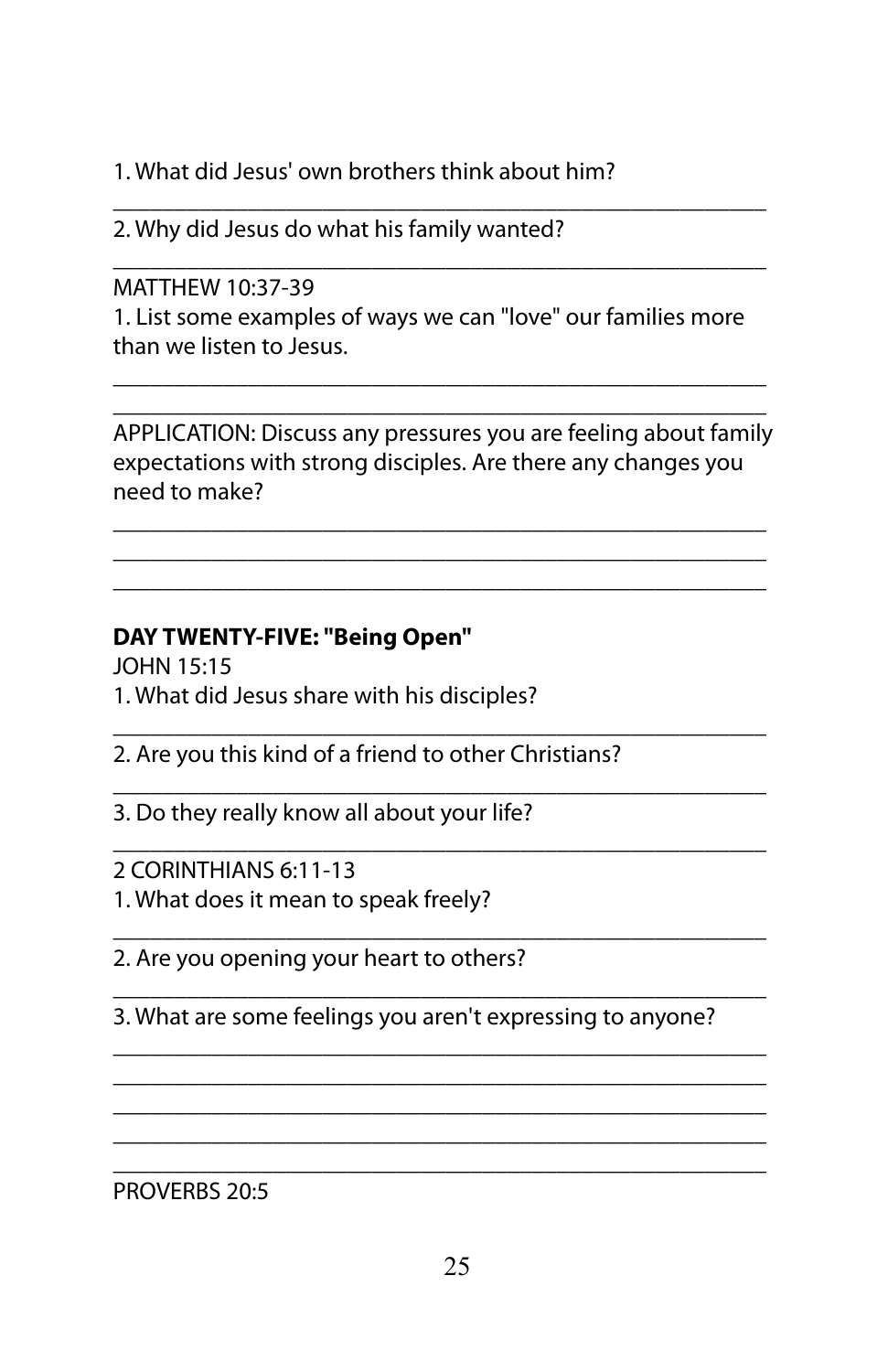1. Are you helping others to disciple you by being open or does someone have to "draw you out" by asking many questions?

\_\_\_\_\_\_\_\_\_\_\_\_\_\_\_\_\_\_\_\_\_\_\_\_\_\_\_\_\_\_\_\_\_\_\_\_\_\_\_\_\_\_\_\_\_\_\_\_\_\_\_\_\_ \_\_\_\_\_\_\_\_\_\_\_\_\_\_\_\_\_\_\_\_\_\_\_\_\_\_\_\_\_\_\_\_\_\_\_\_\_\_\_\_\_\_\_\_\_\_\_\_\_\_\_\_\_

APPLICATION: Spend some time today writing down some feelings/plans/secret sins that you haven't been sharing. Discuss these things with another Christian this week. Be open!

\_\_\_\_\_\_\_\_\_\_\_\_\_\_\_\_\_\_\_\_\_\_\_\_\_\_\_\_\_\_\_\_\_\_\_\_\_\_\_\_\_\_\_\_\_\_\_\_\_\_\_\_\_ \_\_\_\_\_\_\_\_\_\_\_\_\_\_\_\_\_\_\_\_\_\_\_\_\_\_\_\_\_\_\_\_\_\_\_\_\_\_\_\_\_\_\_\_\_\_\_\_\_\_\_\_\_ \_\_\_\_\_\_\_\_\_\_\_\_\_\_\_\_\_\_\_\_\_\_\_\_\_\_\_\_\_\_\_\_\_\_\_\_\_\_\_\_\_\_\_\_\_\_\_\_\_\_\_\_\_ \_\_\_\_\_\_\_\_\_\_\_\_\_\_\_\_\_\_\_\_\_\_\_\_\_\_\_\_\_\_\_\_\_\_\_\_\_\_\_\_\_\_\_\_\_\_\_\_\_\_\_\_\_ \_\_\_\_\_\_\_\_\_\_\_\_\_\_\_\_\_\_\_\_\_\_\_\_\_\_\_\_\_\_\_\_\_\_\_\_\_\_\_\_\_\_\_\_\_\_\_\_\_\_\_\_\_ \_\_\_\_\_\_\_\_\_\_\_\_\_\_\_\_\_\_\_\_\_\_\_\_\_\_\_\_\_\_\_\_\_\_\_\_\_\_\_\_\_\_\_\_\_\_\_\_\_\_\_\_\_

### **DAY TWENTY-SIX: "Dealing with Doubts"**

MATT 11:1-6 1. After all that John the Baptist knew about Jesus, why do you think he began having doubts?

\_\_\_\_\_\_\_\_\_\_\_\_\_\_\_\_\_\_\_\_\_\_\_\_\_\_\_\_\_\_\_\_\_\_\_\_\_\_\_\_\_\_\_\_\_\_\_\_\_\_\_\_\_ 2. What did John do to deal with his doubts?

3. What should you do when doubts enter your mind?

MATT 18:16-17

Does this surprise you? Read on and see what Jesus told his doubting disciples to do.

\_\_\_\_\_\_\_\_\_\_\_\_\_\_\_\_\_\_\_\_\_\_\_\_\_\_\_\_\_\_\_\_\_\_\_\_\_\_\_\_\_\_\_\_\_\_\_\_\_\_\_\_\_

\_\_\_\_\_\_\_\_\_\_\_\_\_\_\_\_\_\_\_\_\_\_\_\_\_\_\_\_\_\_\_\_\_\_\_\_\_\_\_\_\_\_\_\_\_\_\_\_\_\_\_\_\_

1 COR 15:11-14

1. What were the Christians in Corinth doubting? They had believed at first, but later some began to doubt.

\_\_\_\_\_\_\_\_\_\_\_\_\_\_\_\_\_\_\_\_\_\_\_\_\_\_\_\_\_\_\_\_\_\_\_\_\_\_\_\_\_\_\_\_\_\_\_\_\_\_\_\_\_ 2. What are some teachings you have doubted after believing? \_\_\_\_\_\_\_\_\_\_\_\_\_\_\_\_\_\_\_\_\_\_\_\_\_\_\_\_\_\_\_\_\_\_\_\_\_\_\_\_\_\_\_\_\_\_\_\_\_\_\_\_\_

\_\_\_\_\_\_\_\_\_\_\_\_\_\_\_\_\_\_\_\_\_\_\_\_\_\_\_\_\_\_\_\_\_\_\_\_\_\_\_\_\_\_\_\_\_\_\_\_\_\_\_\_\_ \_\_\_\_\_\_\_\_\_\_\_\_\_\_\_\_\_\_\_\_\_\_\_\_\_\_\_\_\_\_\_\_\_\_\_\_\_\_\_\_\_\_\_\_\_\_\_\_\_\_\_\_\_ \_\_\_\_\_\_\_\_\_\_\_\_\_\_\_\_\_\_\_\_\_\_\_\_\_\_\_\_\_\_\_\_\_\_\_\_\_\_\_\_\_\_\_\_\_\_\_\_\_\_\_\_\_

LUKE 24:36-45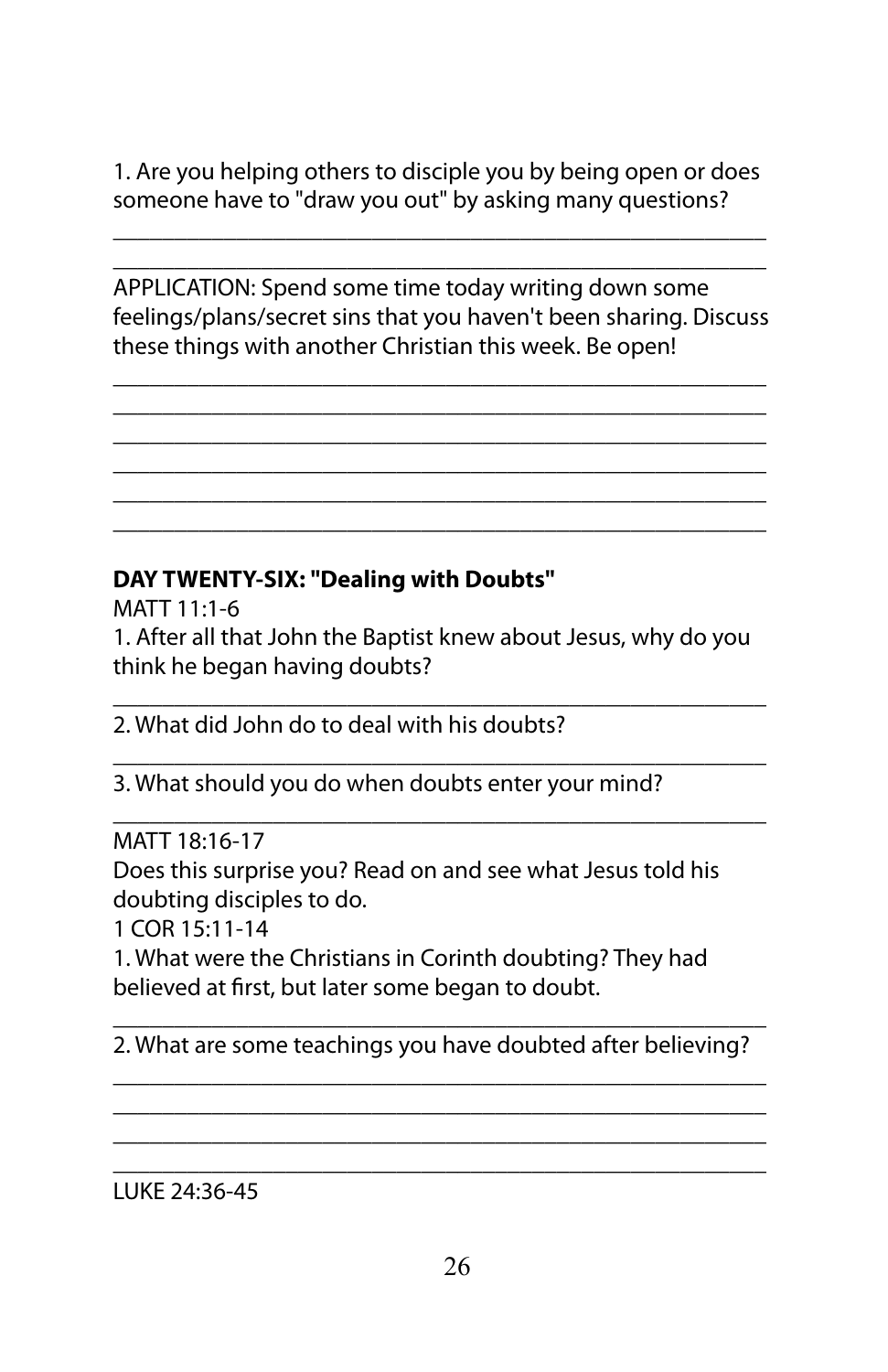1. Where do you think doubts come from?

\_\_\_\_\_\_\_\_\_\_\_\_\_\_\_\_\_\_\_\_\_\_\_\_\_\_\_\_\_\_\_\_\_\_\_\_\_\_\_\_\_\_\_\_\_\_\_\_\_\_\_\_\_ 2. How did Jesus help them to find faith?

APPLICATION: Write briefly how you can overcome doubts through openness, the word of God, prayer and obedience.

\_\_\_\_\_\_\_\_\_\_\_\_\_\_\_\_\_\_\_\_\_\_\_\_\_\_\_\_\_\_\_\_\_\_\_\_\_\_\_\_\_\_\_\_\_\_\_\_\_\_\_\_\_

\_\_\_\_\_\_\_\_\_\_\_\_\_\_\_\_\_\_\_\_\_\_\_\_\_\_\_\_\_\_\_\_\_\_\_\_\_\_\_\_\_\_\_\_\_\_\_\_\_\_\_\_\_ \_\_\_\_\_\_\_\_\_\_\_\_\_\_\_\_\_\_\_\_\_\_\_\_\_\_\_\_\_\_\_\_\_\_\_\_\_\_\_\_\_\_\_\_\_\_\_\_\_\_\_\_\_ \_\_\_\_\_\_\_\_\_\_\_\_\_\_\_\_\_\_\_\_\_\_\_\_\_\_\_\_\_\_\_\_\_\_\_\_\_\_\_\_\_\_\_\_\_\_\_\_\_\_\_\_\_

### **DAY TWENTY-SEVEN: "Learning to be Loyal"**

First, what does loyalty mean to you?

1 COR 13:4-7

1. Write out this passage substituting your name in place of the word love. Now read through it again, thinking about some specific relationships you have.

\_\_\_\_\_\_\_\_\_\_\_\_\_\_\_\_\_\_\_\_\_\_\_\_\_\_\_\_\_\_\_\_\_\_\_\_\_\_\_\_\_\_\_\_\_\_\_\_\_\_\_\_\_ \_\_\_\_\_\_\_\_\_\_\_\_\_\_\_\_\_\_\_\_\_\_\_\_\_\_\_\_\_\_\_\_\_\_\_\_\_\_\_\_\_\_\_\_\_\_\_\_\_\_\_\_\_ \_\_\_\_\_\_\_\_\_\_\_\_\_\_\_\_\_\_\_\_\_\_\_\_\_\_\_\_\_\_\_\_\_\_\_\_\_\_\_\_\_\_\_\_\_\_\_\_\_\_\_\_\_ \_\_\_\_\_\_\_\_\_\_\_\_\_\_\_\_\_\_\_\_\_\_\_\_\_\_\_\_\_\_\_\_\_\_\_\_\_\_\_\_\_\_\_\_\_\_\_\_\_\_\_\_\_

\_\_\_\_\_\_\_\_\_\_\_\_\_\_\_\_\_\_\_\_\_\_\_\_\_\_\_\_\_\_\_\_\_\_\_\_\_\_\_\_\_\_\_\_\_\_\_\_\_\_\_\_\_

\_\_\_\_\_\_\_\_\_\_\_\_\_\_\_\_\_\_\_\_\_\_\_\_\_\_\_\_\_\_\_\_\_\_\_\_\_\_\_\_\_\_\_\_\_\_\_\_\_\_\_\_\_ \_\_\_\_\_\_\_\_\_\_\_\_\_\_\_\_\_\_\_\_\_\_\_\_\_\_\_\_\_\_\_\_\_\_\_\_\_\_\_\_\_\_\_\_\_\_\_\_\_\_\_\_\_

\_\_\_\_\_\_\_\_\_\_\_\_\_\_\_\_\_\_\_\_\_\_\_\_\_\_\_\_\_\_\_\_\_\_\_\_\_\_\_\_\_\_\_\_\_\_\_\_\_\_\_\_\_ 2. What do you see about yourself that needs to change?

\_\_\_\_\_\_\_\_\_\_\_\_\_\_\_\_\_\_\_\_\_\_\_\_\_\_\_\_\_\_\_\_\_\_\_\_\_\_\_\_\_\_\_\_\_\_\_\_\_\_\_\_\_ EPH 4:29

1. What kind of talk is harmful to others?

\_\_\_\_\_\_\_\_\_\_\_\_\_\_\_\_\_\_\_\_\_\_\_\_\_\_\_\_\_\_\_\_\_\_\_\_\_\_\_\_\_\_\_\_\_\_\_\_\_\_\_\_\_ 2. Have you been involved in talk that is unkind, slanderous or mocking? \_\_\_\_\_\_\_\_\_\_\_\_\_\_\_\_\_\_\_\_\_\_\_\_\_\_\_\_\_\_\_\_\_\_\_\_\_\_\_\_\_\_\_

1 THES 5:12-15

1. Who is "over you in the Lord"?

\_\_\_\_\_\_\_\_\_\_\_\_\_\_\_\_\_\_\_\_\_\_\_\_\_\_\_\_\_\_\_\_\_\_\_\_\_\_\_\_\_\_\_\_\_\_\_ 2. Is this based on how they live? \_\_\_\_\_\_\_\_\_\_\_\_\_

3. Write some names of Christians who work hard among you.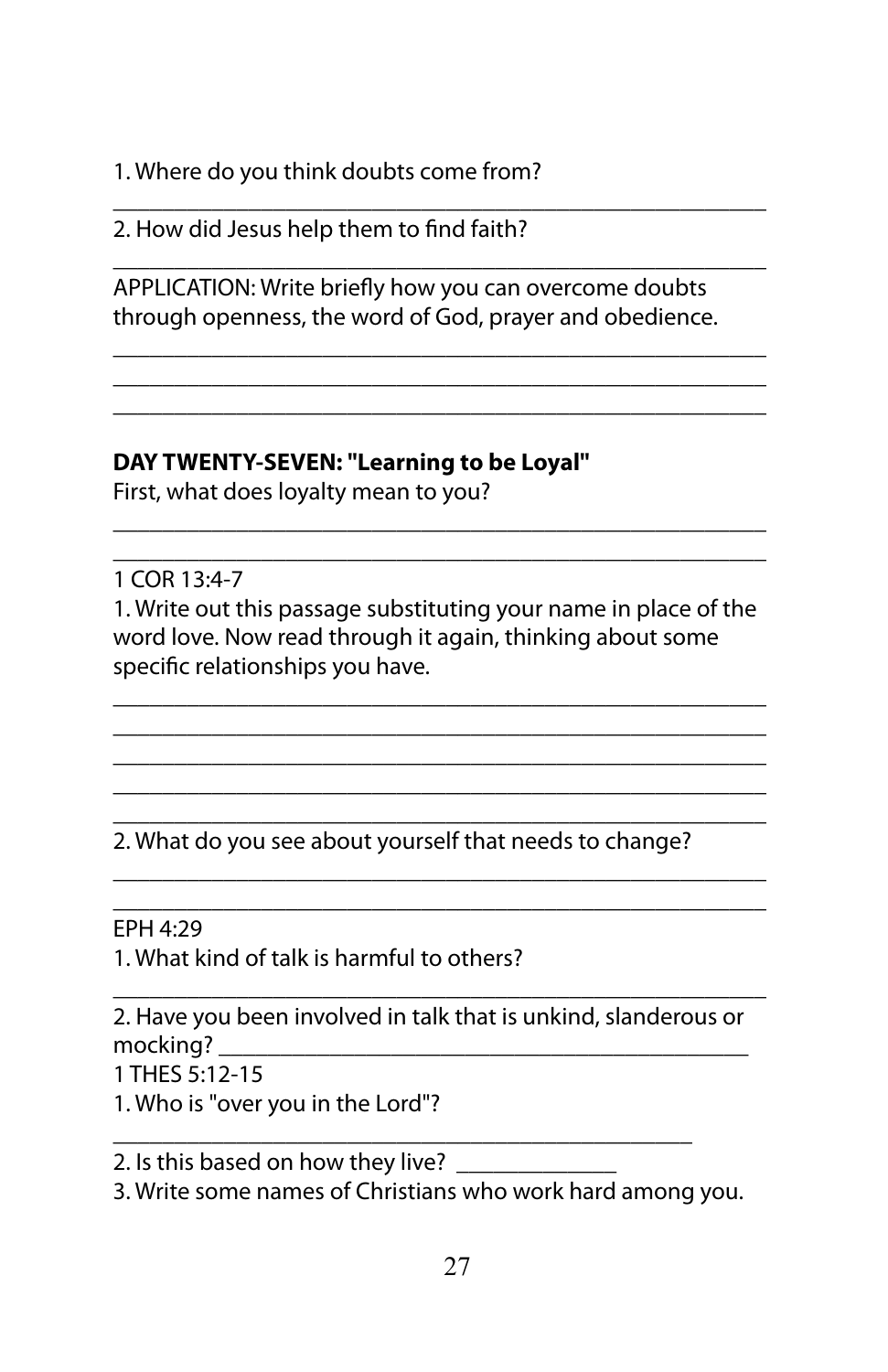# Do you respect them from your heart?

\_\_\_\_\_\_\_\_\_\_\_\_\_\_\_\_\_\_\_\_\_\_\_\_\_\_\_\_\_\_\_\_\_\_\_\_\_\_\_\_\_\_\_\_\_\_\_\_\_\_\_\_\_ 4. What is your attitude toward Christians who are weak or slow to learn?

\_\_\_\_\_\_\_\_\_\_\_\_\_\_\_\_\_\_\_\_\_\_\_\_\_\_\_\_\_\_\_\_\_\_\_\_\_\_\_\_\_\_\_\_\_\_\_\_\_\_\_\_\_ \_\_\_\_\_\_\_\_\_\_\_\_\_\_\_\_\_\_\_\_\_\_\_\_\_\_\_\_\_\_\_\_\_\_\_\_\_\_\_\_\_\_\_\_\_\_\_\_\_\_\_\_\_ \_\_\_\_\_\_\_\_\_\_\_\_\_\_\_\_\_\_\_\_\_\_\_\_\_\_\_\_\_\_\_\_\_\_\_\_\_\_\_\_\_\_\_\_\_\_\_\_\_\_\_\_\_

\_\_\_\_\_\_\_\_\_\_\_\_\_\_\_\_\_\_\_\_\_\_\_\_\_\_\_\_\_\_\_\_\_\_\_\_\_\_\_\_\_\_\_\_\_\_\_\_\_\_\_\_\_ APPLICATION: Write a note of appreciation to someone you respect, who is over you in the Lord and also to someone who needs patient encouragement.

### **DAY TWENTY-EIGHT: "Disputable Matters"**

ROM 14:1-8 1. What are some disputable matters among Christians today? (dress, taste in music, food and drink)

\_\_\_\_\_\_\_\_\_\_\_\_\_\_\_\_\_\_\_\_\_\_\_\_\_\_\_\_\_\_\_\_\_\_\_\_\_\_\_\_\_\_\_\_\_\_\_\_\_\_\_\_\_ 2. What should your attitude be toward those who see these things differently?

\_\_\_\_\_\_\_\_\_\_\_\_\_\_\_\_\_\_\_\_\_\_\_\_\_\_\_\_\_\_\_\_\_\_\_\_\_\_\_\_\_\_\_\_\_\_\_\_\_\_\_\_\_ ROM 14:16-23 1. What does God care about the most?

\_\_\_\_\_\_\_\_\_\_\_\_\_\_\_\_\_\_\_\_\_\_\_\_\_\_\_\_\_\_\_\_\_\_\_\_\_\_\_\_\_\_\_\_\_\_\_\_\_\_\_\_\_ 2. Are you doing anything that could cause others to stumble? \_\_\_\_\_\_\_\_\_\_\_\_\_\_\_\_\_\_\_\_\_\_\_\_\_\_\_\_\_\_\_\_\_\_\_\_\_\_\_\_\_\_\_\_\_\_\_\_\_\_\_\_\_

3. What does verse 23 mean?

\_\_\_\_\_\_\_\_\_\_\_\_\_\_\_\_\_\_\_\_\_\_\_\_\_\_\_\_\_\_\_\_\_\_\_\_\_\_\_\_\_\_\_\_\_\_\_\_\_\_\_\_\_ 4. Do you feel good about the way you are living now?

1 TIM 2:9-10 & 1 PETER 3:3-5 1. What makes a woman beautiful to God?

\_\_\_\_\_\_\_\_\_\_\_\_\_\_\_\_\_\_\_\_\_\_\_\_\_\_\_\_\_\_\_\_\_\_\_\_\_\_\_\_\_\_\_\_\_\_\_\_\_\_\_\_\_ 2. In your own words, write what you think these passages are teaching about clothing and about godliness.

\_\_\_\_\_\_\_\_\_\_\_\_\_\_\_\_\_\_\_\_\_\_\_\_\_\_\_\_\_\_\_\_\_\_\_\_\_\_\_\_\_\_\_\_\_\_\_\_\_\_\_\_\_ \_\_\_\_\_\_\_\_\_\_\_\_\_\_\_\_\_\_\_\_\_\_\_\_\_\_\_\_\_\_\_\_\_\_\_\_\_\_\_\_\_\_\_\_\_\_\_\_\_\_\_\_\_

\_\_\_\_\_\_\_\_\_\_\_\_\_\_\_\_\_\_\_\_\_\_\_\_\_\_\_\_\_\_\_\_\_\_\_\_\_\_\_\_\_\_\_\_\_\_\_\_\_\_\_\_\_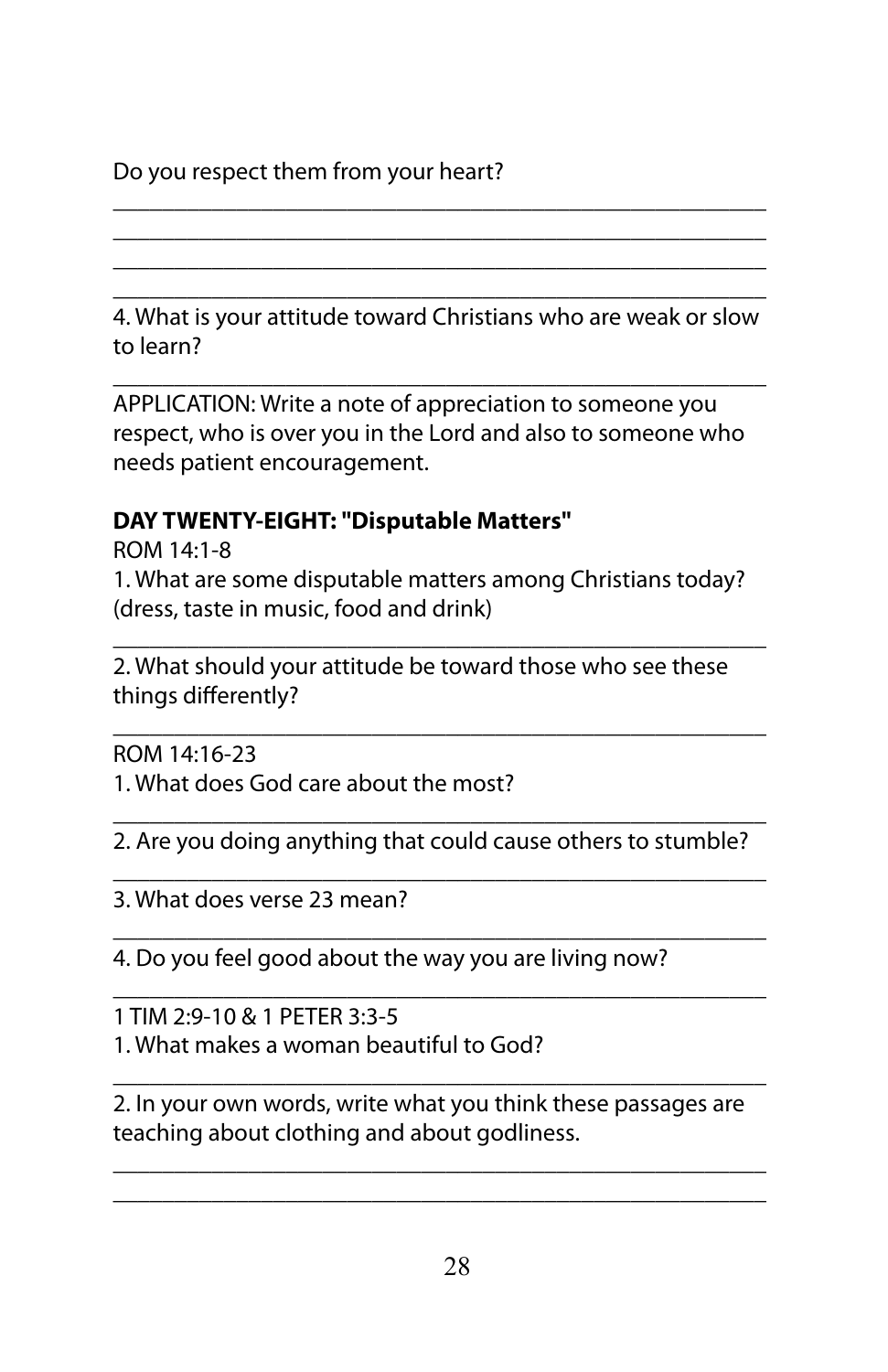\_\_\_\_\_\_\_\_\_\_\_\_\_\_\_\_\_\_\_\_\_\_\_\_\_\_\_\_\_\_\_\_\_\_\_\_\_\_\_\_\_\_\_\_\_\_\_\_\_\_\_\_\_ MATT 11:18-19 1. Why did the people criticize Jesus and John the Baptist?

2. Why do you think they were so different yet both were pleasing God?

APPLICATION: Do you have questions about what is right and wrong for a Christian? Find out from a mature disciple whether these are disputable matters and come to your decisions.

\_\_\_\_\_\_\_\_\_\_\_\_\_\_\_\_\_\_\_\_\_\_\_\_\_\_\_\_\_\_\_\_\_\_\_\_\_\_\_\_\_\_\_\_\_\_\_\_\_\_\_\_\_ \_\_\_\_\_\_\_\_\_\_\_\_\_\_\_\_\_\_\_\_\_\_\_\_\_\_\_\_\_\_\_\_\_\_\_\_\_\_\_\_\_\_\_\_\_\_\_\_\_\_\_\_\_

\_\_\_\_\_\_\_\_\_\_\_\_\_\_\_\_\_\_\_\_\_\_\_\_\_\_\_\_\_\_\_\_\_\_\_\_\_\_\_\_\_\_\_\_\_\_\_\_\_\_\_\_\_

\_\_\_\_\_\_\_\_\_\_\_\_\_\_\_\_\_\_\_\_\_\_\_\_\_\_\_\_\_\_\_\_\_\_\_\_\_\_\_\_\_\_\_\_\_\_\_\_\_\_\_\_\_

#### **DAY TWENTY-NINE: "Jesus is Coming Soon"**

2 PETER 3:3-14

1. Why do some people scoff (mock) at the promise of Christ's return? \_\_\_\_\_\_\_\_\_\_\_\_\_\_\_\_\_\_\_\_\_\_\_\_\_\_\_\_\_\_\_\_\_\_\_\_\_\_\_\_\_\_\_\_\_\_

2. What will the "day of the Lord" be like?

\_\_\_\_\_\_\_\_\_\_\_\_\_\_\_\_\_\_\_\_\_\_\_\_\_\_\_\_\_\_\_\_\_\_\_\_\_\_\_\_\_\_\_\_\_\_\_\_\_\_\_\_\_ 3. Are you living as though Jesus could come back TODAY? 1 THESS 4:13-18

Compare this passage to 2 PETER 3:7-10.

Will there be any "second chance" for those who are not ready to meet the Lord? \_\_\_\_\_\_\_\_\_\_\_\_\_\_\_\_\_\_\_\_\_\_\_\_\_\_\_\_\_\_\_\_\_\_\_\_\_

2. Why will this day be like "a thief in the night"?

\_\_\_\_\_\_\_\_\_\_\_\_\_\_\_\_\_\_\_\_\_\_\_\_\_\_\_\_\_\_\_\_\_\_\_\_\_\_\_\_\_\_\_\_\_\_\_\_\_\_\_\_\_ 3. What does it mean to be alert and self-controlled?

\_\_\_\_\_\_\_\_\_\_\_\_\_\_\_\_\_\_\_\_\_\_\_\_\_\_\_\_\_\_\_\_\_\_\_\_\_\_\_\_\_\_\_\_\_\_\_\_\_\_\_\_\_ 2 TIM 4:6-8 1. How does Paul feel about facing the Lord on judgment day?

\_\_\_\_\_\_\_\_\_\_\_\_\_\_\_\_\_\_\_\_\_\_\_\_\_\_\_\_\_\_\_\_\_\_\_\_\_\_\_\_\_\_\_\_\_\_\_\_\_\_\_\_\_

\_\_\_\_\_\_\_\_\_\_\_\_\_\_\_\_\_\_\_\_\_\_\_\_\_\_\_\_\_\_\_\_\_\_\_\_\_\_\_\_\_\_\_\_\_\_\_\_\_\_\_\_\_

\_\_\_\_\_\_\_\_\_\_\_\_\_\_\_\_\_\_\_\_\_\_\_\_\_\_\_\_\_\_\_\_\_\_\_\_\_\_\_\_\_\_\_\_\_\_\_\_\_\_\_\_\_

2. Why is living for Jesus like fighting the good fight, finishing the race and keeping the faith?

3. What kind of effort does it take to be this way to the end?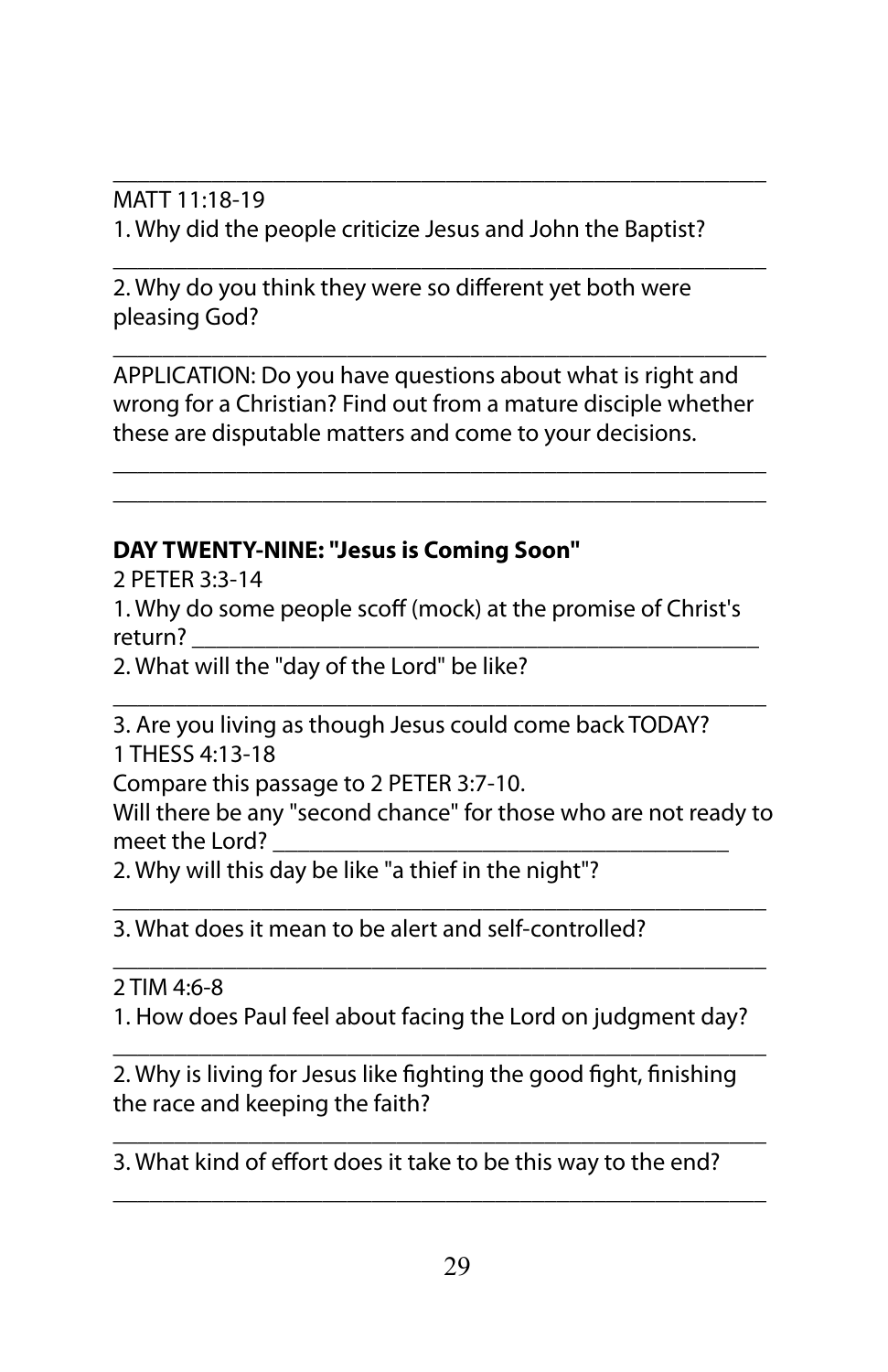## APPLICATION: Live each day like it is your last!

# **DAY THIRTY: "Joined Together in Love"**

PSALM 133:1-3 1. What is unity and why is it so important to have it in the church?

### EPH 4:1-3

1. Explain verse 2 in your own words. What happens when we act the opposite of this?

\_\_\_\_\_\_\_\_\_\_\_\_\_\_\_\_\_\_\_\_\_\_\_\_\_\_\_\_\_\_\_\_\_\_\_\_\_\_\_\_\_\_\_\_\_\_\_\_\_\_\_\_\_

\_\_\_\_\_\_\_\_\_\_\_\_\_\_\_\_\_\_\_\_\_\_\_\_\_\_\_\_\_\_\_\_\_\_\_\_\_\_\_\_\_\_\_\_\_\_\_\_\_\_\_\_\_

\_\_\_\_\_\_\_\_\_\_\_\_\_\_\_\_\_\_\_\_\_\_\_\_\_\_\_\_\_\_\_\_\_\_\_\_\_\_\_\_\_\_\_\_\_\_\_\_\_\_\_\_\_ \_\_\_\_\_\_\_\_\_\_\_\_\_\_\_\_\_\_\_\_\_\_\_\_\_\_\_\_\_\_\_\_\_\_\_\_\_\_\_\_\_\_\_\_\_\_\_\_\_\_\_\_\_

2. Why does it take every effort to keep unity?

### PHIL 2:1-5

1. What does it mean to be one in spirit and purpose?

\_\_\_\_\_\_\_\_\_\_\_\_\_\_\_\_\_\_\_\_\_\_\_\_\_\_\_\_\_\_\_\_\_\_\_\_\_\_\_\_\_\_\_\_\_\_\_\_\_\_\_\_\_ 2. How can you consider others better that yourself?

\_\_\_\_\_\_\_\_\_\_\_\_\_\_\_\_\_\_\_\_\_\_\_\_\_\_\_\_\_\_\_\_\_\_\_\_\_\_\_\_\_\_\_\_\_\_\_\_\_\_\_\_\_ 3. Whose interests have you been looking out for besides your own? What is the attitude of Jesus? Is yours the same?

#### \_\_\_\_\_\_\_\_\_\_\_\_\_\_\_\_\_\_\_\_\_\_\_\_\_\_\_\_\_\_\_\_\_\_\_\_\_\_\_\_\_\_\_\_\_\_\_\_\_\_\_\_\_ MATT 18:15-17 & MATT 5:23-24

1. How does Jesus tell us to resolve conflicts and disagreements with one another?

\_\_\_\_\_\_\_\_\_\_\_\_\_\_\_\_\_\_\_\_\_\_\_\_\_\_\_\_\_\_\_\_\_\_\_\_\_\_\_\_\_\_\_\_\_\_\_\_\_\_\_\_\_ 2. Who should go to whom first?

3. Is there anyone in the church with whom you need to go and settle a problem? \_\_\_\_\_

APPLICATION: Think about your relationships today. Pray to be unified with all your brothers and sisters and reach out to and spend time with those you do not love as Jesus would.

\_\_\_\_\_\_\_\_\_\_\_\_\_\_\_\_\_\_\_\_\_\_\_\_\_\_\_\_\_\_\_\_\_\_\_\_\_\_\_\_\_\_\_\_\_\_\_\_\_\_\_\_\_

#### \_\_\_\_\_\_\_\_\_\_\_\_\_\_\_\_\_\_\_\_\_\_\_\_\_\_\_\_\_\_\_\_\_\_\_\_\_\_\_\_\_\_\_\_\_\_\_\_\_\_\_\_\_ **DAY THIRTY-ONE: "Dealing with Discouragement"**

The prophet Elijah had just experienced some tremendous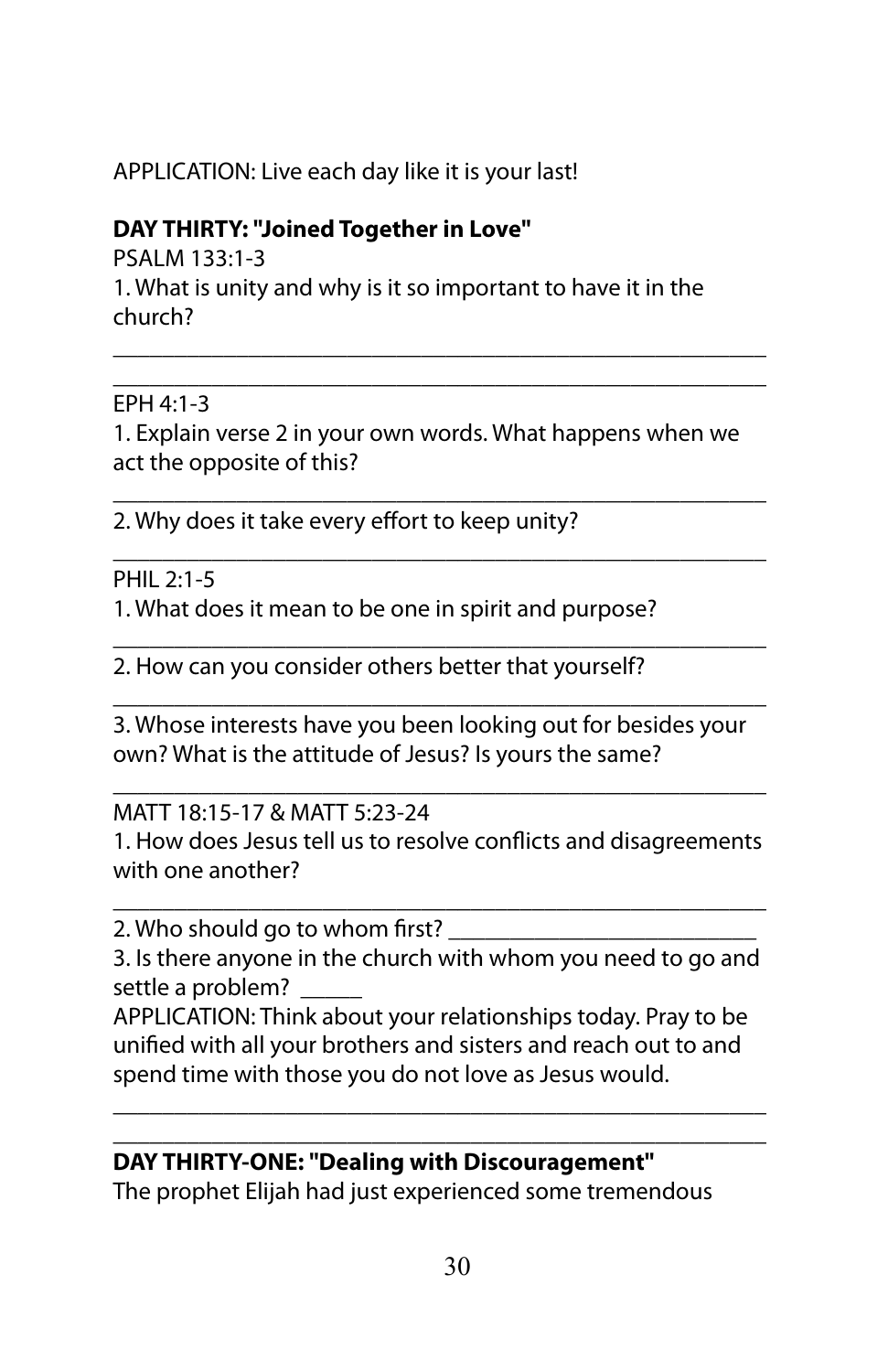victories from God: The destruction of 450 false prophets, and the first rainfall in 3  $\frac{1}{2}$  years because of his earnest prayer. (See JAMES 5:17-18) But then he got afraid and discouraged. 1 KINGS 19:1-8

1. Why did Elijah feel so overwhelmed?

\_\_\_\_\_\_\_\_\_\_\_\_\_\_\_\_\_\_\_\_\_\_\_\_\_\_\_\_\_\_\_\_\_\_\_\_\_\_\_\_\_\_\_\_\_\_\_\_\_\_\_\_\_ 2. What are some things that have made you feel like giving up? \_\_\_\_\_\_\_\_\_\_\_\_\_\_\_\_\_\_\_\_\_\_\_\_\_\_\_\_\_\_\_\_\_\_\_\_\_\_\_\_\_\_\_\_\_\_\_\_\_\_\_\_\_

\_\_\_\_\_\_\_\_\_\_\_\_\_\_\_\_\_\_\_\_\_\_\_\_\_\_\_\_\_\_\_\_\_\_\_\_\_\_\_\_\_\_\_\_\_\_\_\_\_\_\_\_\_

\_\_\_\_\_\_\_\_\_\_\_\_\_\_\_\_\_\_\_\_\_\_\_\_\_\_\_\_\_\_\_\_\_\_\_\_\_\_\_\_\_\_\_\_\_\_\_\_\_\_\_\_\_ \_\_\_\_\_\_\_\_\_\_\_\_\_\_\_\_\_\_\_\_\_\_\_\_\_\_\_\_\_\_\_\_\_\_\_\_\_\_\_\_\_\_\_\_\_\_\_\_\_\_\_\_\_

\_\_\_\_\_\_\_\_\_\_\_\_\_\_\_\_\_\_\_\_\_\_\_\_\_\_\_\_\_\_\_\_\_\_\_\_\_\_\_\_\_\_\_\_\_\_\_\_\_\_\_\_\_

\_\_\_\_\_\_\_\_\_\_\_\_\_\_\_\_\_\_\_\_\_\_\_\_\_\_\_\_\_\_\_\_\_\_\_\_\_\_\_\_\_\_\_\_\_\_\_\_\_\_\_\_\_

3. How did the Lord encourage him physically, spiritually and emotionally?

4. What do you normally do when you start feeling "down"?

5. How can you apply the 3 lessons from above the next time you are tempted to give in to discouragement?

1 KINGS 19:19-21 1. How do you think Elijah felt to be given a friend and disciple like Elisha?

\_\_\_\_\_\_\_\_\_\_\_\_\_\_\_\_\_\_\_\_\_\_\_\_\_\_\_\_\_\_\_\_\_\_\_\_\_\_\_\_\_\_\_\_\_\_\_\_\_\_\_\_\_

2. Why did God wait until Elijah was "in action" again before sending him to Elisha?

\_\_\_\_\_\_\_\_\_\_\_\_\_\_\_\_\_\_\_\_\_\_\_\_\_\_\_\_\_\_\_\_\_\_\_\_\_\_\_\_\_\_\_\_\_\_\_\_\_\_\_\_\_ APPLICATION: How are you dealing with discouragement today? Share what you have learned with someone else.

\_\_\_\_\_\_\_\_\_\_\_\_\_\_\_\_\_\_\_\_\_\_\_\_\_\_\_\_\_\_\_\_\_\_\_\_\_\_\_\_\_\_\_\_\_\_\_\_\_\_\_\_\_ \_\_\_\_\_\_\_\_\_\_\_\_\_\_\_\_\_\_\_\_\_\_\_\_\_\_\_\_\_\_\_\_\_\_\_\_\_\_\_\_\_\_\_\_\_\_\_\_\_\_\_\_\_ \_\_\_\_\_\_\_\_\_\_\_\_\_\_\_\_\_\_\_\_\_\_\_\_\_\_\_\_\_\_\_\_\_\_\_\_\_\_\_\_\_\_\_\_\_\_\_\_\_\_\_\_\_ \_\_\_\_\_\_\_\_\_\_\_\_\_\_\_\_\_\_\_\_\_\_\_\_\_\_\_\_\_\_\_\_\_\_\_\_\_\_\_\_\_\_\_\_\_\_\_\_\_\_\_\_\_ \_\_\_\_\_\_\_\_\_\_\_\_\_\_\_\_\_\_\_\_\_\_\_\_\_\_\_\_\_\_\_\_\_\_\_\_\_\_\_\_\_\_\_\_\_\_\_\_\_\_\_\_\_

#### **DAY THIRTY-TWO: "Walking as Jesus did"**

1 JOHN 2:5-6

1. Think back over the past several days. Are you walking like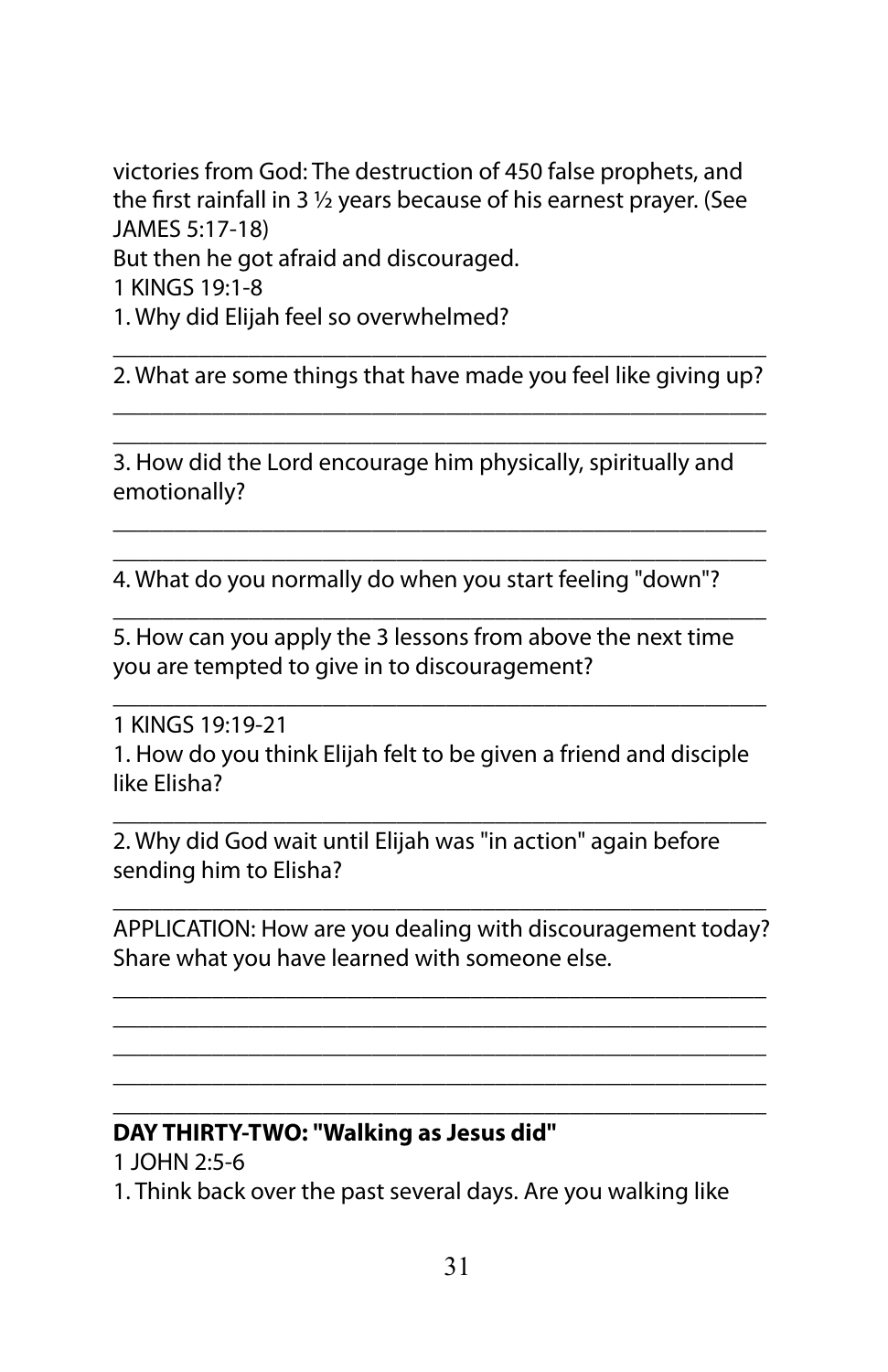Jesus? \_\_\_\_\_\_\_\_\_\_\_\_\_\_\_\_\_\_\_\_\_\_\_\_\_\_\_\_\_\_\_\_\_\_\_\_\_\_\_\_\_\_\_\_\_\_\_

MARK 1:21-28

1. What was different about the way Jesus taught?

\_\_\_\_\_\_\_\_\_\_\_\_\_\_\_\_\_\_\_\_\_\_\_\_\_\_\_\_\_\_\_\_\_\_\_\_\_\_\_\_\_\_\_\_\_\_\_\_\_\_\_\_\_ 2. Are you teaching others with authority? \_\_\_\_\_\_\_\_\_\_\_\_\_\_\_\_\_ MARK 1:29-34

1. How late do you think Jesus worked that night? \_\_\_\_\_\_\_\_\_\_

2. Do you think he felt tiered?

3. Why did he work so hard?

\_\_\_\_\_\_\_\_\_\_\_\_\_\_\_\_\_\_\_\_\_\_\_\_\_\_\_\_\_\_\_\_\_\_\_\_\_\_\_\_\_\_\_\_\_\_\_\_\_\_\_\_\_ 4. Are you willing to push yourself for others to know Jesus even when it is very challenging? \_\_\_\_\_\_\_\_\_\_\_\_\_\_\_\_\_\_\_\_\_\_\_ MARK 1:35-39 1. Note how early Jesus got up the next day? Why did he?

\_\_\_\_\_\_\_\_\_\_\_\_\_\_\_\_\_\_\_\_\_\_\_\_\_\_\_\_\_\_\_\_\_\_\_\_\_\_\_\_\_\_\_\_\_\_\_\_\_\_\_\_\_ 2. How much do you feel the need to pray like Jesus?

#### \_\_\_\_\_\_\_\_\_\_\_\_\_\_\_\_\_\_\_\_\_\_\_\_\_\_\_\_\_\_\_\_\_\_\_\_\_\_\_\_\_\_\_\_\_\_\_\_\_\_\_\_\_ MARK 2:13-17

1. What kinds of people did Jesus make friends with? Why?

\_\_\_\_\_\_\_\_\_\_\_\_\_\_\_\_\_\_\_\_\_\_\_\_\_\_\_\_\_\_\_\_\_\_\_\_\_\_\_\_\_\_\_\_\_\_\_\_\_\_\_\_\_ 2. How do you treat sinners and pagans?

\_\_\_\_\_\_\_\_\_\_\_\_\_\_\_\_\_\_\_\_\_\_\_\_\_\_\_\_\_\_\_\_\_\_\_\_\_\_\_\_\_\_\_\_\_\_\_\_\_\_\_\_\_ 3. Are you making new friends to share the gospel with?

APPLICATION: Write down two things from today's study that you can do to imitate Jesus. Do them!

\_\_\_\_\_\_\_\_\_\_\_\_\_\_\_\_\_\_\_\_\_\_\_\_\_\_\_\_\_\_\_\_\_\_\_\_\_\_\_\_\_\_\_\_\_\_\_\_\_\_\_\_\_ \_\_\_\_\_\_\_\_\_\_\_\_\_\_\_\_\_\_\_\_\_\_\_\_\_\_\_\_\_\_\_\_\_\_\_\_\_\_\_\_\_\_\_\_\_\_\_\_\_\_\_\_\_ \_\_\_\_\_\_\_\_\_\_\_\_\_\_\_\_\_\_\_\_\_\_\_\_\_\_\_\_\_\_\_\_\_\_\_\_\_\_\_\_\_\_\_\_\_\_\_\_\_\_\_\_\_ \_\_\_\_\_\_\_\_\_\_\_\_\_\_\_\_\_\_\_\_\_\_\_\_\_\_\_\_\_\_\_\_\_\_\_\_\_\_\_\_\_\_\_\_\_\_\_\_\_\_\_\_\_ \_\_\_\_\_\_\_\_\_\_\_\_\_\_\_\_\_\_\_\_\_\_\_\_\_\_\_\_\_\_\_\_\_\_\_\_\_\_\_\_\_\_\_\_\_\_\_\_

# **DAY THIRTY-THREE: "Shining Like Stars"**

PHILIPPIANS 2:14-16 1. How do we "hold out the word of life" to others?

\_\_\_\_\_\_\_\_\_\_\_\_\_\_\_\_\_\_\_\_\_\_\_\_\_\_\_\_\_\_\_\_\_\_\_\_\_\_\_\_\_\_\_\_\_\_\_\_\_\_\_\_\_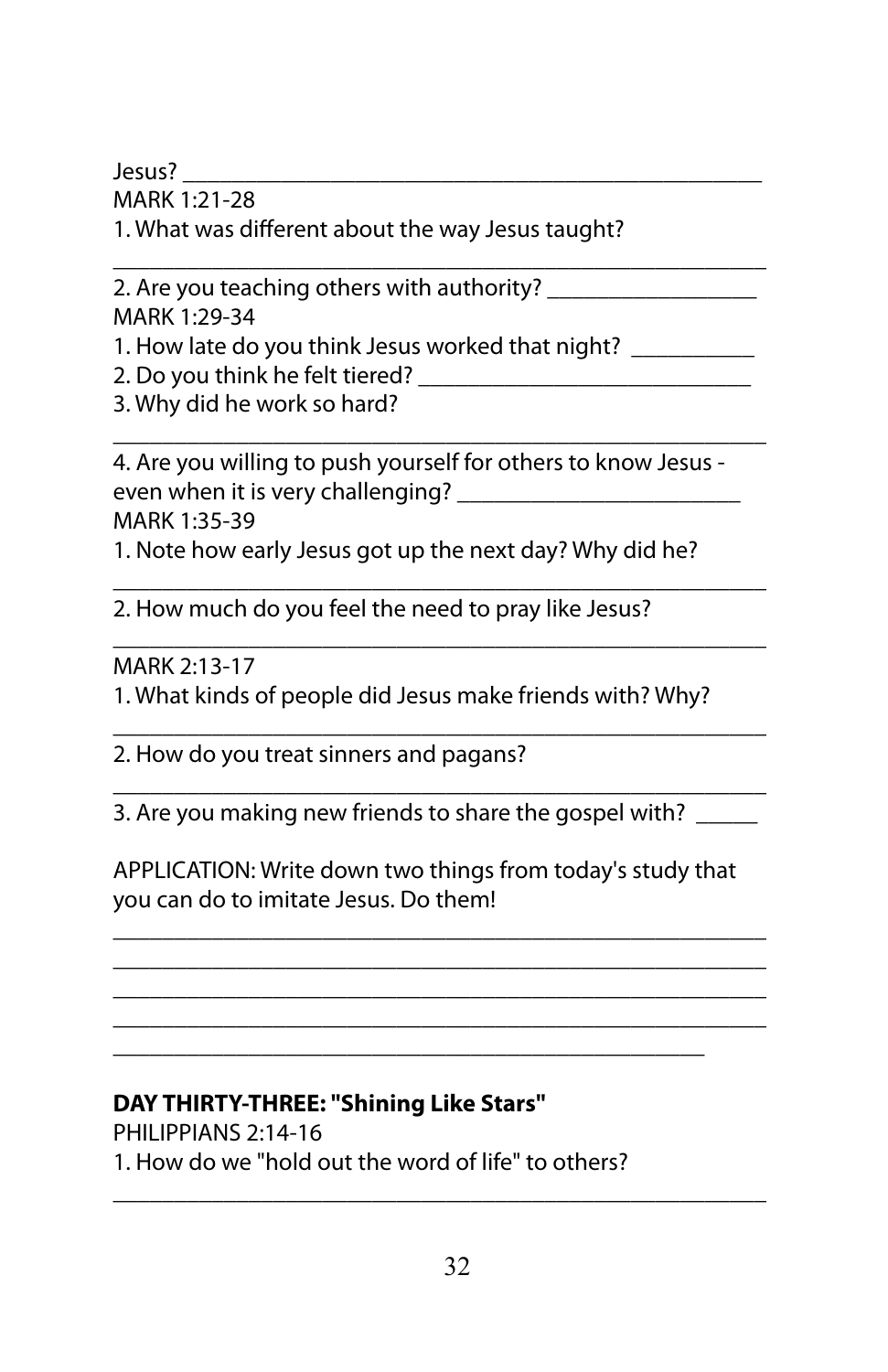2. What kind of example do we need to show those around us?

\_\_\_\_\_\_\_\_\_\_\_\_\_\_\_\_\_\_\_\_\_\_\_\_\_\_\_\_\_\_\_\_\_\_\_\_\_\_\_\_\_\_\_\_\_\_\_\_\_\_\_\_\_ 3. What have you complained or argued about lately? How can you change?

\_\_\_\_\_\_\_\_\_\_\_\_\_\_\_\_\_\_\_\_\_\_\_\_\_\_\_\_\_\_\_\_\_\_\_\_\_\_\_\_\_\_\_\_\_\_\_\_\_\_\_\_\_

\_\_\_\_\_\_\_\_\_\_\_\_\_\_\_\_\_\_\_\_\_\_\_\_\_\_\_\_\_\_\_\_\_\_\_\_\_\_\_\_\_\_\_\_\_\_\_\_\_\_\_\_\_

1 CORINTHIANS 9:19-23 1. How can you be a slave to everyone? (Give examples)

\_\_\_\_\_\_\_\_\_\_\_\_\_\_\_\_\_\_\_\_\_\_\_\_\_\_\_\_\_\_\_\_\_\_\_\_\_\_\_\_\_\_\_\_\_\_\_\_\_\_\_\_\_ 2. What are some ways you need to adapt to people in your life to help them be saved?

\_\_\_\_\_\_\_\_\_\_\_\_\_\_\_\_\_\_\_\_\_\_\_\_\_\_\_\_\_\_\_\_\_\_\_\_\_\_\_\_\_\_\_\_\_\_\_\_\_\_\_\_\_ PSALM 126:6 1. Why should we be "weeping" as we go out to make disciples? \_\_\_\_\_\_\_\_\_\_\_\_\_\_\_\_\_\_\_\_\_\_\_\_\_\_\_\_\_\_\_\_\_\_\_\_\_\_\_\_\_\_\_\_\_\_\_\_\_\_\_\_\_

\_\_\_\_\_\_\_\_\_\_\_\_\_\_\_\_\_\_\_\_\_\_\_\_\_\_\_\_\_\_\_\_\_\_\_\_\_\_\_\_\_\_\_\_\_\_\_\_\_\_\_\_\_

2. What is the promise for those who do?

DANIFI 12:3 Are you being wise?

\_\_\_\_\_\_\_\_\_\_\_\_\_\_\_\_\_\_\_\_\_\_\_\_\_\_\_\_\_\_\_\_\_\_\_\_\_\_\_\_\_\_\_\_\_\_\_\_\_\_\_\_\_ APPLICATION: Pray for a heart that truly loves deeply as you share your faith today.

## **DAY THIRTY-FOUR: "Taking Correction"**

GALATIANS 2:11-16 1. What was Peter's sin? 2. Why did Paul correct him publicly? (See 1 TIMOTHY 5:20 &  $MATTHEW$  18:15) 2 CORINTHIANS 7:8-13 1. Why did Paul correct and challenge the Corinthians?

\_\_\_\_\_\_\_\_\_\_\_\_\_\_\_\_\_\_\_\_\_\_\_\_\_\_\_\_\_\_\_\_\_\_\_\_\_\_\_\_\_\_\_\_\_\_\_\_\_\_\_\_\_

\_\_\_\_\_\_\_\_\_\_\_\_\_\_\_\_\_\_\_\_\_\_\_\_\_\_\_\_\_\_\_\_\_\_\_\_\_\_\_\_\_\_\_\_\_\_\_\_\_\_\_\_\_

\_\_\_\_\_\_\_\_\_\_\_\_\_\_\_\_\_\_\_\_\_\_\_\_\_\_\_\_\_\_\_\_\_\_\_\_\_\_\_\_\_\_\_\_\_\_\_\_\_\_\_\_\_ 2. How does God want you to respond to correction?

3. Has anyone corrected you lately? \_\_\_\_\_

4. How did you respond?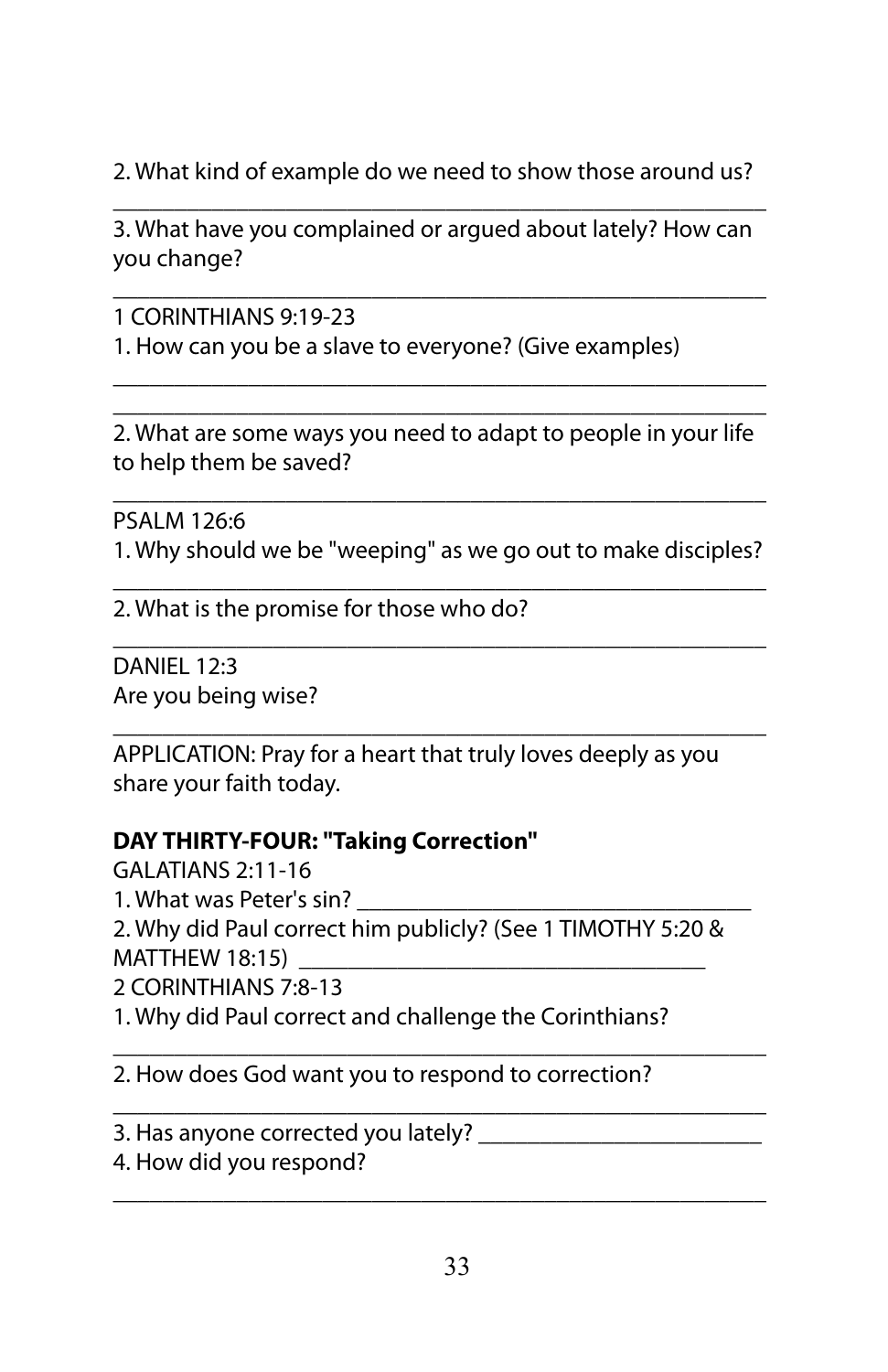5. Were they encouraged by your response? \_\_\_\_\_\_\_\_\_\_\_\_\_\_\_\_ GALATIANS 6:1-5

\_\_\_\_\_\_\_\_\_\_\_\_\_\_\_\_\_\_\_\_\_\_\_\_\_\_\_\_\_\_\_\_\_\_\_\_\_\_\_\_\_\_\_\_\_\_\_\_\_\_\_\_\_

\_\_\_\_\_\_\_\_\_\_\_\_\_\_\_\_\_\_\_\_\_\_\_\_\_\_\_\_\_\_\_\_\_\_\_\_\_\_\_\_\_\_\_\_\_\_\_\_\_\_\_\_\_

1. What obligation do we have to help one another?

\_\_\_\_\_\_\_\_\_\_\_\_\_\_\_\_\_\_\_\_\_\_\_\_\_\_\_\_\_\_\_\_\_\_\_\_\_\_\_\_\_\_\_\_\_\_\_\_\_\_\_\_\_ 2. How can pride keep you from taking correction?

3. Why is it dangerous to compare ourselves to others?

PROVERBS 15:31-32 & PROVERBS 16:18 1. Which one describes you? \_\_\_\_\_\_\_\_\_\_\_\_\_\_\_\_\_\_\_\_\_\_\_\_\_\_\_\_

APPLICATION: Ask the person discipling you how you take correction. Do you need to repent? Person Asked: \_\_\_\_\_\_\_\_\_\_\_\_\_\_\_\_ Date: \_\_\_\_\_\_\_\_\_\_\_\_\_\_ Notes:

\_\_\_\_\_\_\_\_\_\_\_\_\_\_\_\_\_\_\_\_\_\_\_\_\_\_\_\_\_\_\_\_\_\_\_\_\_\_\_\_\_\_\_\_\_\_\_\_\_\_\_\_\_

### **DAY THIRTY-FIVE: "Worthy of the Name"**

1 PETER 4:12-19

1. What kinds of insults and sufferings have you endured for Jesus? \_\_\_\_\_\_\_\_\_\_\_\_\_\_\_\_\_\_\_\_\_\_\_\_\_\_\_\_\_\_\_\_\_\_\_\_\_\_\_\_\_\_\_\_\_\_\_

2. What should your attitude be?

\_\_\_\_\_\_\_\_\_\_\_\_\_\_\_\_\_\_\_\_\_\_\_\_\_\_\_\_\_\_\_\_\_\_\_\_\_\_\_\_\_\_\_\_\_\_\_\_\_\_\_\_\_ 3. What does Satan want you to think and do when you are being persecuted?

HEBREWS 10:32-34

1. Have you gone through suffering like this?

\_\_\_\_\_\_\_\_\_\_\_\_\_\_\_\_\_\_\_\_\_\_\_\_\_\_\_\_\_\_\_\_\_\_\_\_\_\_

2. What are you doing to encourage other Christians who are going through insults and persecutions?

\_\_\_\_\_\_\_\_\_\_\_\_\_\_\_\_\_\_\_\_\_\_\_\_\_\_\_\_\_\_\_\_\_\_\_\_\_\_\_\_\_\_\_\_\_\_\_\_\_\_\_\_\_ \_\_\_\_\_\_\_\_\_\_\_\_\_\_\_\_\_\_\_\_\_\_\_\_\_\_\_\_\_\_\_\_\_\_\_\_\_\_\_\_\_\_\_\_\_\_\_\_\_\_\_\_\_

#### HEBREWS 11:32-40

1. Have you faced lions, flames, swords, armies, tortures, flogging, imprisonment, chains - or even banishment for Jesus' sake? \_\_\_\_\_\_\_\_\_\_\_\_\_\_\_\_\_\_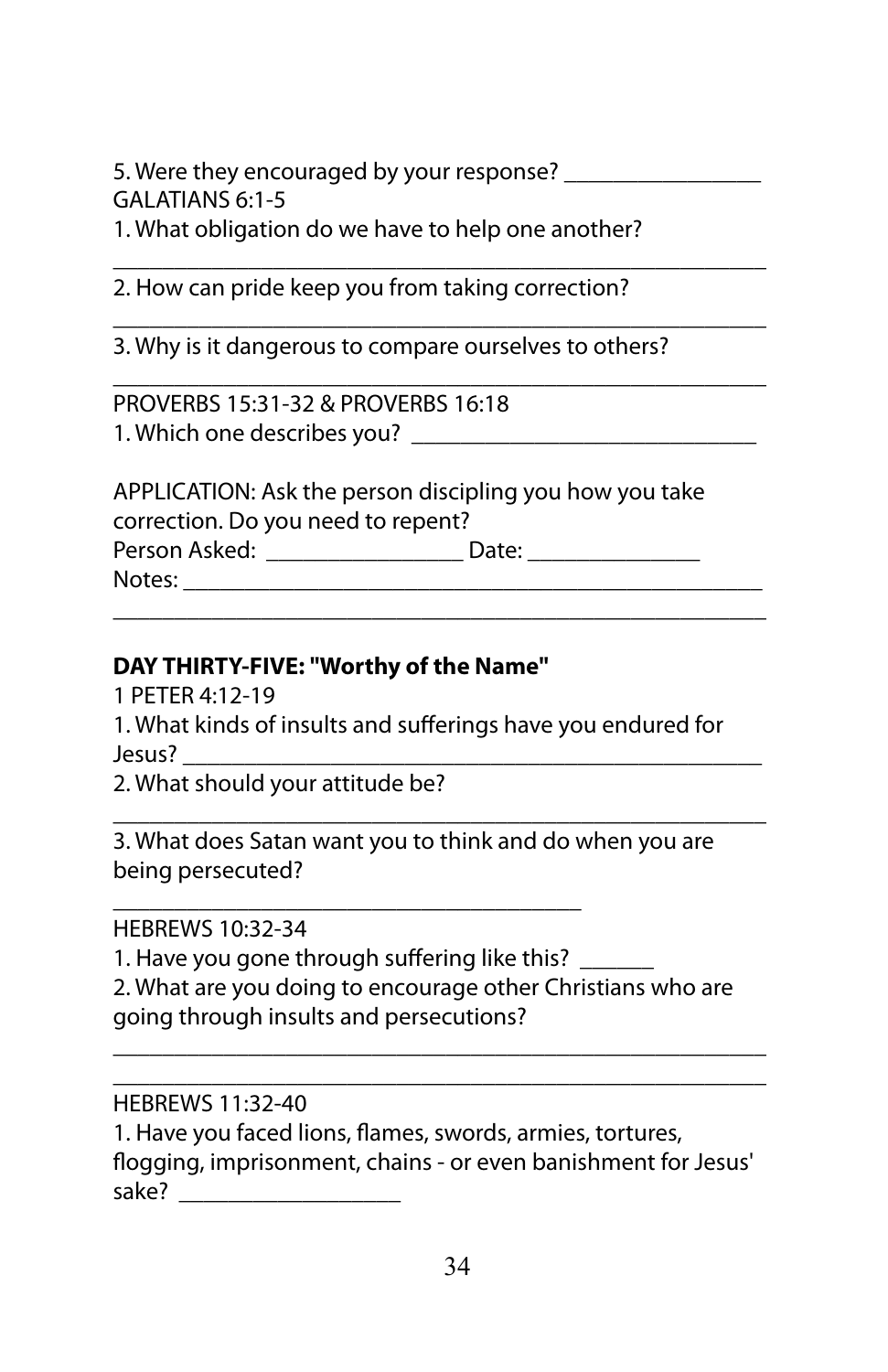2. How did God regard these people?

\_\_\_\_\_\_\_\_\_\_\_\_\_\_\_\_\_\_\_\_\_\_\_\_\_\_\_\_\_\_\_\_\_\_\_\_\_\_\_\_\_\_\_\_\_\_\_\_\_\_\_\_\_ 2 CORINTHIANS 11:23-29 & ROMANS 8:18

1. What kind of life did Paul live for Christ?

\_\_\_\_\_\_\_\_\_\_\_\_\_\_\_\_\_\_\_\_\_\_\_\_\_\_\_\_\_\_\_\_\_\_\_\_\_\_\_\_\_\_\_\_\_\_\_\_\_\_\_\_\_ 2. How did he feel about his sufferings?

\_\_\_\_\_\_\_\_\_\_\_\_\_\_\_\_\_\_\_\_\_\_\_\_\_\_\_\_\_\_\_\_\_\_\_\_\_\_\_\_\_\_\_\_\_\_\_\_\_\_\_\_\_ 3. Have you been rejoicing or complaining as a Christian?

APPLICATION: Would Jesus say you are worthy of the name "Christian"? \_\_\_\_\_\_\_\_\_\_\_\_\_\_

\_\_\_\_\_\_\_\_\_\_\_\_\_\_\_\_\_\_\_\_\_\_\_\_\_\_\_\_\_\_\_\_\_\_\_\_\_\_\_\_\_\_\_\_\_\_\_\_\_\_\_\_\_

\_\_\_\_\_\_\_\_\_\_\_\_\_\_\_\_\_\_\_\_\_\_\_\_\_\_\_\_\_\_\_\_\_\_\_\_\_\_\_\_\_\_\_\_\_\_\_\_\_\_\_\_\_ \_\_\_\_\_\_\_\_\_\_\_\_\_\_\_\_\_\_\_\_\_\_\_\_\_\_\_\_\_\_\_\_\_\_\_\_\_\_\_\_\_\_\_\_\_\_\_\_\_\_\_\_\_ \_\_\_\_\_\_\_\_\_\_\_\_\_\_\_\_\_\_\_\_\_\_\_\_\_\_\_\_\_\_\_\_\_\_\_\_\_\_\_\_\_\_\_\_\_\_\_\_\_\_\_\_\_

## **DAY THIRTY-SIX: "A Hope and a Future"**

1. Do you worry about your future? 2. What are your hopes and what are your fears?

JEREMIAH 29:11-13

What does God promise to those who seek him with all their hearts?

Are you seeking him or something else? \_\_\_\_\_\_\_\_\_\_\_\_\_

PSALM 37:3-4

What are the desires of your heart? Do you believe God will give them to you?

\_\_\_\_\_\_\_\_\_\_\_\_\_\_\_\_\_\_\_\_\_\_\_\_\_\_\_\_\_\_\_\_\_\_\_\_\_\_\_\_\_\_\_\_\_\_\_\_\_\_\_\_\_

\_\_\_\_\_\_\_\_\_\_\_\_\_\_\_\_\_\_\_\_\_\_\_\_\_\_\_\_\_\_\_\_\_\_\_\_\_\_\_\_\_\_\_\_\_\_\_\_\_\_\_\_\_

\_\_\_\_\_\_\_\_\_\_\_\_\_\_\_\_\_\_\_\_\_\_\_\_\_\_\_\_\_\_\_\_\_\_\_\_\_\_\_\_\_\_\_\_\_\_\_\_\_\_\_\_\_

\_\_\_\_\_\_\_\_\_\_\_\_\_\_\_\_\_\_\_\_\_\_\_\_\_\_\_\_\_\_\_\_\_\_\_\_\_\_\_\_\_\_\_\_\_\_\_\_\_\_\_\_\_

PSALM 16:5-8

Do you feel this way about your life? Why?

1 TIMOTHY 6:6-10

1. What should make you content?

\_\_\_\_\_\_\_\_\_\_\_\_\_\_\_\_\_\_\_\_\_\_\_\_\_\_\_\_\_\_\_\_\_\_\_\_\_\_\_\_\_\_\_\_\_\_\_\_\_\_\_\_\_ 2. What will a desire for money and things do to your life?

3. How does someone "wander" from the faith?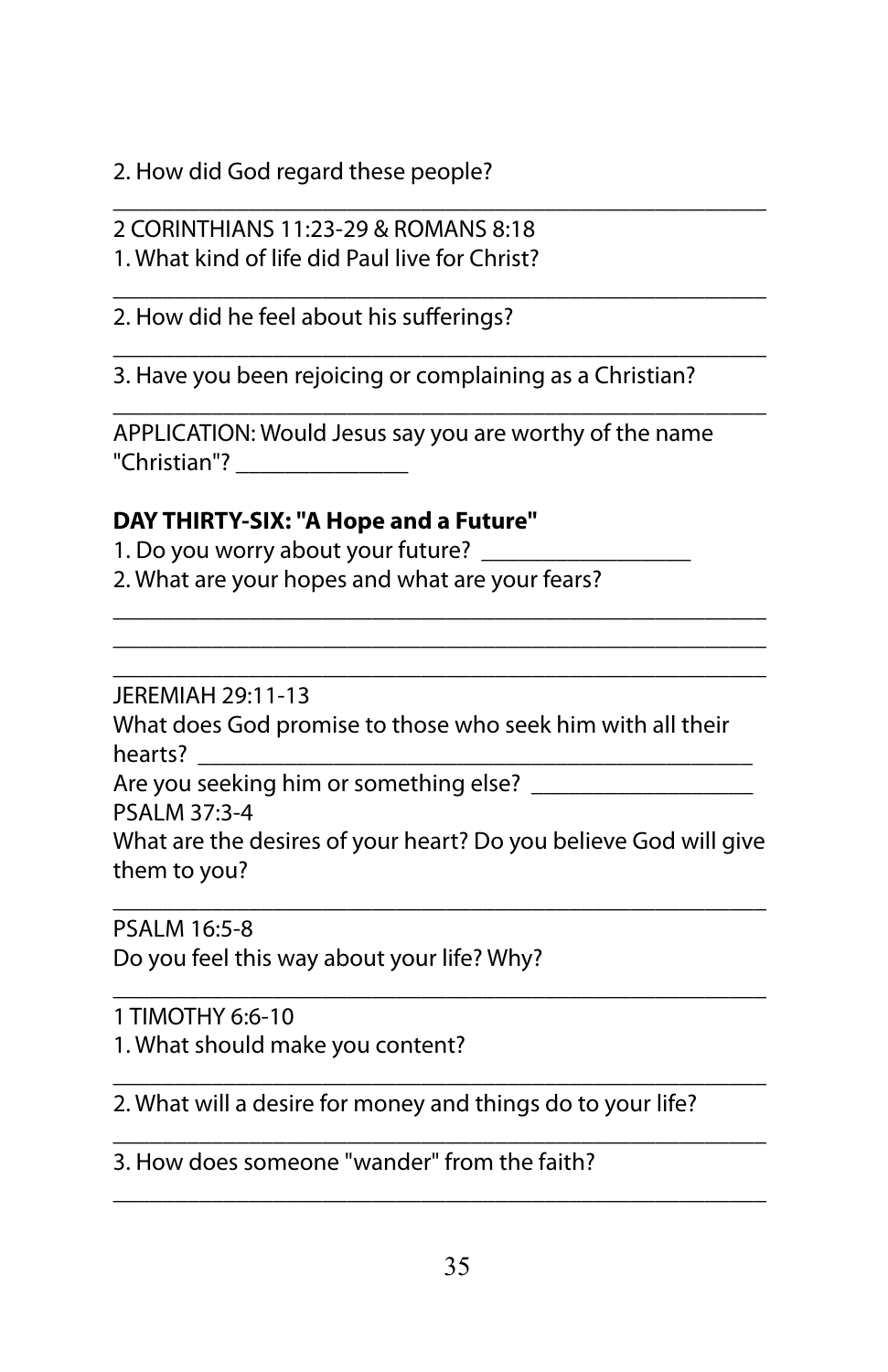4. What other desires could make us wander?

ROMANS 8:31-32 How has God proven his love for you?

APPLICATION: If you see anxiety or discontentment in your life, confess it as a lack of faith, and memorize one of these scriptures to remind yourself of God's faithfulness.

\_\_\_\_\_\_\_\_\_\_\_\_\_\_\_\_\_\_\_\_\_\_\_\_\_\_\_\_\_\_\_\_\_\_\_\_\_\_\_\_\_\_\_\_\_\_\_\_\_\_\_\_\_ \_\_\_\_\_\_\_\_\_\_\_\_\_\_\_\_\_\_\_\_\_\_\_\_\_\_\_\_\_\_\_\_\_\_\_\_\_\_\_\_\_\_\_\_\_\_\_\_\_\_\_\_\_

\_\_\_\_\_\_\_\_\_\_\_\_\_\_\_\_\_\_\_\_\_\_\_\_\_\_\_\_\_\_\_\_\_\_\_\_\_\_\_\_\_\_\_\_\_\_\_\_\_\_\_\_\_

\_\_\_\_\_\_\_\_\_\_\_\_\_\_\_\_\_\_\_\_\_\_\_\_\_\_\_\_\_\_\_\_\_\_\_\_\_\_\_\_\_\_\_\_\_\_\_\_\_\_\_\_\_ \_\_\_\_\_\_\_\_\_\_\_\_\_\_\_\_\_\_\_\_\_\_\_\_\_\_\_\_\_\_\_\_\_\_\_\_\_\_\_\_\_\_\_\_\_\_\_\_\_\_\_\_\_

#### **DAY THIRTY-SEVEN: "The Grace of Giving"**

LUKE 21:1-4 1. What do you learn from this widow's example?

\_\_\_\_\_\_\_\_\_\_\_\_\_\_\_\_\_\_\_\_\_\_\_\_\_\_\_\_\_\_\_\_\_\_\_\_\_\_\_\_\_\_\_\_\_\_\_\_\_\_\_\_\_ 2. Think of at least 3 reasons she could have given to be "stingy". \_\_\_\_\_\_\_\_\_\_\_\_\_\_\_\_\_\_\_\_\_\_\_\_\_\_\_\_\_\_\_\_\_\_\_\_\_\_\_\_\_\_\_\_\_\_\_\_\_\_\_\_\_

\_\_\_\_\_\_\_\_\_\_\_\_\_\_\_\_\_\_\_\_\_\_\_\_\_\_\_\_\_\_\_\_\_\_\_\_\_\_\_\_\_\_\_\_\_\_\_\_\_\_\_\_\_ \_\_\_\_\_\_\_\_\_\_\_\_\_\_\_\_\_\_\_\_\_\_\_\_\_\_\_\_\_\_\_\_\_\_\_\_\_\_\_\_\_\_\_\_\_\_\_\_\_\_\_\_\_

\_\_\_\_\_\_\_\_\_\_\_\_\_\_\_\_\_\_\_\_\_\_\_\_\_\_\_\_\_\_\_\_\_\_\_\_\_\_\_\_\_\_\_\_\_\_\_\_\_\_\_\_\_

1 TIMOTHY 6:17-19 How should you live if you have money?

2 CORINTHIANS 9:6-15

1. Have you decided to give generously to God?

- 2. Are you giving that amount regularly?
- 3. What does God promise to those who give freely?

\_\_\_\_\_\_\_\_\_\_\_\_\_\_\_\_\_\_\_\_\_\_\_\_\_\_\_\_\_\_\_\_\_\_\_\_\_\_\_\_\_\_\_\_\_\_\_\_\_\_\_\_\_ 4. How does your giving benefit others, God, and yourself?

\_\_\_\_\_\_\_\_\_\_\_\_\_\_\_\_\_\_\_\_\_\_\_\_\_\_\_\_\_\_\_\_\_\_\_\_\_\_\_\_\_\_\_\_\_\_\_\_\_\_\_\_\_ APPLICATION: If you think your financial giving has not been generous or faithful, decide what you will give and honor that promise to God.

\_\_\_\_\_\_\_\_\_\_\_\_\_\_\_\_\_\_\_\_\_\_\_\_\_\_\_\_\_\_\_\_\_\_\_\_\_\_\_\_\_\_\_\_\_\_\_\_\_\_\_\_\_

Decision:

Date: \_\_\_\_\_\_\_\_\_\_\_\_\_\_\_\_\_\_\_\_\_\_\_\_\_\_\_\_\_\_\_\_\_\_\_\_\_\_\_\_\_\_\_\_\_\_\_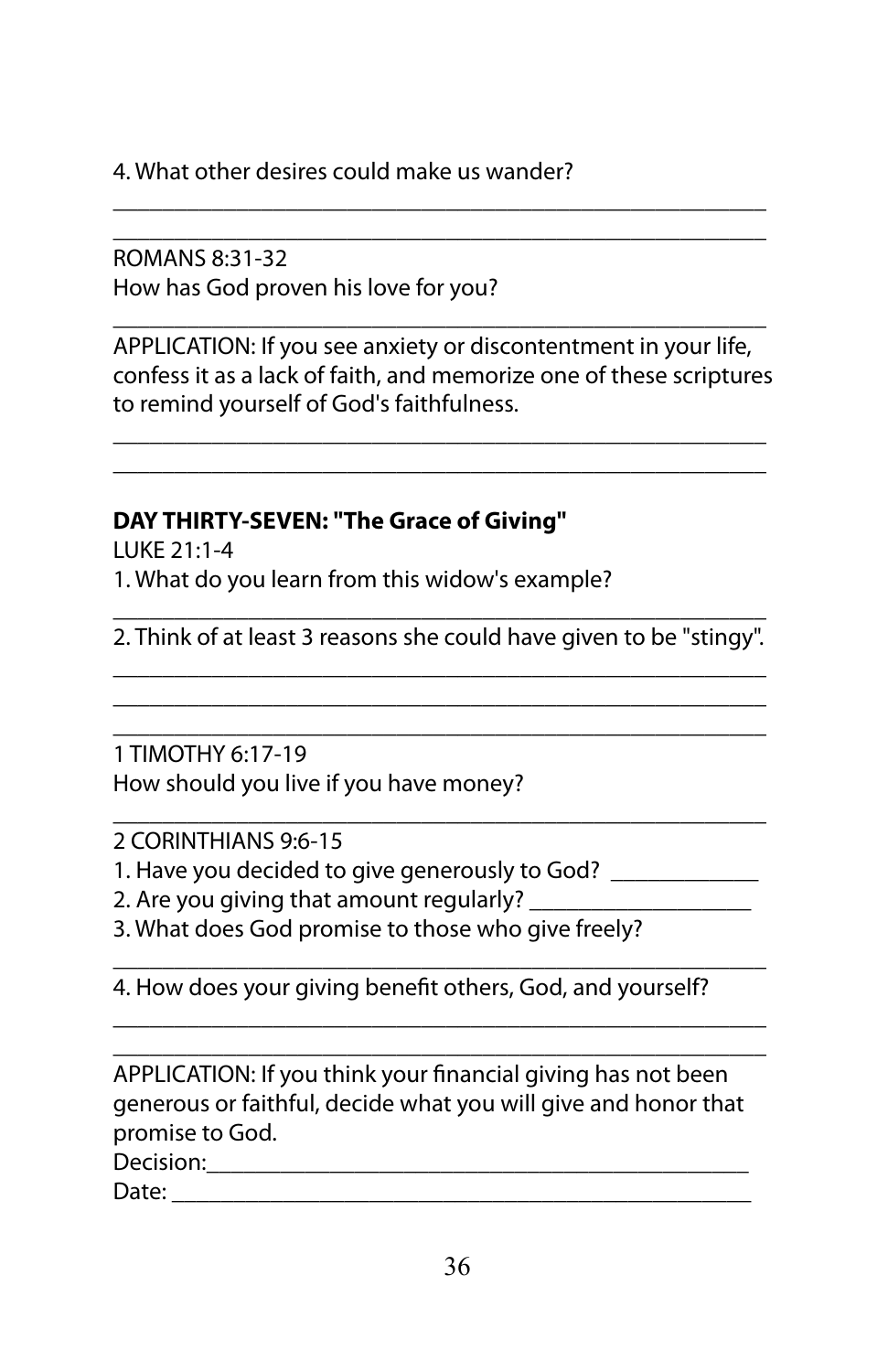Signed:  $\_\_$ 

#### **DAY THIRTY-EIGHT: "Go and Make Disciples"**

2 TIMOTHY 2:1-7 Compare verse 2 with MATTHEW 28:19-20. 1. What is Christ's "strategy" for evangelizing the world?

2. Describe a reliable disciple. Are you reliable in terms of keeping appointments, keeping time, following instructions?

\_\_\_\_\_\_\_\_\_\_\_\_\_\_\_\_\_\_\_\_\_\_\_\_\_\_\_\_\_\_\_\_\_\_\_\_\_\_\_\_\_\_\_\_\_\_\_\_\_\_\_\_\_

\_\_\_\_\_\_\_\_\_\_\_\_\_\_\_\_\_\_\_\_\_\_\_\_\_\_\_\_\_\_\_\_\_\_\_\_\_\_\_\_\_\_\_\_\_\_\_\_\_\_\_\_\_ 3. How are you to follow the example of a soldier, an athlete and a farmer? Be specific.

\_\_\_\_\_\_\_\_\_\_\_\_\_\_\_\_\_\_\_\_\_\_\_\_\_\_\_\_\_\_\_\_\_\_\_\_\_\_\_\_\_\_\_\_\_\_\_\_\_\_\_\_\_

\_\_\_\_\_\_\_\_\_\_\_\_\_\_\_\_\_\_\_\_\_\_\_\_\_\_\_\_\_\_\_\_\_\_\_\_\_\_\_\_\_\_\_\_\_\_\_\_\_\_\_\_\_

\_\_\_\_\_\_\_\_\_\_\_\_\_\_\_\_\_\_\_\_\_\_\_\_\_\_\_\_\_\_\_\_\_\_\_\_\_\_\_\_\_\_\_\_\_\_\_\_\_\_\_\_\_ 4. Would Timothy or Paul have chosen you to teach others? Why?

\_\_\_\_\_\_\_\_\_\_\_\_\_\_\_\_\_\_\_\_\_\_\_\_\_\_\_\_\_\_\_\_\_\_\_\_\_\_\_\_\_\_\_\_\_\_\_\_\_\_\_\_\_

\_\_\_\_\_\_\_\_\_\_\_\_\_\_\_\_\_\_\_\_\_\_\_\_\_\_\_\_\_\_\_\_\_\_\_\_\_\_\_\_\_\_\_\_\_\_\_

1 CORINTHIANS 9:24-27

1. How is the Christian life like running a race?

\_\_\_\_\_\_\_\_\_\_\_\_\_\_\_\_\_\_\_\_\_\_\_\_\_\_\_\_\_\_\_\_\_\_\_\_\_\_\_\_\_\_\_\_\_\_\_\_\_\_\_\_\_ 2. What happens if an athlete does not train or "beat" his body? \_\_\_\_\_\_\_\_\_\_\_\_\_\_\_\_\_\_\_\_\_\_\_\_\_\_\_\_\_\_\_\_\_\_\_\_\_\_\_\_\_\_\_\_\_\_\_\_\_\_\_\_\_

3. What happens if you do not train and discipline yourself as a disciple?

\_\_\_\_\_\_\_\_\_\_\_\_\_\_\_\_\_\_\_\_\_\_\_\_\_\_\_\_\_\_\_\_\_\_\_\_\_\_\_\_\_\_\_\_\_\_\_\_\_\_\_\_\_

APPLICATION: List ways you can be more disciplined in your Bible study and prayer, your evangelism and your use of time. Share it with the person who is discipling you.

\_\_\_\_\_\_\_\_\_\_\_\_\_\_\_\_\_\_\_\_\_\_\_\_\_\_\_\_\_\_\_\_\_\_\_\_\_\_\_\_\_\_\_\_\_\_\_\_\_\_\_\_\_ \_\_\_\_\_\_\_\_\_\_\_\_\_\_\_\_\_\_\_\_\_\_\_\_\_\_\_\_\_\_\_\_\_\_\_\_\_\_\_\_\_\_\_\_\_\_\_\_\_\_\_\_\_

\_\_\_\_\_\_\_\_\_\_\_\_\_\_\_\_\_\_\_\_\_\_\_\_\_\_\_\_\_\_\_\_\_\_\_\_\_\_\_\_\_\_\_\_\_\_\_\_\_\_\_\_\_

#### **DAY THIRTY-NINE: "Faith is the Victory"**

MARK 2:1-12 1. Why was this man so determined to see Jesus?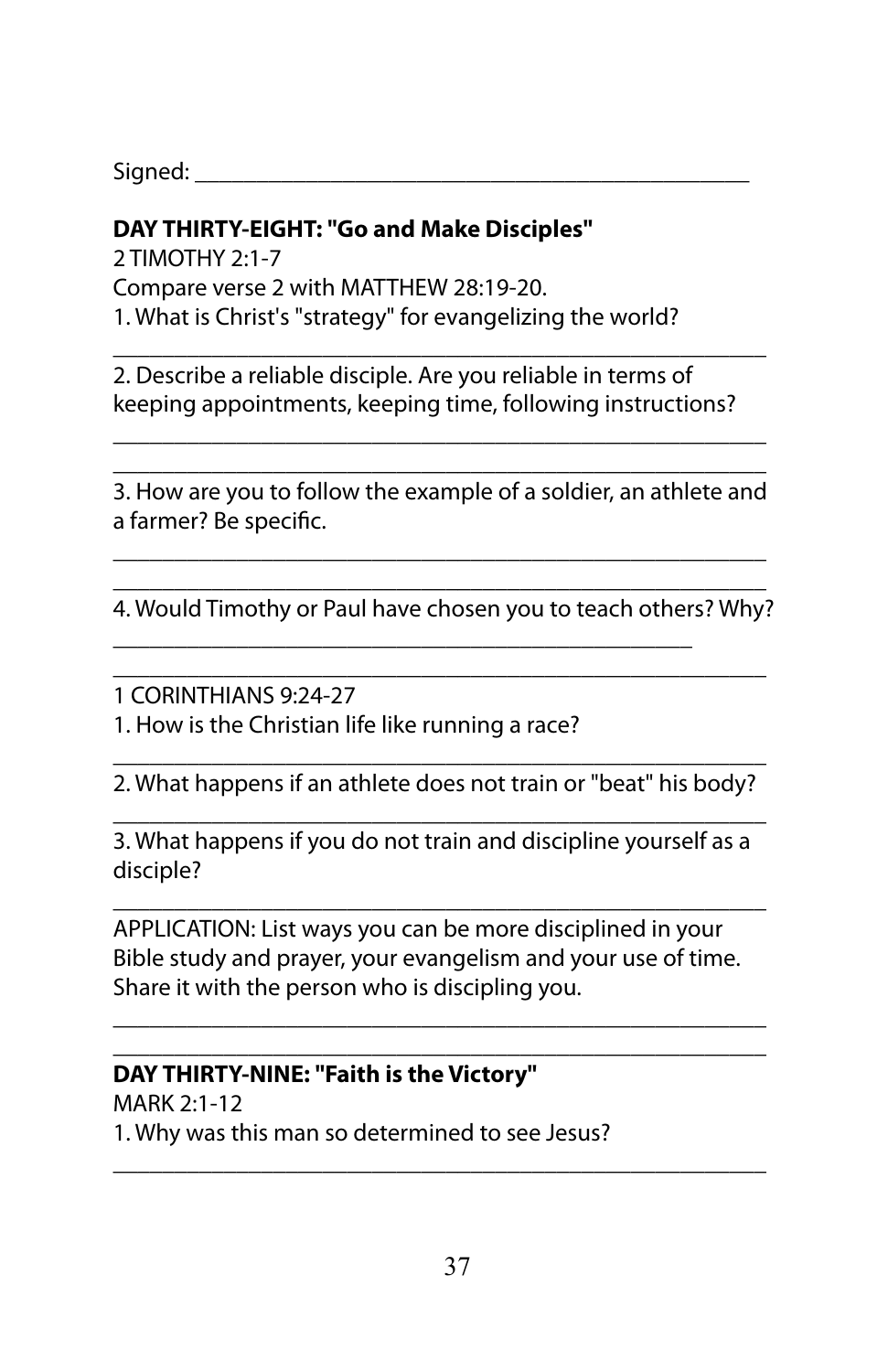2. List at least 3 reasons the man could have given to not try to see Jesus. \_\_\_\_\_\_\_\_\_\_\_\_\_\_\_\_\_\_\_\_\_\_\_\_\_\_\_\_\_\_\_\_\_\_\_\_\_\_\_\_\_\_\_\_\_

\_\_\_\_\_\_\_\_\_\_\_\_\_\_\_\_\_\_\_\_\_\_\_\_\_\_\_\_\_\_\_\_\_\_\_\_\_\_\_\_\_\_\_\_\_\_\_\_\_\_\_\_\_ \_\_\_\_\_\_\_\_\_\_\_\_\_\_\_\_\_\_\_\_\_\_\_\_\_\_\_\_\_\_\_\_\_\_\_\_\_\_\_\_\_\_\_\_\_\_\_\_\_\_\_\_\_

\_\_\_\_\_\_\_\_\_\_\_\_\_\_\_\_\_\_\_\_\_\_\_\_\_\_\_\_\_\_\_\_\_\_\_\_\_\_\_\_\_\_\_\_\_\_\_\_\_\_\_\_\_ \_\_\_\_\_\_\_\_\_\_\_\_\_\_\_\_\_\_\_\_\_\_\_\_\_\_\_\_\_\_\_\_\_\_\_\_\_\_\_\_\_\_\_\_\_\_\_\_\_\_\_\_\_

3. What impressed Jesus about this man? \_\_\_\_\_\_\_\_\_\_\_\_\_\_\_\_\_\_ 4. How can you be more like him?

MARK 5:21-43

1. What did Jairus and the bleeding woman have in common? \_\_\_\_\_\_\_\_\_\_\_\_\_\_\_\_\_\_\_\_\_\_\_\_\_\_\_\_\_\_\_\_\_\_\_\_\_\_\_\_\_\_\_\_\_\_\_\_\_\_\_\_\_

\_\_\_\_\_\_\_\_\_\_\_\_\_\_\_\_\_\_\_\_\_\_\_\_\_\_\_\_\_\_\_\_\_\_\_\_\_\_\_\_\_\_\_\_\_\_\_\_\_\_\_\_\_

\_\_\_\_\_\_\_\_\_\_\_\_\_\_\_\_\_\_\_\_\_\_\_\_\_\_\_\_\_\_\_\_\_\_\_\_\_\_\_\_\_\_\_\_\_\_\_\_\_\_\_\_\_

\_\_\_\_\_\_\_\_\_\_\_\_\_\_\_\_\_\_\_\_\_\_\_\_\_\_\_\_\_\_\_\_\_\_\_\_\_\_\_\_\_\_\_\_\_\_\_\_\_\_\_\_\_ \_\_\_\_\_\_\_\_\_\_\_\_\_\_\_\_\_\_\_\_\_\_\_\_\_\_\_\_\_\_\_\_\_\_\_\_\_\_\_\_\_\_\_\_\_\_\_\_\_\_\_\_\_

\_\_\_\_\_\_\_\_\_\_\_\_\_\_\_\_\_\_\_\_\_\_\_\_\_\_\_\_\_\_\_\_\_\_\_\_\_\_\_\_\_\_\_\_\_\_\_\_\_\_\_\_\_

2. Why did Jesus help both of them?

3. Why is it important for us to depend completely on Jesus when we need help?

4. What are some ways you have not been depending on God enough?

5. Have you turned to other sources for help? MARK 6:1-6

1. What was different in this place? Why?

2. Is Jesus amazed at your faith or your lack of faith? Why?

\_\_\_\_\_\_\_\_\_\_\_\_\_\_\_\_\_\_\_\_\_\_\_\_\_\_\_\_\_\_\_\_\_\_\_\_\_\_\_\_\_\_\_\_\_\_\_\_\_\_\_\_\_ HEBREWS 11:5-6 Why do you think faith is so important for pleasing God?

APPLICATION: What are some things in your life (or someone else's) for which you really need God's help? Keep a prayer list and keep on praying!

\_\_\_\_\_\_\_\_\_\_\_\_\_\_\_\_\_\_\_\_\_\_\_\_\_\_\_\_\_\_\_\_\_\_\_\_\_\_\_\_\_\_\_\_\_\_\_\_\_\_\_\_\_

**DAY FORTY: "Good Heart, Good Deeds, Good Things"** LUKE 8:15

1. Do you have a heart like this? \_\_\_\_\_\_\_\_\_\_\_\_\_\_\_\_

2. What is your life producing? \_\_\_\_\_\_\_\_\_\_\_\_\_\_\_\_\_\_\_\_\_\_